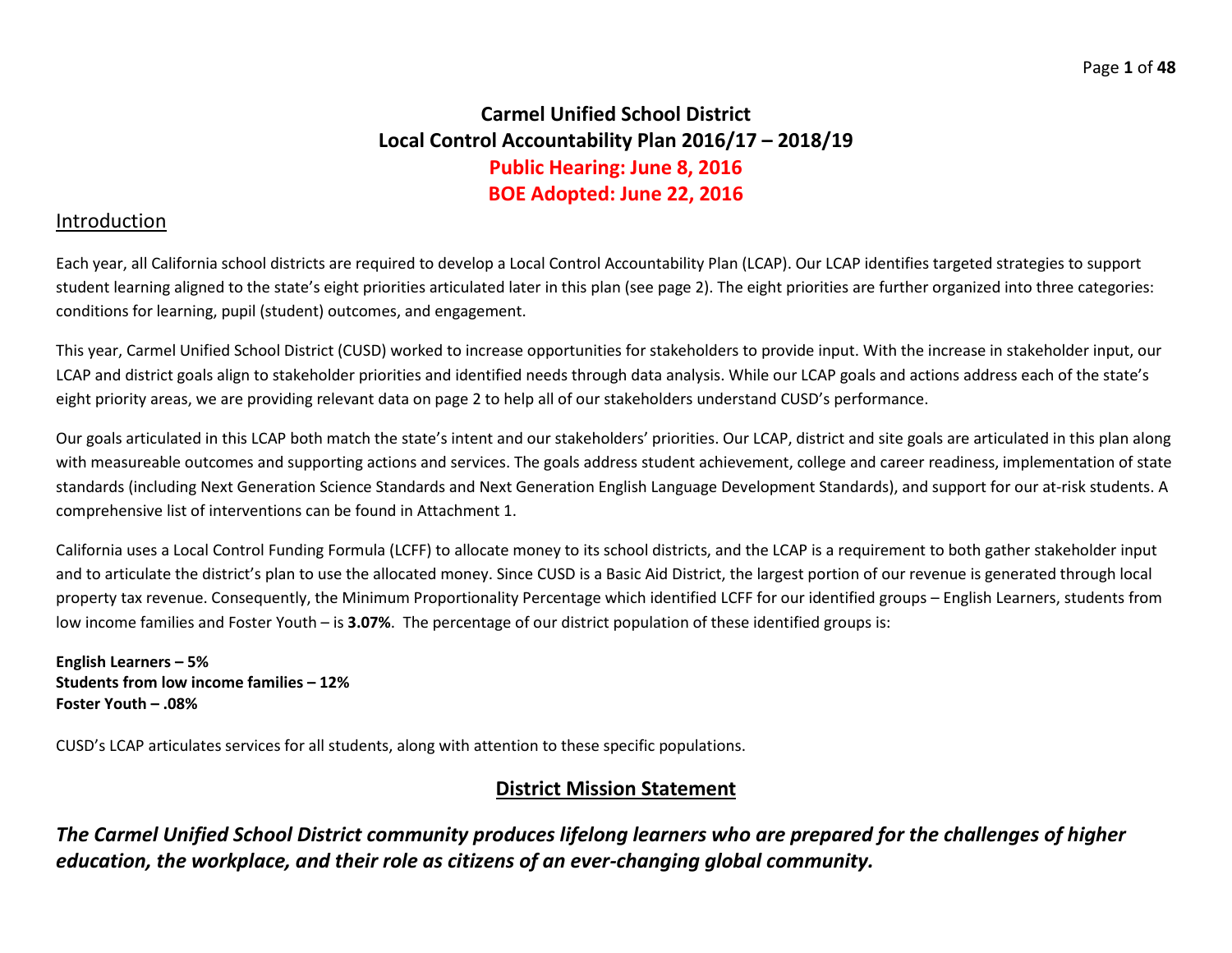# *Category A: Conditions of Learning*

# **Basic Services**

- Pupils have access to standards-aligned instructional materials. **LCAP Goal, Identified Need 1,2,3** (Priority 1)
- Degree to which teachers are appropriately assigned and fully credentialed in the subject areas for the pupils they are teaching. (100%) (Priority 1)
- School facilities are maintained in good repair (Parent Survey: 97% satisfaction) (Priority 1)

# **Implementation of State Standards**

• Implementaion of academic content and performance standards adopted by the state board for all pupils, including English learners. **LCAP Goal, Identified Need 1,2,3** (Priority 2)

# **Course Access**

• Pupil enrollment in a broad course of study that includes all of the subject areas. (All students access our core curriculum [unless an IEP directs otherwise]. Students have open access to all courses at CHS.) (Priority 7)

# *Category B: Pupil Outcomes*

# **Pupil Achievement**

- Performance on standardized tests. **LCAP Goal, Identified Need 1, 2, 3, 4** (Priority 4)
- Share of English learners that become English proficient. **LCAP Goal, Identified Need 3** (Priority 4)
- English learner reclassification rate. (CUSD performance of Redesignated students is equal to overall student performance) (Priority 4)
- Score on Academic Performance Index. **LCAP Goal, Identified Need 1, 2, 3, 4** (Priority 4)
- Share of pupils that pass Advanced Placement exams with 3 or higher. (CUSD: 79%, state: 67%) (Priority 4)
- Share of pupils determined prepared for college by the Early Assessment Program. (Our baseline was established in 2014-15 on the CAASPP – ELA: 81%, Math: 53%) (Priority 4)

# **Pupil Achievement (continued)**

• 75% of 2016 graduates met the UC/CSU a-g requirements (Priority 4)

# *Category C: Engagement*

## **Parent Involvement**

• Efforts to seek parent input in decision making, promotion or parent participation in programs for unduplicated pupils and special need subgroups. (In 2015-16, parent input meetings were held to gather ELAC, SSC, PTO and community LCAP input, as well as staff meetings at each site. Parent input influences decision making through the CUSD Survey of Parent Satisfaction.) (Priority 3)

# **Pupil Engagement**

- School attendance rates (CUSD: 96%, state: 94%) (Priority 5)
- Chronic absenteeism rates (CHS has only .01% of their students with these attendance challenges. All of these students get adequate support from the Student Assistance Program counselor to improve attendance and graduate from high school) (Priority 5)
- Middle school dropout rates (0%) (Priority 5)
- High school dropout rates (CUSD: .01%, state: 13%) (Priority 5)
- High school graduation rates (CUSD: 99%; state 79%) (Priority 5)

# **School Climate**

- Pupil suspension rates (CUSD: 4.1%, state 5.1%) (Priority 6)
- Pupil expulsion rates (CUSD: 0%, state: .1%) (Priority 6)
- Other local measures including surveys of pupils, parents and teachers on the sense of safety and school connectedness (Healthy Kids Survey CUSD: 85%, state: 65%) (Priority 6)

# **Other Student Outcomes**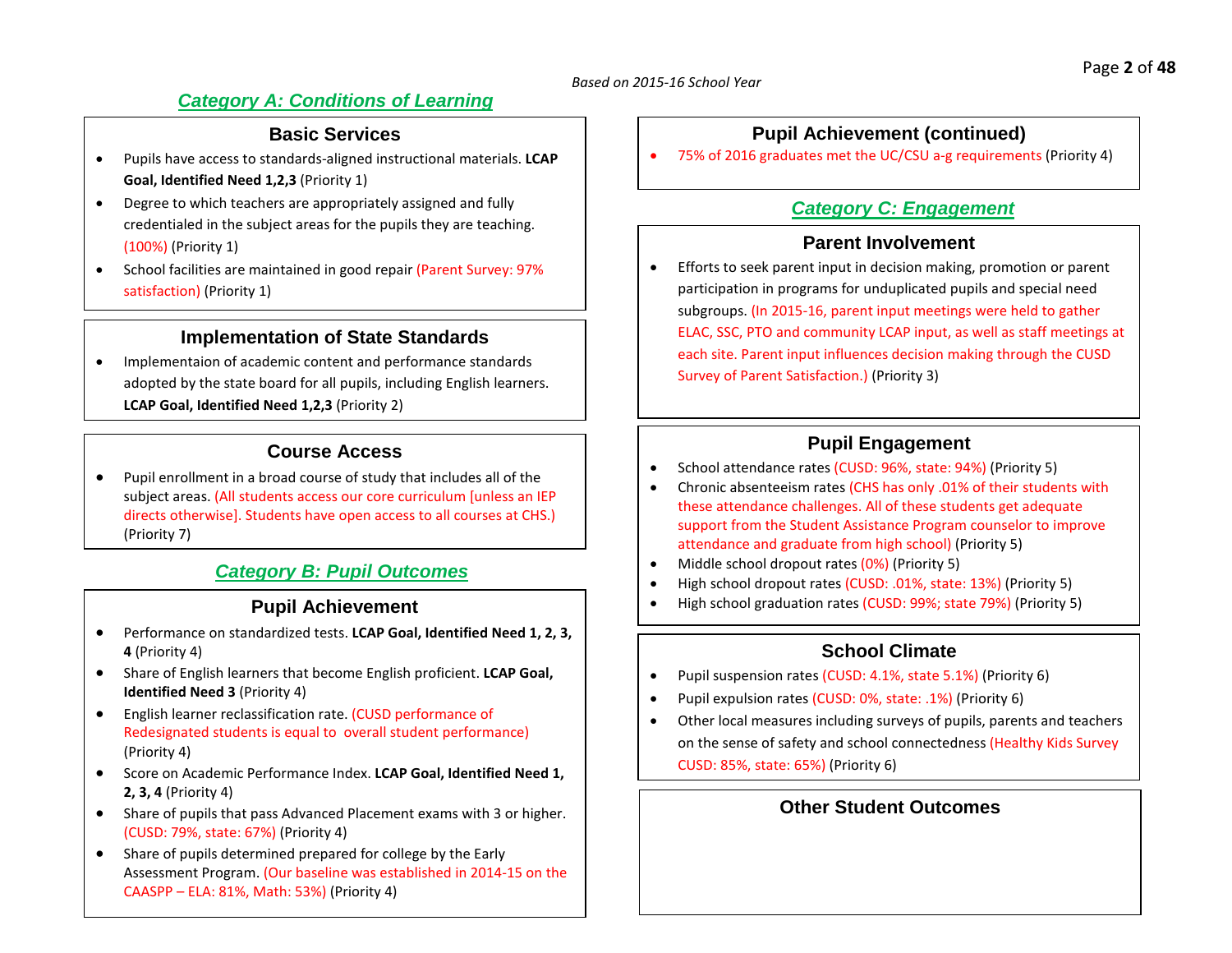#### **§ 15497.5. Local Control and Accountability Plan and Annual Update Template.**

# **LEA: Carmel Unified School District Contact: Mike Heffner, Chief Academic Officer, mheffner@carmelunified.org LCAP Year: 2016-17**

# **Local Control and Accountability Plan and Annual Update Template**

*The Local Control and Accountability Plan (LCAP) and Annual Update Template shall be used to provide details regarding local educational agencies' (LEAs) actions and expenditures to support pupil outcomes and overall performance pursuant to Education Code sections 52060, 52066, 47605, 47605.5, and 47606.5. The LCAP and Annual Update Template must be completed by all LEAs each year.*

*For school districts, pursuant to Education Code section 52060, the LCAP must describe, for the school district and each school within the district, goals and specific actions to achieve those goals for all pupils and each subgroup of pupils identified in Education Code section 52052, including pupils with disabilities, for each of the state priorities and any locally identified priorities.*

*For county offices of education, pursuant to Education Code section 52066, the LCAP must describe, for each county office of education-operated school and program, goals and specific actions to achieve those goals for all pupils and each subgroup of pupils identified in Education Code section 52052, including pupils with disabilities, who are funded through the county office of education Local Control Funding Formula (LCFF) as identified in Education Code section 2574 (pupils attending juvenile court schools, on probation or parole, or mandatorily expelled) for each of the state priorities and any locally identified priorities. School districts and county offices of education may additionally coordinate and describe in their LCAPs services provided to pupils funded by a school district but attending county-operated schools and programs, including special education programs.*

*Charter schools, pursuant to Education Code sections 47605, 47605.5, and 47606.5, must describe goals and specific actions to achieve those goals for all pupils and each subgroup of pupils identified in Education Code section 52052, including pupils with disabilities, for each of the state priorities as applicable and any locally identified priorities. For charter schools, the inclusion and description of goals for state priorities in the LCAP may be modified to meet the grade levels served and the nature of the programs provided, including modifications to reflect only the statutory requirements explicitly applicable to charter schools in the Education Code.*

*The LCAP is intended to be a comprehensive planning tool. Accordingly, in developing goals, specific actions, and expenditures, LEAs should carefully consider how to reflect the services and related expenses for their basic instructional program in relationship to the state priorities. LEAs may reference and describe actions and expenditures in other plans and funded by a variety of other fund sources when detailing goals, actions, and expenditures related to the state and local priorities. LCAPs must be consistent with school plans submitted pursuant to Education Code section 64001. The information contained in the LCAP, or annual update, may be supplemented by information contained in other plans (including the LEA plan pursuant to Section 1112 of Subpart 1 of Part A of Title I of Public Law 107-110) that are incorporated or referenced as relevant in this document.*

*For each section of the template, LEAs shall comply with instructions and should use the guiding questions as prompts (but not limits) for completing the information as required by statute. Guiding questions do not require separate narrative responses. However, the narrative response and goals and actions should demonstrate each guiding question was considered during the development of the plan. Data referenced in the LCAP must be consistent with the school accountability report card where appropriate. LEAs may resize pages or attach additional pages as necessary to facilitate completion of the LCAP.*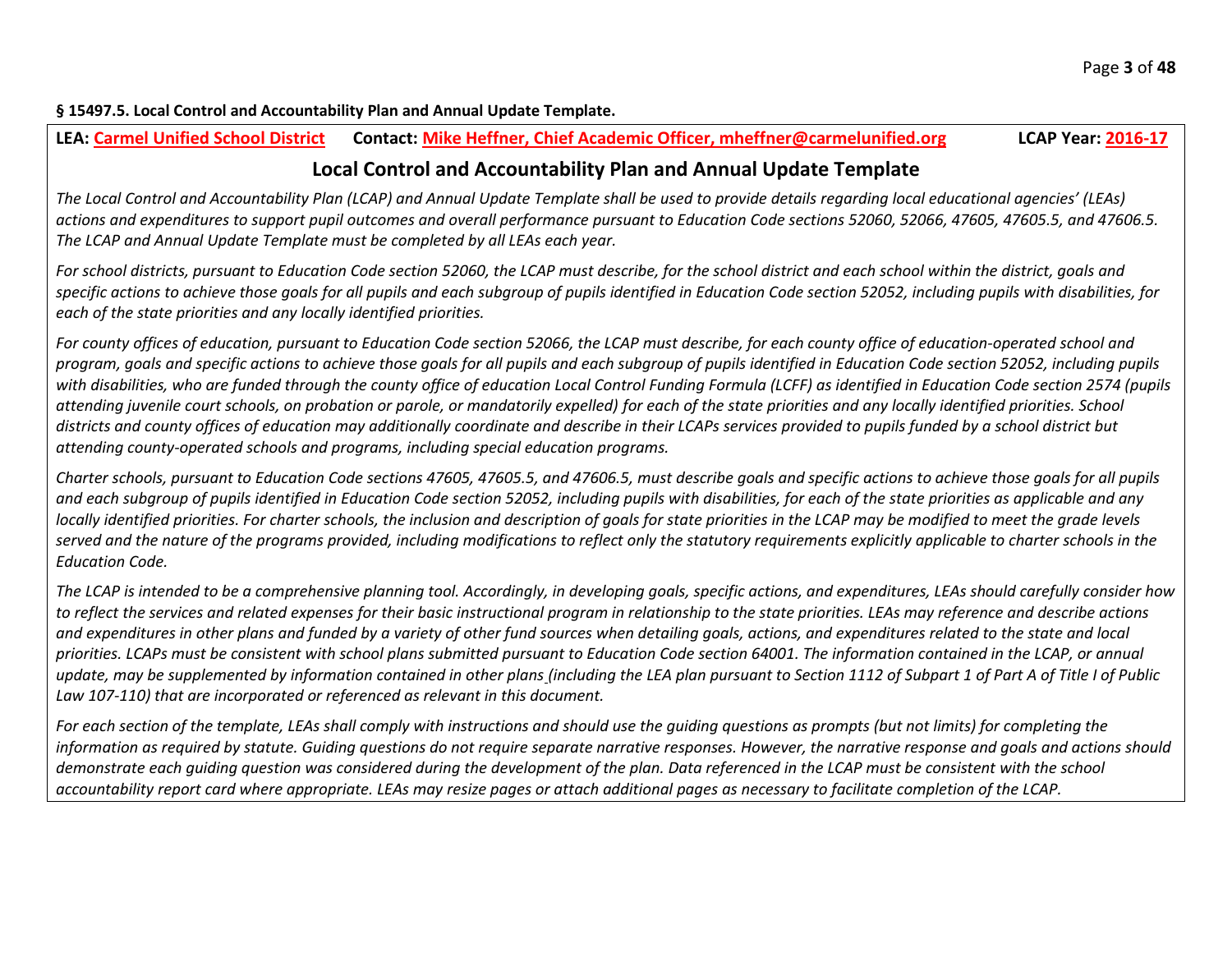# *State Priorities*

*The state priorities listed in Education Code sections 52060 and 52066 can be categorized as specified below for planning purposes, however, school districts and county offices of education must address each of the state priorities in their LCAP. Charter schools must address the priorities in Education Code section 52060(d) that apply to the grade levels served, or the nature of the program operated, by the charter school.*

## *A. Conditions of Learning:*

*Basic: degree to which teachers are appropriately assigned pursuant to Education Code section 44258.9, and fully credentialed in the subject areas and for the pupils they are teaching; pupils have access to standards-aligned instructional materials pursuant to Education Code section 60119; and school facilities are maintained in good repair pursuant to Education Code section 17002(d). (Priority 1)*

*Implementation of State Standards: implementation of academic content and performance standards and English language development standards adopted by the state board for all pupils, including English learners. (Priority 2)*

*Course access: pupil enrollment in a broad course of study that includes all of the subject areas described in Education Code section 51210 and subdivisions (a) to (i), inclusive, of Section 51220, as applicable. (Priority 7)*

*Expelled pupils (for county offices of education only): coordination of instruction of expelled pupils pursuant to Education Code section 48926. (Priority 9)*

*Foster youth (for county offices of education only): coordination of services, including working with the county child welfare agency to share information, responding to the needs of the juvenile court system, and ensuring transfer of health and education records. (Priority 10)*

## *B. Pupil Outcomes:*

*Pupil achievement: performance on standardized tests, score on Academic Performance Index, share of pupils that are college and career ready, share of English learners that become English proficient, English learner reclassification rate, share of pupils that pass Advanced Placement exams with 3 or higher, share of pupils determined prepared for college by the Early Assessment Program. (Priority 4)*

*Other pupil outcomes: pupil outcomes in the subject areas described in Education Code section 51210 and subdivisions (a) to (i), inclusive, of Education Code section 51220, as applicable. (Priority 8)*

# *C. Engagement:*

*Parental involvement: efforts to seek parent input in decision making at the district and each schoolsite, promotion of parent participation in programs for unduplicated pupils and special need subgroups. (Priority 3)*

*Pupil engagement: school attendance rates, chronic absenteeism rates, middle school dropout rates, high school dropout rates, high school graduations rates. (Priority 5)*

*School climate: pupil suspension rates, pupil expulsion rates, other local measures including surveys of pupils, parents and teachers on the sense of safety and school connectedness. (Priority 6)*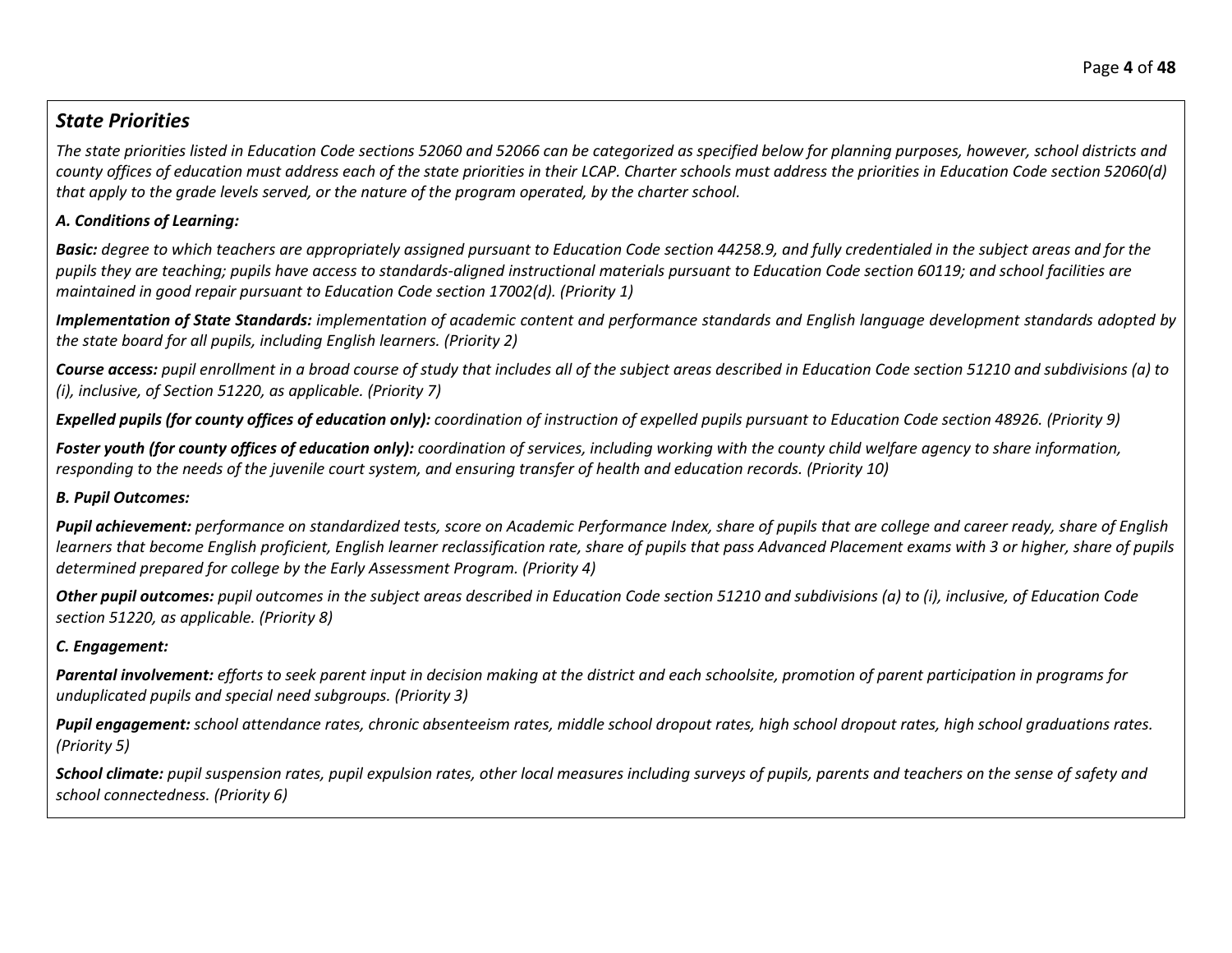#### **Section 1: Stakeholder Engagement**

*Meaningful engagement of parents, pupils, and other stakeholders, including those representing the subgroups identified in Education Code section 52052, is critical to the LCAP and budget process. Education Code sections 52060(g), 52062 and 52063 specify the minimum requirements for school districts; Education Code sections 52066(g), 52068 and 52069 specify the minimum requirements for county offices of education, and Education Code section 47606.5 specifies the minimum requirements for charter schools. In addition, Education Code section 48985 specifies the requirements for translation of documents.*

**Instructions:** Describe the process used to consult with parents, pupils, school personnel, local bargaining units as applicable, and the community and how this consultation contributed to development of the LCAP or annual update. Note that the LEA's goals, actions, services and expenditures related to the state priority of parental involvement are to be described separately in Section 2. In the annual update boxes, describe the stakeholder involvement process for the review, and describe its impact on, the development of the annual update to LCAP goals, actions, services, and expenditures.

### **Guiding Questions:**

- 1) How have applicable stakeholders (e.g., parents and pupils, including parents of unduplicated pupils and unduplicated pupils identified in Education Code section 42238.01; community members; local bargaining units; LEA personnel; county child welfare agencies; county office of education foster youth services programs, court-appointed special advocates, and other foster youth stakeholders; community organizations representing English learners; and others as appropriate) been engaged and involved in developing, reviewing, and supporting implementation of the LCAP?
- 2) How have stakeholders been included in the LEA's process in a timely manner to allow for engagement in the development of the LCAP?
- 3) What information (e.g., quantitative and qualitative data/metrics) was made available to stakeholders related to the state priorities and used by the LEA to inform the LCAP goal setting process? How was the information made available?
- 4) What changes, if any, were made in the LCAP prior to adoption as a result of written comments or other feedback received by the LEA through any of the LEA's engagement processes?
- 5) What specific actions were taken to meet statutory requirements for stakeholder engagement pursuant to Education Code sections 52062, 52068, and 47606.5, including engagement with representatives of parents and guardians of pupils identified in Education Code section 42238.01?
- 6) What specific actions were taken to consult with pupils to meet the requirements 5 CCR 15495(a)?
- 7) How has stakeholder involvement been continued and supported? How has the involvement of these stakeholders supported improved outcomes for pupils, including unduplicated pupils, related to the state priorities?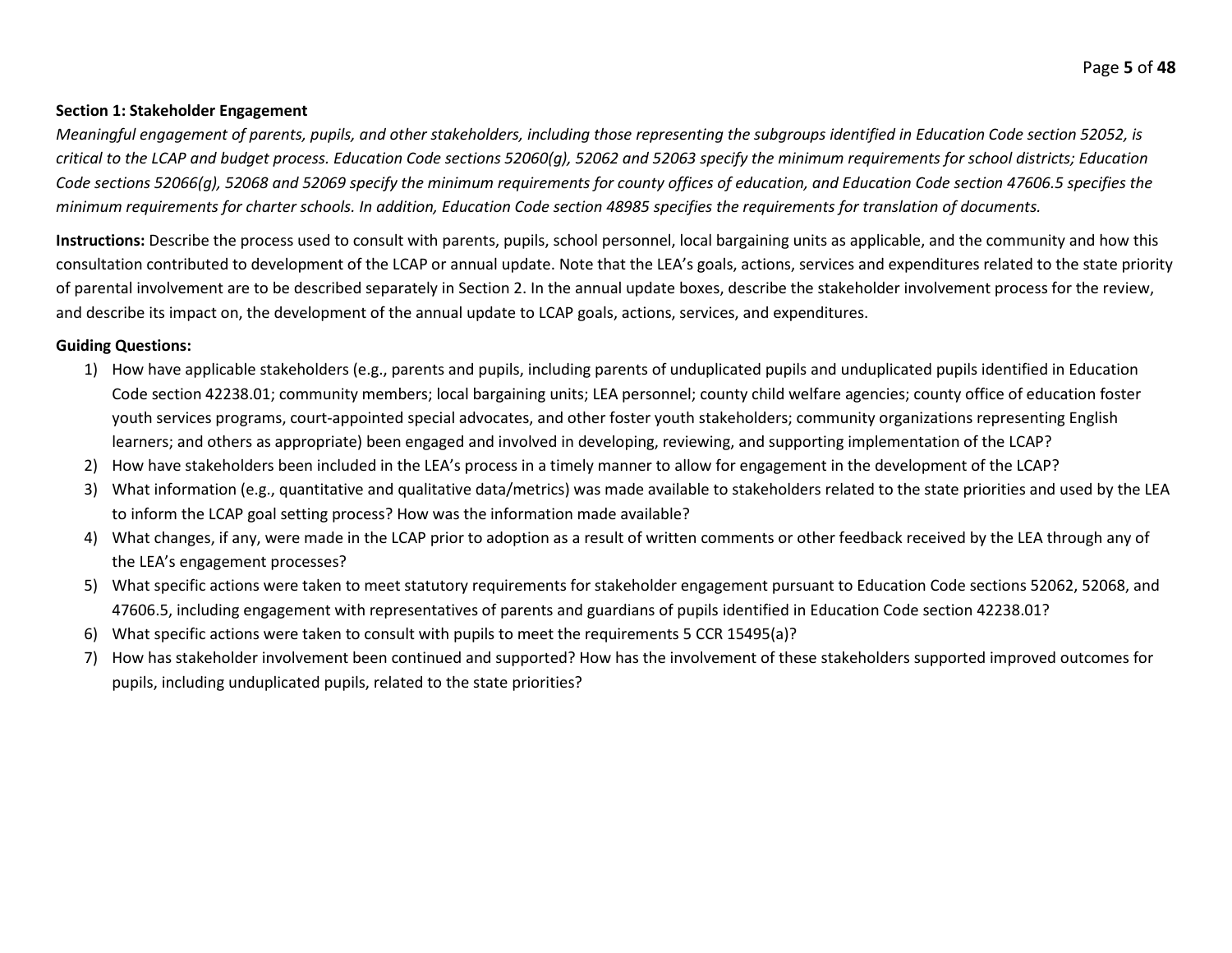| <b>Involvement Process</b> |                                 |                                                                                                                                                                                                                                   |                                                                   | <b>Impact on LCAP</b>                                                                                                                        |  |  |
|----------------------------|---------------------------------|-----------------------------------------------------------------------------------------------------------------------------------------------------------------------------------------------------------------------------------|-------------------------------------------------------------------|----------------------------------------------------------------------------------------------------------------------------------------------|--|--|
|                            |                                 | Stakeholder engagement meetings occurred throughout the year as seen in the                                                                                                                                                       |                                                                   | As a result of the increased stakeholder engagement, we have crafted                                                                         |  |  |
|                            |                                 | Annual Update section below. Groups included in these meetings were site English                                                                                                                                                  |                                                                   | new goals for the district. The new goals are framed around the three                                                                        |  |  |
|                            |                                 | Learner Advisory Committees (ELAC) and Parent-Teacher Organizations, Site                                                                                                                                                         |                                                                   | areas that consistently came up with all of our stakeholder groups:                                                                          |  |  |
|                            |                                 | Councils, the Student Leadership and AVID classes at CHS, class presentations at                                                                                                                                                  |                                                                   | academic, social-emotional and professional learning.                                                                                        |  |  |
|                            |                                 | Carmel Valley High School, and faculty meetings at school sites.                                                                                                                                                                  |                                                                   |                                                                                                                                              |  |  |
|                            |                                 |                                                                                                                                                                                                                                   |                                                                   | As a result of the stakeholder input, we have made a significant                                                                             |  |  |
|                            |                                 | A list of stakeholder engagement meetings/communications is below:                                                                                                                                                                |                                                                   | change to support our low income students. Captain Cooper School                                                                             |  |  |
|                            |                                 |                                                                                                                                                                                                                                   |                                                                   | will receive the full allocation of Title I funds for the next academic                                                                      |  |  |
|                            | November 12                     | <b>DELAC</b>                                                                                                                                                                                                                      |                                                                   | year to provide more intensive and targeted support for the students                                                                         |  |  |
|                            | January 13                      | <b>Board Weekly</b>                                                                                                                                                                                                               |                                                                   | at the school.                                                                                                                               |  |  |
|                            | January 27                      | <b>Board Meeting</b>                                                                                                                                                                                                              |                                                                   |                                                                                                                                              |  |  |
|                            | February 3                      | <b>Tularcitos PTO Meeting</b>                                                                                                                                                                                                     |                                                                   | Generally, stakeholders were very satisfied with the overall education                                                                       |  |  |
|                            |                                 | <b>CMS PTO Meeting</b>                                                                                                                                                                                                            |                                                                   | services provided to students (96% of parents on our survey). They<br>were also quite satisfied with the interventions available to students |  |  |
|                            | February 4                      | <b>CHS PTO Meeting</b>                                                                                                                                                                                                            |                                                                   | needing assistance. Details are listed in Annual Update section below.                                                                       |  |  |
|                            | February 12                     | <b>Tularcitos Staff Meeting</b>                                                                                                                                                                                                   |                                                                   | General suggestions included:                                                                                                                |  |  |
|                            | February 25                     | <b>Community Forum</b>                                                                                                                                                                                                            |                                                                   |                                                                                                                                              |  |  |
|                            | March 10                        | <b>Community Forum</b>                                                                                                                                                                                                            |                                                                   | Continuing CMS/CHS late bus for Big Sur and Cachagua areas                                                                                   |  |  |
|                            | March 11                        | <b>Board Weekly</b>                                                                                                                                                                                                               |                                                                   | Study sessions prior to assessment in Integrated math courses at                                                                             |  |  |
|                            | March 23                        | River PTO Meeting                                                                                                                                                                                                                 |                                                                   | <b>CHS</b>                                                                                                                                   |  |  |
|                            | March 24                        | <b>Community Forum</b>                                                                                                                                                                                                            |                                                                   | Student surveys of academic preparation among CMS and CHS                                                                                    |  |  |
|                            | April 1                         | <b>Student Forum</b>                                                                                                                                                                                                              |                                                                   | students                                                                                                                                     |  |  |
|                            | April 6                         | <b>CVHS Staff Meeting</b>                                                                                                                                                                                                         |                                                                   | Efforts to help students become self-advocates for their learning                                                                            |  |  |
|                            |                                 | <b>Student Forum</b>                                                                                                                                                                                                              |                                                                   | needs                                                                                                                                        |  |  |
|                            | April 7                         | <b>CMS Staff Meeting</b>                                                                                                                                                                                                          |                                                                   | Increase instructional coaching to support individualized teacher                                                                            |  |  |
|                            | April 20                        | <b>Board Meeting</b>                                                                                                                                                                                                              |                                                                   | learning in support of student learning                                                                                                      |  |  |
|                            | April 21                        | <b>CHS Staff Meeting</b>                                                                                                                                                                                                          |                                                                   |                                                                                                                                              |  |  |
|                            | April 22                        | <b>Cooper Staff Meeting</b><br><b>Tularcitos Staff Meeting</b>                                                                                                                                                                    |                                                                   | <b>Annual Update:</b>                                                                                                                        |  |  |
|                            | April 24                        | <b>River Staff Meeting</b>                                                                                                                                                                                                        |                                                                   | 1. English Learner parents with students at our middle and high                                                                              |  |  |
|                            | <b>May 13</b>                   | <b>Board Weekly</b>                                                                                                                                                                                                               |                                                                   | schools expressed strong satisfaction for our efforts to provide a                                                                           |  |  |
|                            |                                 |                                                                                                                                                                                                                                   | rich experience for English Learners. They were most appreciative |                                                                                                                                              |  |  |
|                            | June 8<br><b>Public Hearing</b> |                                                                                                                                                                                                                                   |                                                                   | for the late bus, designed to help students in Big Sur and                                                                                   |  |  |
|                            |                                 | This year, the district significantly increased the opportunities for stakeholders to                                                                                                                                             |                                                                   | Cachagua participate in after school athletics and tutoring. We                                                                              |  |  |
|                            |                                 | engage in the LCAP process as seen in the Annual Update. Combined face-to-face                                                                                                                                                    |                                                                   | shared late bus usage data with the parents, showing how                                                                                     |  |  |
|                            |                                 | $\mathcal{L}$ and the contract of the contract of the contract of the contract of the contract of the contract of the contract of the contract of the contract of the contract of the contract of the contract of the contract of |                                                                   | students took more advantage of the late bus immediately prior                                                                               |  |  |

to grade reporting. The district will continue these late bus

engage in the LCAP process as seen in the Annual Update. Combined face-to-face and online opportunities were offered to allow for multiple opportunities and approaches to capture stakeholder voices in the update process. In addition to the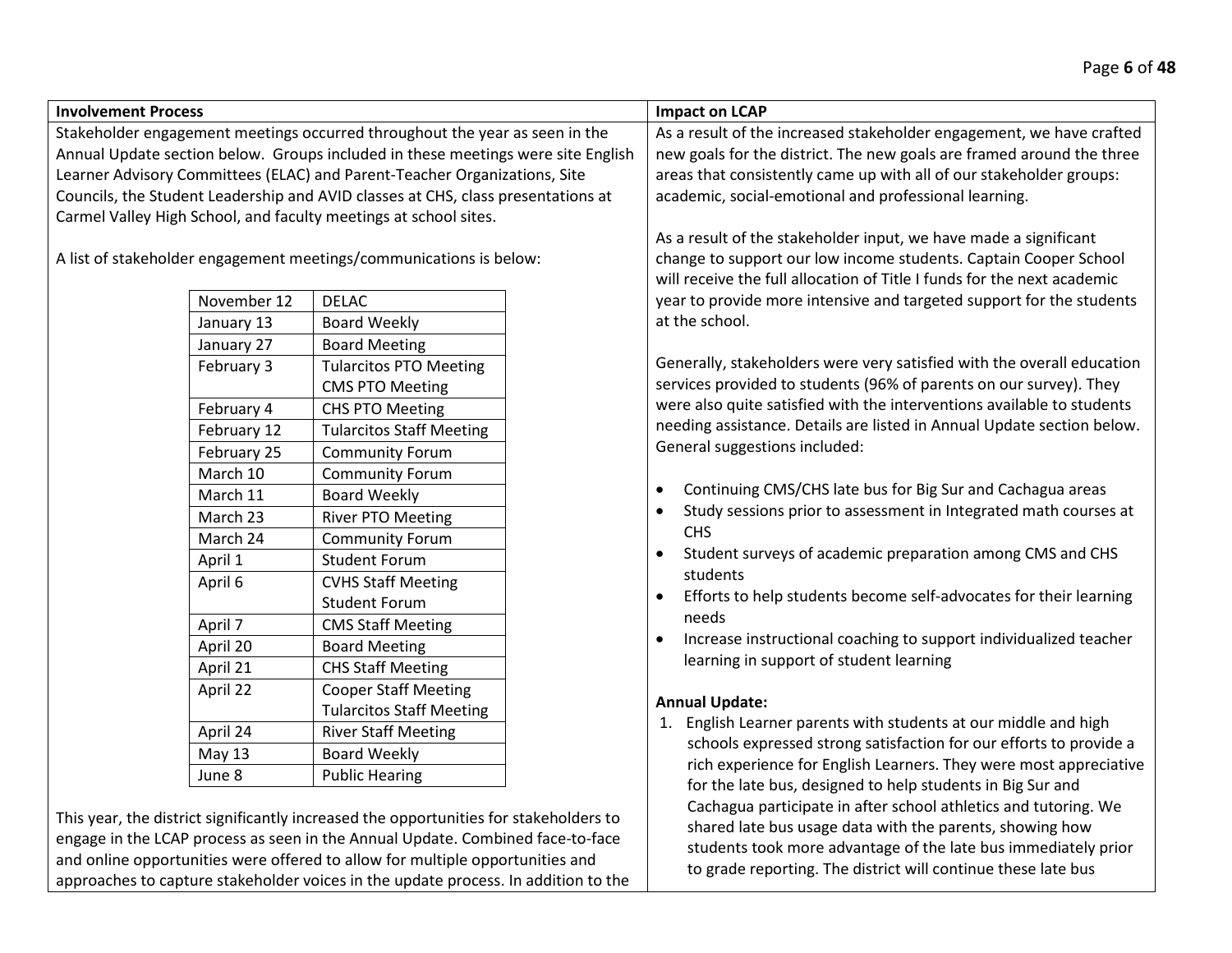increased opportunities for stakeholder input, our approach to capturing their input changed in hopes of making the input process more interactive as well as targeted. Beginning in the fall, we began this year's process with stakeholder forums. As we continued into the winter, the district's leadership team completely shifted its approach to goal setting to align all goals, both at the site and district, to align our LCAP.

In this effort, our school parent clubs and site councils were given updates on progress to the previous year's goals and were asked to help explain how we achieved the results, offer new ideas to improve the results and ways to measure the new ideas. The district then hosted three Community Input Forums, one in each geographical region of the district – Big Sur, Carmel-by-the-Sea, and Carmel Valley. After the third community forum, the slides and input documents were shared through the district website to provide additional opportunity and access for community input regardless of attendance at the forums. A parent survey was administered in the spring to allow for trend data as well.

Student voice and engagement in the process was also substantially increased this year. At Carmel High School, we provided classroom presentations and student input with both our AVID classes and the student leadership class. Additionally, student surveys were conducted at Carmel High School, Carmel Valley High School, and Carmel Middle School. Following the survey, a student forum was held at Carmel High School to both share survey results and provide time for discussion and processing.

All staff were provided opportunities to both help prioritize other stakeholder group input and provide additional input from their perspective and experience. A staff survey was conducted during the spring to allow for additional staff input; this survey aligns to both the parent survey and the California Healthy Kids Survey, allowing the district to see a 360 degree snapshot of stakeholder perspectives.

Our district leadership team (known locally as AC), comprised of all sites administrators and district department leaders, worked collaboratively to synthesize all of the stakeholder input in support of new goals, action items, measurable outcomes to inform the LCAP and Single Plans for Student Achievement. As a result of the significant changes to our LCAP and goal setting processes, the district contracted with West Ed to support the alignment of site and district goals.

The Carmel Unified School Board of Education was engaged throughout the

services for the 2016-17 school year.

- 2. Students were quick to share positive aspects from their learning experiences across CUSD. These include good learning environments at all schools, the role of the library in elementary and middle school, the broad choice of electives at CHS, and most recently the 1:1 computer program. At our middle school 96% of students reported they believe that the school provides them with a good education, and 92% reported that they have sufficient instructional materials; at our high school 97% felt they are provided a good education and 95% believe they have sufficient instructional materials. High school students also expressed a desire to enhance drug and alcohol prevention efforts. We are forming a stakeholder group, which will be tasked with researching and recommending additional social-emotional supports.
- 3. Roughly one-third of our Big Sur parents attended our community forum. A number of parents expressed appreciation for the after school homework and tutoring options. They also voiced appreciation for the late bus started this year that allows for secondary students to participate in extracurricular activities. Parents expressed interest in expanding the music program at Captain Cooper School, which the district is exploring with existing staff. We are exploring the addition of a .2 music teacher to specifically address this concern.
- 4. English Learner parents at Tularcitos were quite satisfied with English Language Development (ELD) and intervention services. We will offer these resources again in 2016-17. In an effort to further engage the parents of our second language learners who attend Tularcitos, we plan to hold a community input forum at the Cachagua Center next year.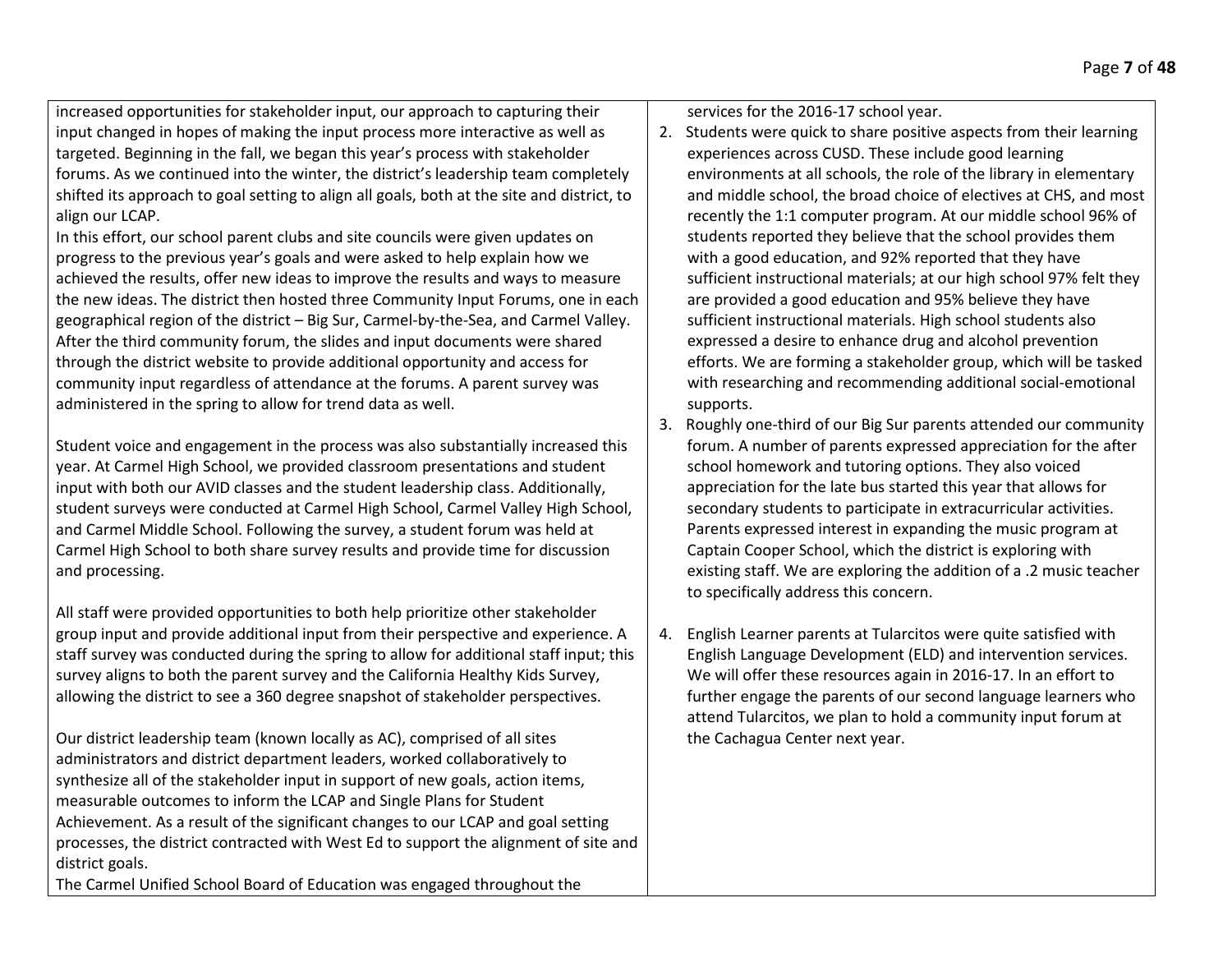process. A presentation to the Board included access and support to explore the Monterey County Office of Education's commissioned District Comparability Report in preparation for our goal setting processes in the winter and spring. At the conclusion of that Board presentation, an overview of the LCAP input process was shared and discussed. Throughout the winter and spring, our Board was provided updates and input on the district's efforts.

Prior to a request for Board approval, we closed the input process by providing feedback to our stakeholder groups. Site leaders shared the goals, actions and measurements that emerged from the stakeholder input through staff meetings and within their regular communication with their school communities.

### **Annual Update:**

Significant effort went into ensuring that the information provided to each group was consistent. Each stakeholder group presentation included:

- Data regarding CUSD student performance on the CAASPP
- Comparative CAASPP data for CUSD and the state, overall
- Multi-year data on college readiness (a-g completion) and college preparedness (SAT, ACT, and AP exams)
- English Learner progress data (CELDT)
- Social-emotional data (California Healthy Kids Survey)
- LCFF and LCAP overview
- Overview of the state's eight priority areas

Each presentation provided opportunities for the group to record possible ideas, strategies and measurements.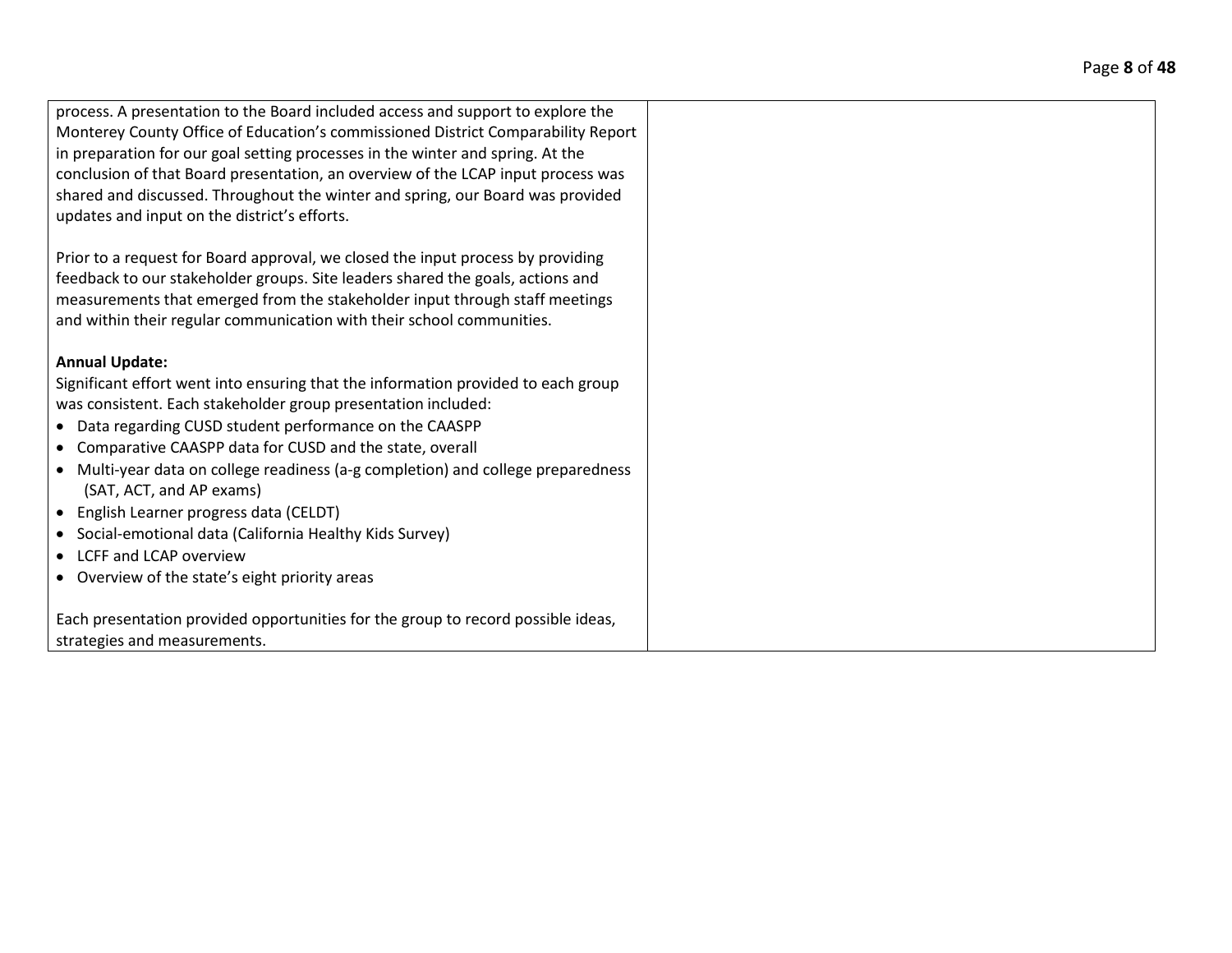#### **Section 2: Goals, Actions, Expenditures, and Progress Indicators**

#### **Instructions:**

All LEAs must complete the LCAP and Annual Update Template each year. The LCAP is a three-year plan for the upcoming school year and the two years that follow. In this way, the program and goals contained in the LCAP align with the term of a school district and county office of education budget and multiyear budget projections. The Annual Update section of the template reviews progress made for each stated goal in the school year that is coming to a close, assesses the effectiveness of actions and services provided, and describes the changes made in the LCAP for the next three years that are based on this review and assessment.

Charter schools may adjust the table below to align with the term of the charter school's budget that is submitted to the school's authorizer pursuant to Education Code section 47604.33.

For school districts, Education Code sections 52060 and 52061, for county offices of education, Education Code sections 52066 and 52067, and for charter schools, Education Code section 47606.5 require(s) the LCAP to include a description of the annual goals, for all pupils and each subgroup of pupils, to be achieved for each state priority as defined in 5 CCR 15495(i) and any local priorities; a description of the specific actions an LEA will take to meet the identified goals; a description of the expenditures required to implement the specific actions; and an annual update to include a review of progress towards the goals and describe any changes to the goals.

To facilitate alignment between the LCAP and school plans, the LCAP shall identify and incorporate school-specific goals related to the state and local priorities from the school plans submitted pursuant to Education Code section 64001. Furthermore, the LCAP should be shared with, and input requested from, schoolsite-level advisory groups, as applicable (e.g., schoolsite councils, English Learner Advisory Councils, pupil advisory groups, etc.) to facilitate alignment between school-site and district-level goals and actions. An LEA may incorporate or reference actions described in other plans that are being undertaken to meet the goal.

Using the following instructions and guiding questions, complete a goal table (see below) for each of the LEA's goals. Duplicate and expand the fields as necessary.

### **Goal:** Describe the goal:

When completing the goal tables, include goals for all pupils and specific goals for schoolsites and specific subgroups, including pupils with disabilities, both at the LEA level and, where applicable, at the schoolsite level. The LEA may identify which schoolsites and subgroups have the same goals, and group and describe those goals together. The LEA may also indicate those goals that are not applicable to a specific subgroup or schoolsite.

**Related State and/or Local Priorities:** Identify the state and/or local priorities addressed by the goal by placing a check mark next to the applicable priority or priorities. The LCAP must include goals that address each of the state priorities, as defined in 5 CCR 15495(i), and any additional local priorities; however, one goal may address multiple priorities.

Identified Need: Describe the need(s) identified by the LEA that this goal addresses, including a description of the supporting data used to identify the need(s).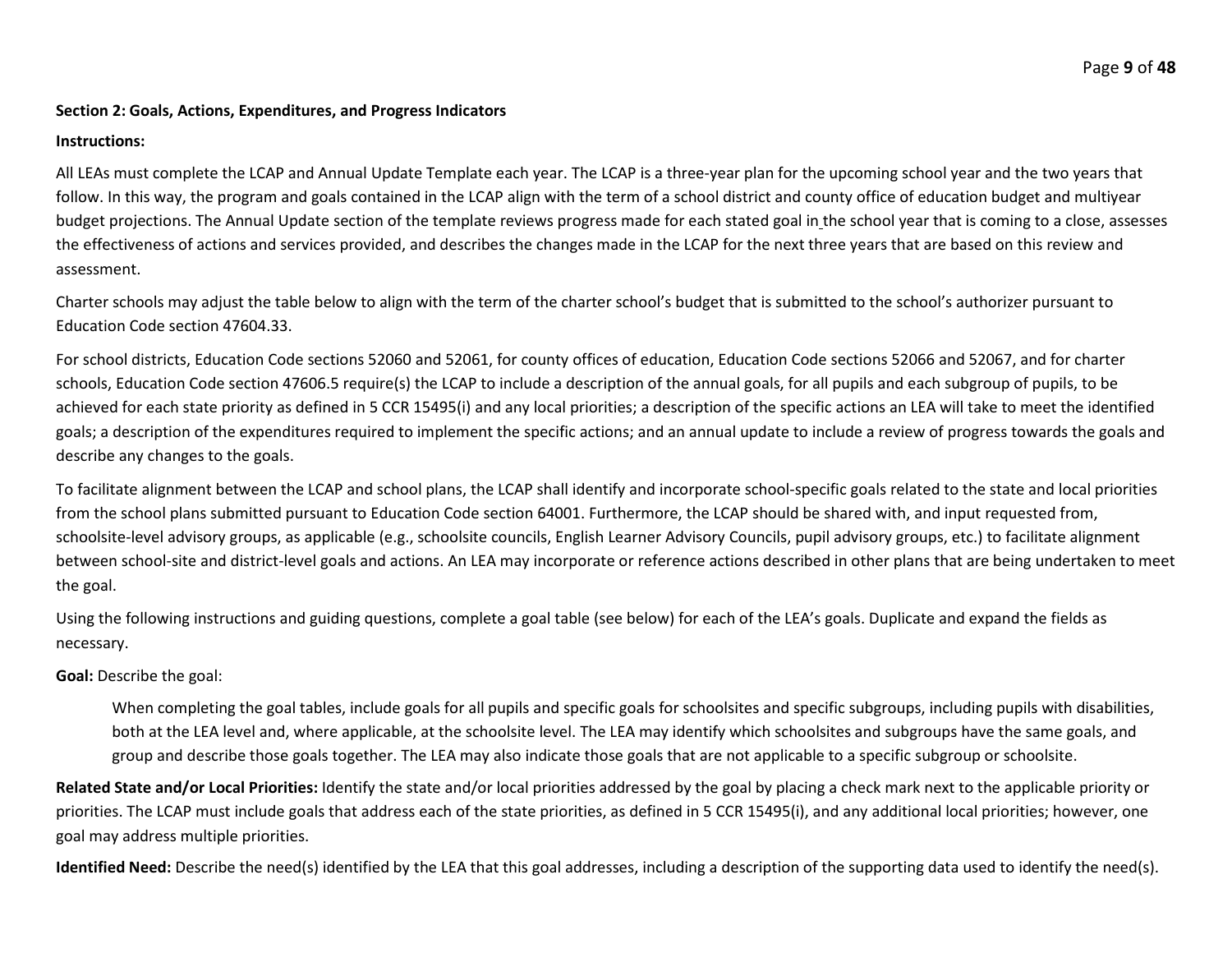Schools: Identify the schoolsites to which the goal applies. LEAs may indicate "all" for all schools, specify an individual school or a subset of schools, or specify grade spans (e.g., all high schools or grades K-5).

**Applicable Pupil Subgroups:** Identify the pupil subgroups as defined in Education Code section 52052 to which the goal applies, or indicate "all" for all pupils.

**Expected Annual Measurable Outcomes**: For each LCAP year, identify and describe specific expected measurable outcomes for all pupils using, at minimum, the applicable required metrics for the related state priorities. Where applicable, include descriptions of specific expected measurable outcomes for schoolsites and specific subgroups, including pupils with disabilities, both at the LEA level and at the schoolsite level.

The metrics used to describe the expected measurable outcomes may be quantitative or qualitative, although the goal tables must address all required metrics for every state priority in each LCAP year. The required metrics are the specified measures and objectives for each state priority as set forth in Education Code sections 52060(d) and 52066(d). For the pupil engagement priority metrics, LEAs must calculate the rates specified in Education Code sections 52060(d)(5)(B), (C), (D) and (E) as described in the Local Control Accountability Plan and Annual Update Template Appendix, sections (a) through (d).

**Actions/Services:** For each LCAP year, identify all annual actions to be performed and services provided to meet the described goal. Actions may describe a group of services that are implemented to achieve the identified goal.

**Scope of Service:** Describe the scope of each action/service by identifying the schoolsites covered. LEAs may indicate "all" for all schools, specify an individual school or a subset of schools, or specify grade spans (e.g., all high schools or grades K-5). If supplemental and concentration funds are used to support the action/service, the LEA must identify if the scope of service is districtwide, schoolwide, countywide, or charterwide.

**Pupils to be served within identified scope of service**: For each action/service, identify the pupils to be served within the identified scope of service. If the action to be performed or the service to be provided is for all pupils, place a check mark next to "ALL."

For each action and/or service to be provided above what is being provided for all pupils, place a check mark next to the applicable unduplicated pupil subgroup(s) and/or other pupil subgroup(s) that will benefit from the additional action, and/or will receive the additional service. Identify, as applicable, additional actions and services for unduplicated pupil subgroup(s) as defined in Education Code section 42238.01, pupils redesignated fluent English proficient, and/or pupils subgroup(s) as defined in Education Code section 52052.

**Budgeted Expenditures:** For each action/service, list and describe budgeted expenditures for each school year to implement these actions, including where those expenditures can be found in the LEA's budget. The LEA must reference all fund sources for each proposed expenditure. Expenditures must be classified using the California School Accounting Manual as required by Education Code sections 52061, 52067, and 47606.5.

#### **Guiding Questions:**

- 1) What are the LEA's goal(s) to address state priorities related to "Conditions of Learning"?
- 2) What are the LEA's goal(s) to address state priorities related to "Pupil Outcomes"?
- 3) What are the LEA's goal(s) to address state priorities related to parent and pupil "Engagement" (e.g., parent involvement, pupil engagement, and school climate)?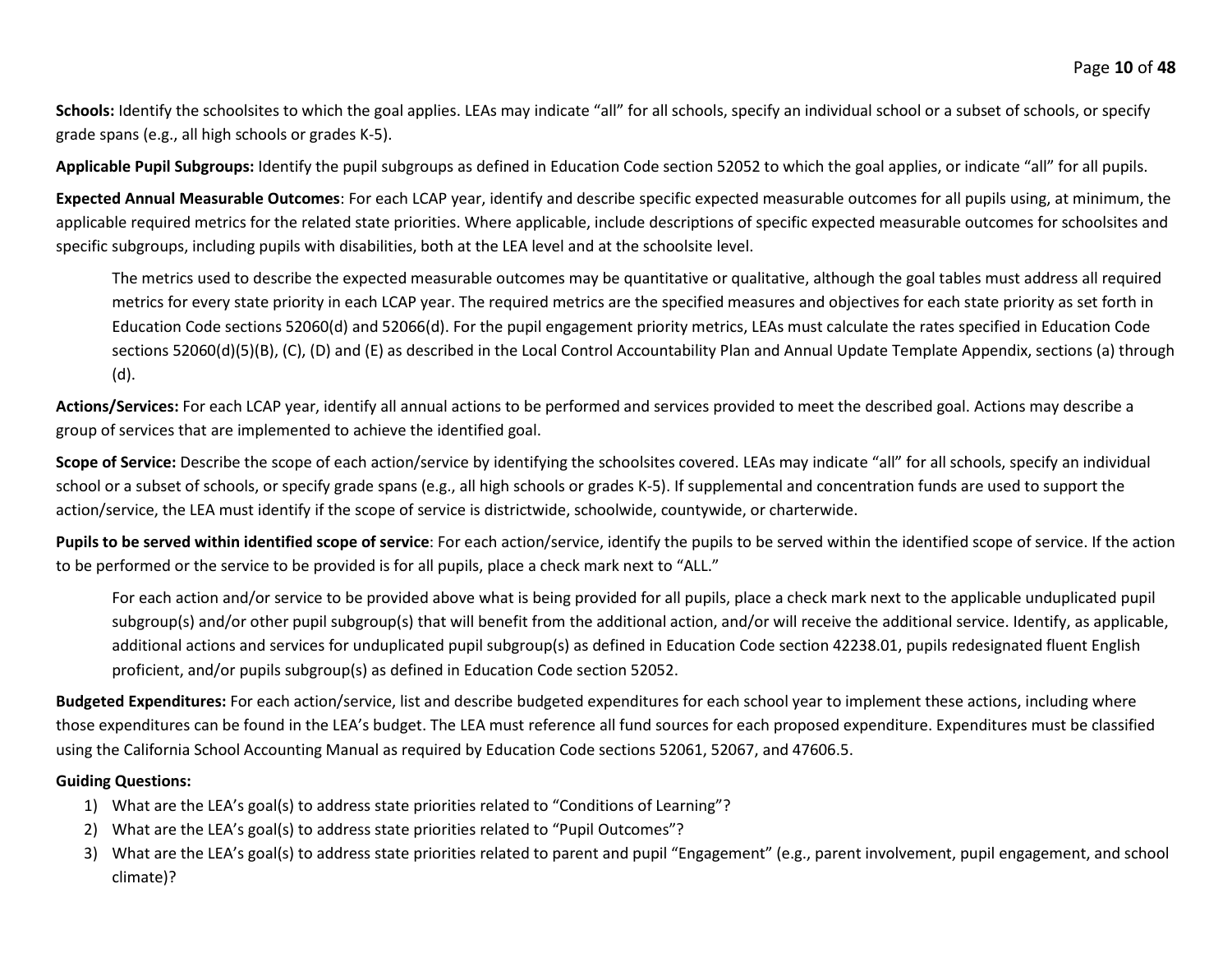- 4) What are the LEA's goal(s) to address any locally-identified priorities?
- 5) How have the unique needs of individual schoolsites been evaluated to inform the development of meaningful district and/or individual schoolsite goals (e.g., input from site level advisory groups, staff, parents, community, pupils; review of school level plans; in-depth school level data analysis, etc.)?
- 6) What are the unique goals for unduplicated pupils as defined in Education Code sections 42238.01 and subgroups as defined in section 52052 that are different from the LEA's goals for all pupils?
- 7) What are the specific expected measurable outcomes associated with each of the goals annually and over the term of the LCAP?
- 8) What information (e.g., quantitative and qualitative data/metrics) was considered/reviewed to develop goals to address each state or local priority?
- 9) What information was considered/reviewed for individual schoolsites?
- 10) What information was considered/reviewed for subgroups identified in Education Code section 52052?
- 11) What actions/services will be provided to all pupils, to subgroups of pupils identified pursuant to Education Code section 52052, to specific schoolsites, to English learners, to low-income pupils, and/or to foster youth to achieve goals identified in the LCAP?
- 12) How do these actions/services link to identified goals and expected measurable outcomes?
- 13) What expenditures support changes to actions/services as a result of the goal identified? Where can these expenditures be found in the LEA's budget?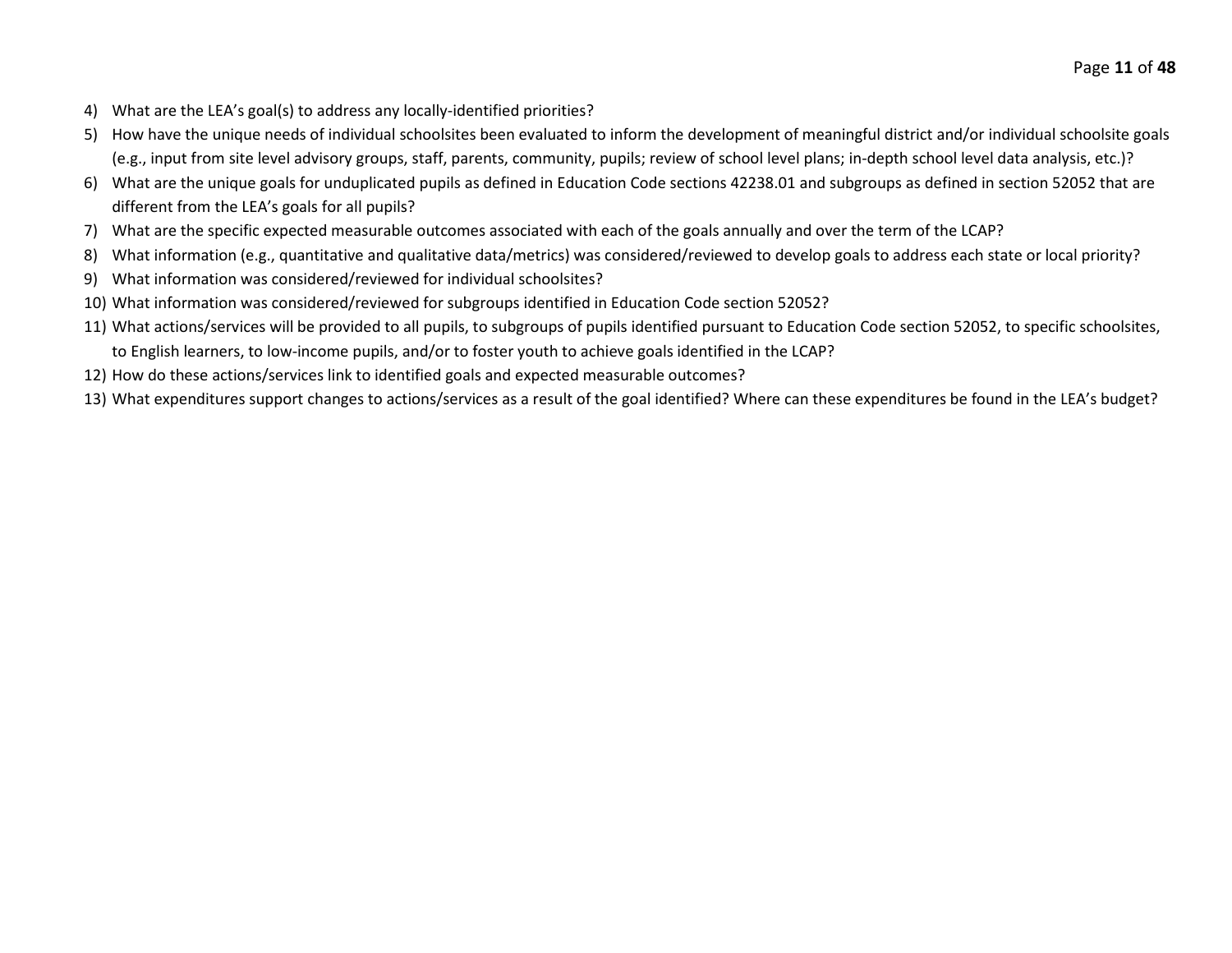| GOAL1:                    |                                                                                                                                                                                                                   | All students engage in challenging, innovative and relevant curriculum that prepares<br>them for college, career and global citizenship.                                                                                                                                                                                                   | Related State and/or Local Priorities:<br>$1\boxtimes 2\boxtimes 3\boxtimes 4\boxtimes 5\boxtimes 6\boxtimes 7\boxtimes 8\boxtimes$<br>COE only: $9 \square$ 10<br>Local: District Goal #1 |                                                                                                                                                                                           |                                                |                                                 |
|---------------------------|-------------------------------------------------------------------------------------------------------------------------------------------------------------------------------------------------------------------|--------------------------------------------------------------------------------------------------------------------------------------------------------------------------------------------------------------------------------------------------------------------------------------------------------------------------------------------|--------------------------------------------------------------------------------------------------------------------------------------------------------------------------------------------|-------------------------------------------------------------------------------------------------------------------------------------------------------------------------------------------|------------------------------------------------|-------------------------------------------------|
| <b>Identified Need 1:</b> |                                                                                                                                                                                                                   | Support continuous improvement in the teaching and learning of state standards.                                                                                                                                                                                                                                                            |                                                                                                                                                                                            |                                                                                                                                                                                           |                                                |                                                 |
|                           | Goal Applies to:                                                                                                                                                                                                  | Schools: ALL                                                                                                                                                                                                                                                                                                                               |                                                                                                                                                                                            |                                                                                                                                                                                           |                                                |                                                 |
|                           |                                                                                                                                                                                                                   | Applicable Pupil Subgroups: ALL                                                                                                                                                                                                                                                                                                            | <b>LCAP Year 1: 2016-17</b>                                                                                                                                                                |                                                                                                                                                                                           |                                                |                                                 |
|                           | <b>Expected Annual</b>                                                                                                                                                                                            | CUSD will increase the number of students performing at the "Met Standard" and "Exceeded Standard" on both                                                                                                                                                                                                                                 |                                                                                                                                                                                            |                                                                                                                                                                                           |                                                |                                                 |
|                           | Measurable<br>Outcomes:                                                                                                                                                                                           | the math and ELA portions of CAASPP at all grade levels tested. 80% for English Language Arts and 70% for<br>Math.                                                                                                                                                                                                                         |                                                                                                                                                                                            |                                                                                                                                                                                           |                                                |                                                 |
|                           |                                                                                                                                                                                                                   | <b>Actions/Services</b>                                                                                                                                                                                                                                                                                                                    | Scope of                                                                                                                                                                                   |                                                                                                                                                                                           | Pupils to be served within identified scope of |                                                 |
| 1                         | All students will use instructional materials<br>aligned to State Standards.<br>Funding will support associated costs with<br>recurring consumable materials adopted.                                             |                                                                                                                                                                                                                                                                                                                                            | Service<br><b>ALL</b>                                                                                                                                                                      | service<br>$\boxtimes$ ALL<br>OR:<br>$\Box$ Low income pupils $\Box$ English Learners<br>Foster Youth □ Redesignated fluent English proficient<br>□ Other Subgroups (specify): __________ |                                                | Expenditures<br>\$50,000<br><b>General Fund</b> |
| $\overline{2}$            | All teachers will use standards-aligned<br>English Language Arts writing prompts with<br>students.<br>Funding will be used for release time to<br>develop new prompts as needed and for<br>collaborative scoring. |                                                                                                                                                                                                                                                                                                                                            | <b>ALL</b>                                                                                                                                                                                 | $\boxtimes$ ALL<br>OR:<br>$\Box$ Low income pupils $\Box$ English Learners<br>□ Foster Youth □ Redesignated fluent English proficient<br>□ Other Subgroups (specify): __________          |                                                | \$5,000<br><b>General Fund</b>                  |
| $\mathbf{3}$              | Arts.<br>18 school year.<br>instructional materials.                                                                                                                                                              | All teachers will use standards-aligned<br>instructional materials in English Language<br>Transitional Kindergarten through 5 <sup>th</sup> grade<br>teachers will review state approved English<br>Language Arts textbooks and supplemental<br>materials for possible adoption in the 2017-<br>Funding will allow for the adoption of new | $TK-5$                                                                                                                                                                                     | $\boxtimes$ ALL<br>OR:<br>$\Box$ Low income pupils $\Box$ English Learners<br>□ Foster Youth □ Redesignated fluent English proficient<br>□ Other Subgroups (specify): __________          |                                                | \$150,000<br><b>General Fund</b>                |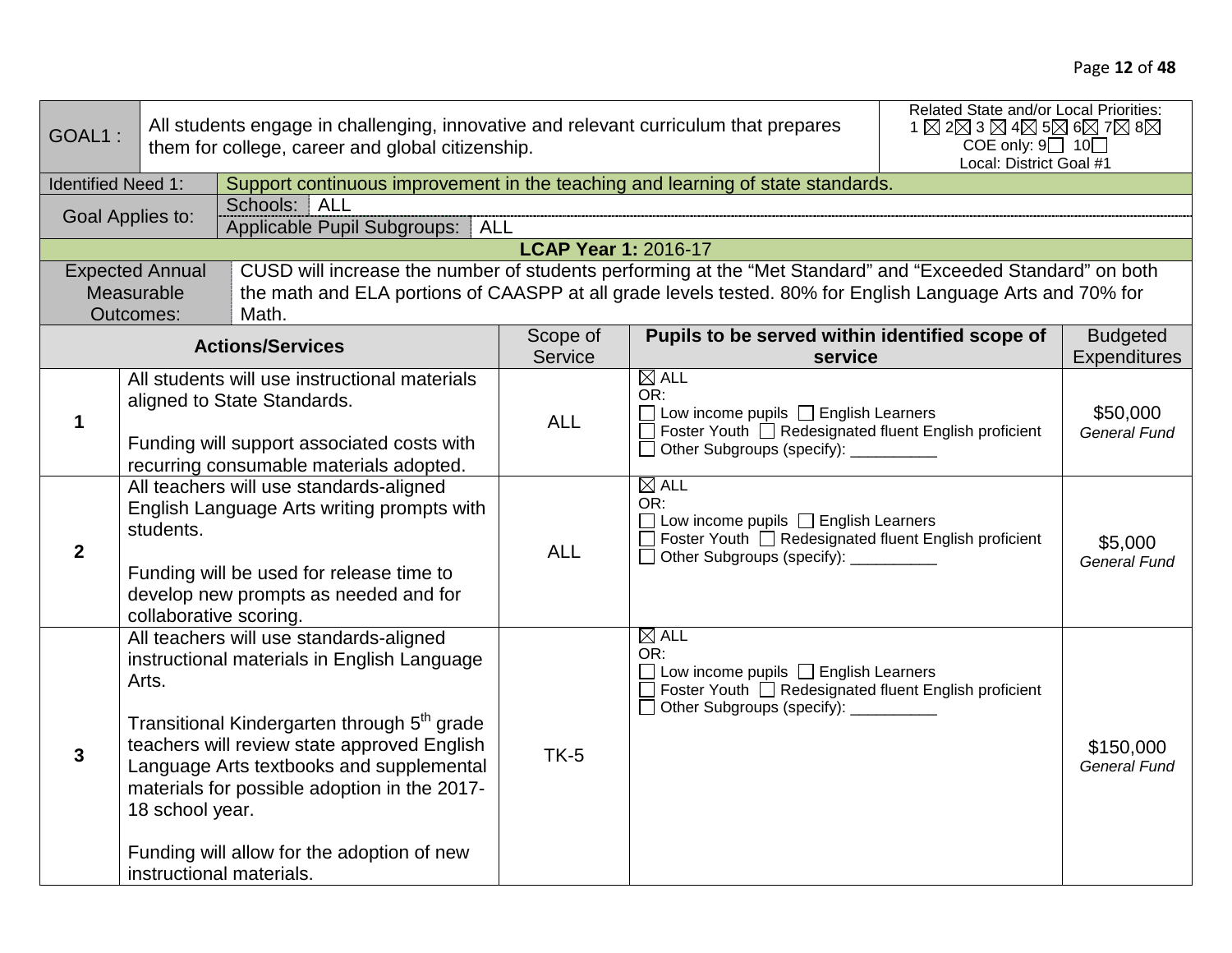| 4              | Elementary, middle and high school<br>teachers will align science courses and<br>instruction to Next Generation Science<br>Standards. Curriculum development<br>support will be provided through the<br>allocation of funds for release time and<br>substitute teachers.<br>Funding will support release time,<br>substitute teachers and instructional<br>materials.                             | <b>ALL</b>                 | $\boxtimes$ all<br>OR:<br>Low income pupils □ English Learners<br>Foster Youth □ Redesignated fluent English proficient<br>Other Subgroups (specify): __________                      | \$10,500<br><b>General Fund</b> |
|----------------|---------------------------------------------------------------------------------------------------------------------------------------------------------------------------------------------------------------------------------------------------------------------------------------------------------------------------------------------------------------------------------------------------|----------------------------|---------------------------------------------------------------------------------------------------------------------------------------------------------------------------------------|---------------------------------|
| 5              | All math teachers will use the 8<br>Mathematical Practices daily and include<br>performance tasks for each topic, chapter<br>or unit.                                                                                                                                                                                                                                                             | <b>ALL</b>                 | $\boxtimes$ ALL<br>OR:<br>Low income pupils □ English Learners<br>Foster Youth <b>C</b> Redesignated fluent English proficient<br>Other Subgroups (specify): ___________              | N/A                             |
| 6              | Screen, identify and serve elementary<br>school students for reading proficiency and<br>use blended learning strategies to<br>intervene (Imagine Learning).<br>Screen, identify and serve middle and high<br>school students for reading proficiency and<br>use blended learning strategies to<br>intervene (System 44/Read 180).<br>Funding will support software subscriptions<br>and licenses. | At Risk<br><b>Students</b> | $\Box$ ALL<br>OR:<br>Low income pupils $\Box$ English Learners<br>Foster Youth $\Box$ Redesignated fluent English proficient<br>$\boxtimes$ Other Subgroups (specify): At Risk        | \$35,000<br><b>General Fund</b> |
| $\overline{7}$ | Use Aeries Analytics to identify At Risk<br>students and monitor student progress.<br>Use the Aeries Analytics Dashboard to look<br>at school-wide results based on<br>interventions.                                                                                                                                                                                                             | At Risk<br><b>Students</b> | $\boxtimes$ ALL<br>OR:<br>Low income pupils $\Box$ English Learners<br>Foster Youth <b>C</b> Redesignated fluent English proficient<br>$\boxtimes$ Other Subgroups (specify): At Risk | N/A                             |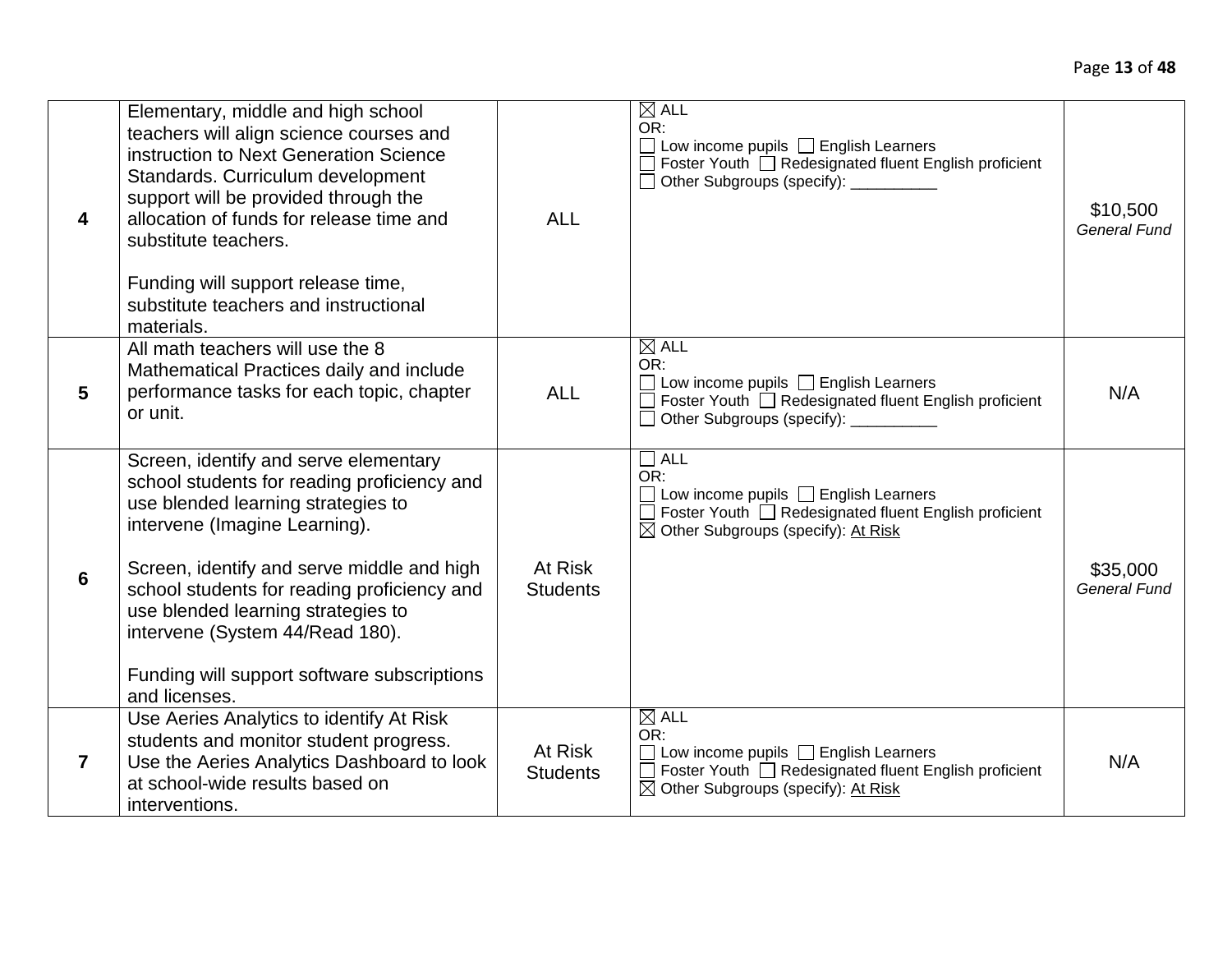| 8               | All math teachers will routinely include<br>formative assessments to determine<br>students' level of understanding. Teachers<br>will use the results from formative<br>assessments to inform necessary follow-up<br>instructions.                                                                                                                                                       | Elementary<br>and<br>Secondary<br><b>Math</b><br><b>Teachers</b> | $\boxtimes$ ALL<br>OR:<br>$\Box$ Low income pupils $\Box$ English Learners<br>$\Box$ Foster Youth $\Box$ Redesignated fluent English proficient<br>□ Other Subgroups (specify): ___________ | N/A                             |
|-----------------|-----------------------------------------------------------------------------------------------------------------------------------------------------------------------------------------------------------------------------------------------------------------------------------------------------------------------------------------------------------------------------------------|------------------------------------------------------------------|---------------------------------------------------------------------------------------------------------------------------------------------------------------------------------------------|---------------------------------|
| 9               | All secondary teachers (middle and high<br>school) will assign and score at least one<br>"Common Core Across the Curriculum"<br>activity, allowing students to formally<br>practice literacy skills in these areas.                                                                                                                                                                     | Secondary<br><b>Teachers</b>                                     | $\boxtimes$ ALL<br>OR:<br>$\Box$ Low income pupils $\Box$ English Learners<br>□ Foster Youth □ Redesignated fluent English proficient<br>□ Other Subgroups (specify): <u>_______</u> ____   | N/A                             |
| 10 <sup>1</sup> | All English Language Development (ELD)<br>teachers will use the California ELD<br>standards as the instructional base for ELD<br>courses and interventions.<br>General education teachers will have<br>opportunities to learn about and apply<br>supports for English Learners as integrated<br>into their instruction.<br>Funding will support professional learning<br>and materials. | English<br>Learners                                              | $\Box$ ALL<br>OR:<br>$\Box$ Low income pupils $\boxtimes$ English Learners<br>Foster Youth [ Redesignated fluent English proficient<br>□ Other Subgroups (specify): __________              | \$10,000<br><b>General Fund</b> |
| 11              | All ELD teachers and program administrator<br>will monitor redesignation rates to minimize<br>the number of long term English Learners.                                                                                                                                                                                                                                                 | <b>ELD</b><br><b>Teachers</b>                                    | $\Box$ ALL<br>OR:<br>$\Box$ Low income pupils $\boxtimes$ English Learners<br>□ Foster Youth □ Redesignated fluent English proficient<br>Other Subgroups (specify): __________              | N/A                             |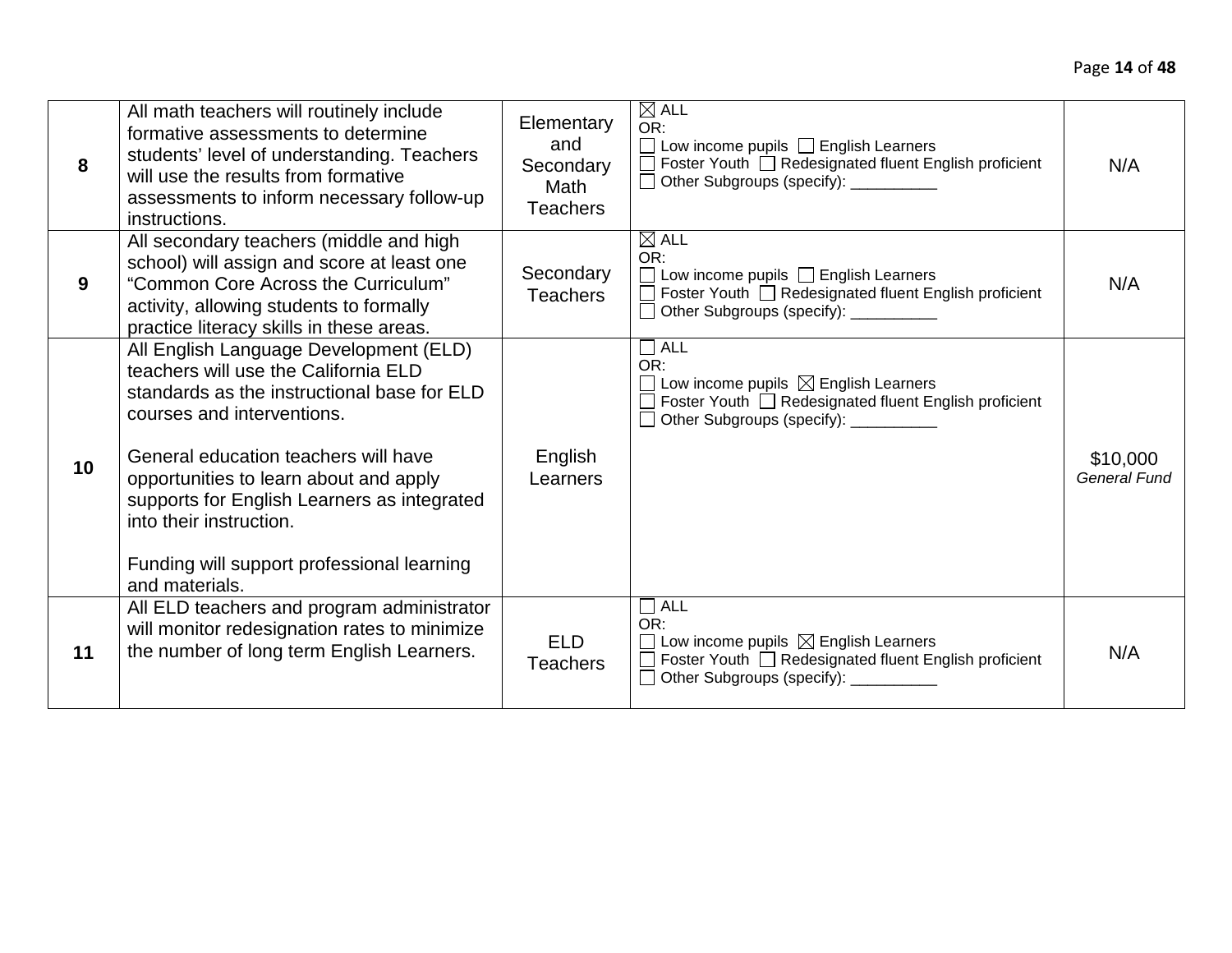| GOAL1:                    |                                                                                                                                                                                                                                                                                                                                                                                                                              | All students engage in challenging, innovative and relevant curriculum that prepares<br>them for college, career and global citizenship.                                                                                         | Related State and/or Local Priorities:<br>1 $\boxtimes$ 2 $\boxtimes$ 3 $\boxtimes$ 4 $\boxtimes$ 5 $\boxtimes$ 6 $\boxtimes$ 7 $\boxtimes$ 8 $\boxtimes$<br>COE only: $9 \square$ 10<br>Local: District Goal #1 |                                                                                                                                                                                  |  |                                  |
|---------------------------|------------------------------------------------------------------------------------------------------------------------------------------------------------------------------------------------------------------------------------------------------------------------------------------------------------------------------------------------------------------------------------------------------------------------------|----------------------------------------------------------------------------------------------------------------------------------------------------------------------------------------------------------------------------------|------------------------------------------------------------------------------------------------------------------------------------------------------------------------------------------------------------------|----------------------------------------------------------------------------------------------------------------------------------------------------------------------------------|--|----------------------------------|
| <b>Identified Need 1:</b> |                                                                                                                                                                                                                                                                                                                                                                                                                              | Support continuous improvement in the teaching and learning of state standards.                                                                                                                                                  |                                                                                                                                                                                                                  |                                                                                                                                                                                  |  |                                  |
|                           | Goal Applies to:                                                                                                                                                                                                                                                                                                                                                                                                             | Schools: ALL<br>Applicable Pupil Subgroups:<br><b>ALL</b>                                                                                                                                                                        |                                                                                                                                                                                                                  |                                                                                                                                                                                  |  |                                  |
|                           |                                                                                                                                                                                                                                                                                                                                                                                                                              |                                                                                                                                                                                                                                  | <b>LCAP Year 2: 2017-18</b>                                                                                                                                                                                      |                                                                                                                                                                                  |  |                                  |
|                           | <b>Expected Annual</b><br>Measurable<br>Outcomes:                                                                                                                                                                                                                                                                                                                                                                            | CUSD will increase the number of students performing at the "Met Standard" and "Exceeded Standard" on both<br>the math and ELA portions of CAASPP at all grade levels tested. 80% for English Language Arts and 70% for<br>Math. |                                                                                                                                                                                                                  |                                                                                                                                                                                  |  |                                  |
|                           |                                                                                                                                                                                                                                                                                                                                                                                                                              | <b>Actions/Services</b>                                                                                                                                                                                                          | Scope of                                                                                                                                                                                                         | Pupils to be served within identified scope of                                                                                                                                   |  | <b>Budgeted</b>                  |
|                           |                                                                                                                                                                                                                                                                                                                                                                                                                              |                                                                                                                                                                                                                                  | Service                                                                                                                                                                                                          | service<br>$\boxtimes$ ALL                                                                                                                                                       |  | Expenditures                     |
| 1                         | All students will use instructional materials<br>aligned to State Standards.<br>Funding will support associated costs with<br>recurring consumable materials adopted.                                                                                                                                                                                                                                                        |                                                                                                                                                                                                                                  | <b>ALL</b>                                                                                                                                                                                                       | OR:<br>$\Box$ Low income pupils $\Box$ English Learners<br>Foster Youth □ Redesignated fluent English proficient<br>□ Other Subgroups (specify): __________                      |  | \$50,000<br><b>General Fund</b>  |
| $\overline{2}$            | All teachers will use standards-aligned<br>English Language Arts writing prompts with<br>students.<br>Funding will be used for release time to<br>develop new prompts as needed and for                                                                                                                                                                                                                                      |                                                                                                                                                                                                                                  | <b>ALL</b>                                                                                                                                                                                                       | $\boxtimes$ ALL<br>OR:<br>$\Box$ Low income pupils $\Box$ English Learners<br>□ Foster Youth □ Redesignated fluent English proficient<br>□ Other Subgroups (specify): __________ |  | \$5,000<br><b>General Fund</b>   |
| $\mathbf{3}$              | collaborative scoring.<br>All teachers will use standards-aligned<br>instructional materials in English Language<br>Arts.<br>Transitional Kindergarten through 5 <sup>th</sup> grade<br>teachers will review state approved English<br>Language Arts textbooks and supplemental<br>materials for possible adoption in the 2017-<br>18 school year.<br>Funding will allow for the adoption of new<br>instructional materials. |                                                                                                                                                                                                                                  | $TK-5$                                                                                                                                                                                                           | $\boxtimes$ ALL<br>OR:<br>$\Box$ Low income pupils $\Box$ English Learners<br>□ Foster Youth □ Redesignated fluent English proficient<br>Other Subgroups (specify): __________   |  | \$150,000<br><b>General Fund</b> |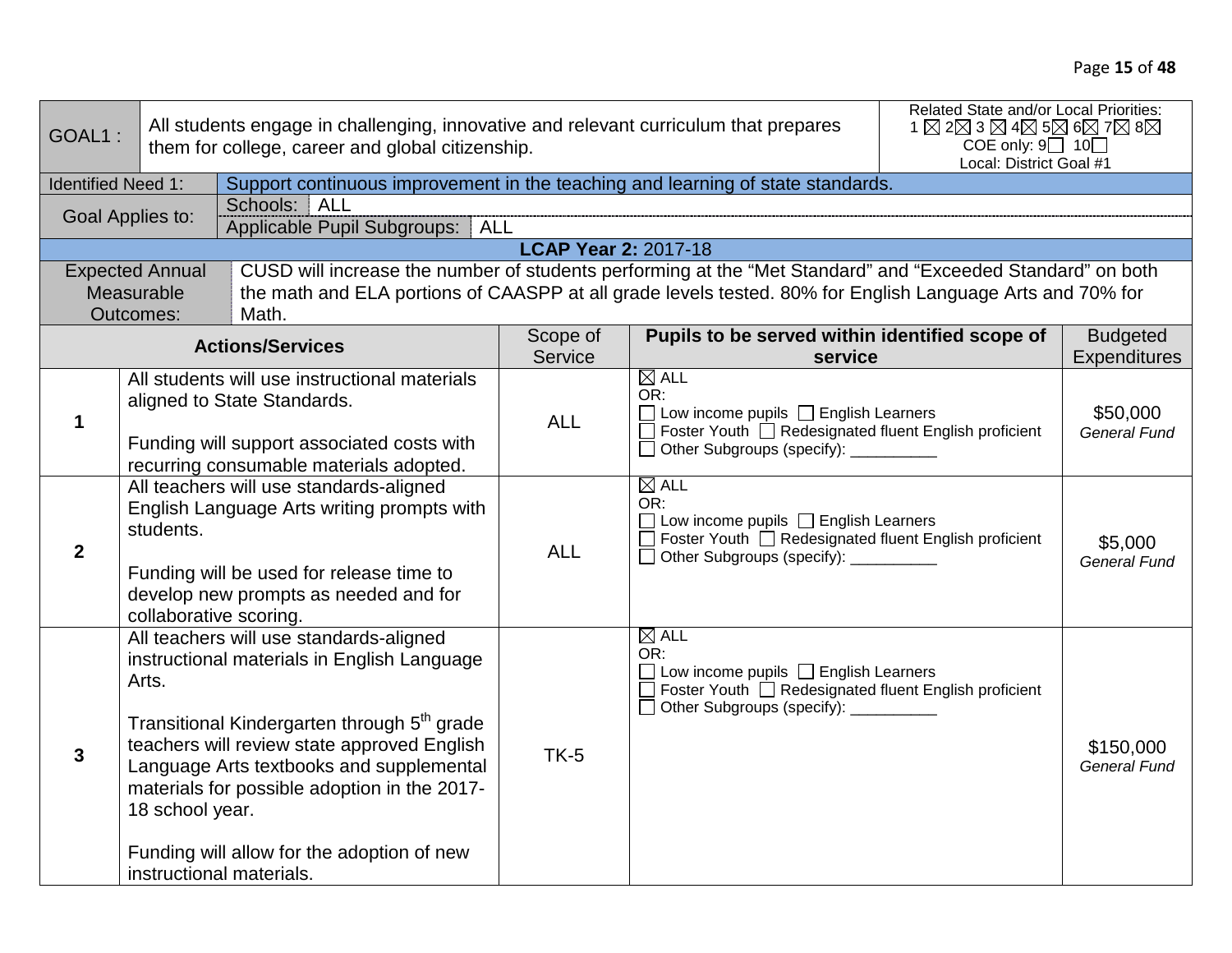|                         | Elementary, middle and high school                                                                                                                                                                                                                                                                                                                                                                |                            | $\boxtimes$ ALL                                                                                                                                                                  |                                 |
|-------------------------|---------------------------------------------------------------------------------------------------------------------------------------------------------------------------------------------------------------------------------------------------------------------------------------------------------------------------------------------------------------------------------------------------|----------------------------|----------------------------------------------------------------------------------------------------------------------------------------------------------------------------------|---------------------------------|
| $\overline{\mathbf{4}}$ | teachers will align science courses and<br>instruction to Next Generation Science<br>Standards. Curriculum development<br>support will be provided through the<br>allocation of funds for release time and<br>substitute teachers.<br>Funding will support release time,<br>substitute teachers and instructional<br>materials.                                                                   | <b>ALL</b>                 | OR:<br>Low income pupils $\Box$ English Learners<br>Foster Youth □ Redesignated fluent English proficient<br>Other Subgroups (specify): __________                               | \$10,500<br><b>General Fund</b> |
| 5                       | All math teachers will use the 8<br>Mathematical Practices daily and include<br>performance tasks for each topic, chapter<br>or unit.                                                                                                                                                                                                                                                             | <b>ALL</b>                 | $\boxtimes$ ALL<br>OR:<br>Low income pupils <b>Learners</b><br>Foster Youth □ Redesignated fluent English proficient<br>Other Subgroups (specify): ___________                   | N/A                             |
| 6                       | Screen, identify and serve elementary<br>school students for reading proficiency and<br>use blended learning strategies to<br>intervene (Imagine Learning).<br>Screen, identify and serve middle and high<br>school students for reading proficiency and<br>use blended learning strategies to<br>intervene (System 44/Read 180).<br>Funding will support software subscriptions<br>and licenses. | At Risk<br><b>Students</b> | $\Box$ ALL<br>OR:<br>Low income pupils <b>English Learners</b><br>Foster Youth <b>C</b> Redesignated fluent English proficient<br>$\boxtimes$ Other Subgroups (specify): At Risk | \$35,000<br><b>General Fund</b> |
| $\overline{7}$          | Use Aeries Analytics to identify At Risk<br>students and monitor student progress. Use<br>the Aeries Analytics Dashboard to look at<br>school-wide results based on interventions.                                                                                                                                                                                                                | At Risk<br><b>Students</b> | $\boxtimes$ ALL<br>OR:<br>Low income pupils <b>English Learners</b><br>Foster Youth □ Redesignated fluent English proficient<br>$\boxtimes$ Other Subgroups (specify): At Risk   | N/A                             |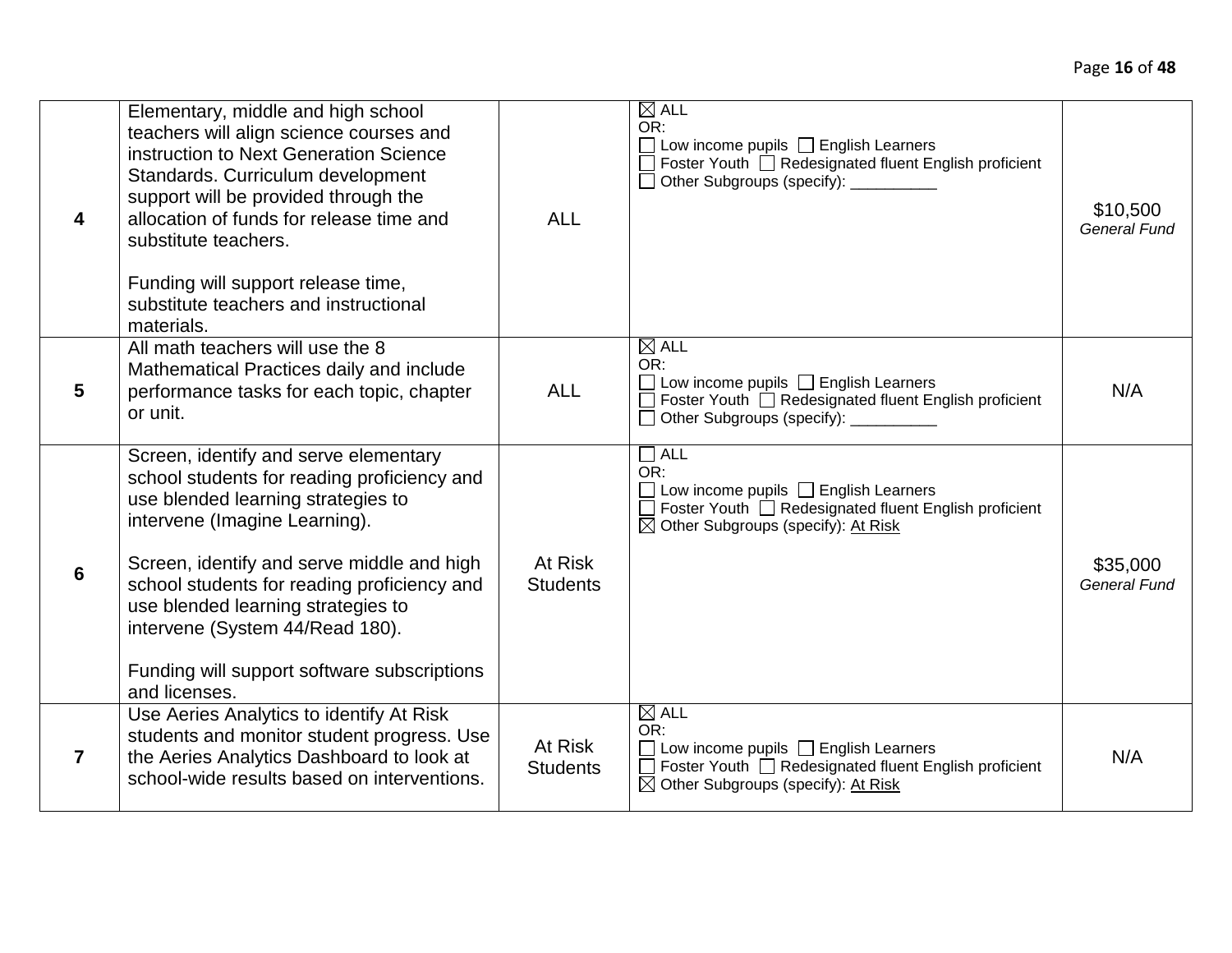| 8               | All math teachers will routinely include<br>formative assessments to determine<br>students' level of understanding. Teachers<br>will use the results from formative<br>assessments to inform necessary follow-up<br>instructions.                                                                                                                                                       | Elementary<br>and<br>Secondary<br>Math<br><b>Teachers</b> | $\boxtimes$ ALL<br>OR:<br>$\Box$ Low income pupils $\Box$ English Learners<br>$\Box$ Foster Youth $\Box$ Redesignated fluent English proficient<br>□ Other Subgroups (specify): __________ | N/A                             |
|-----------------|-----------------------------------------------------------------------------------------------------------------------------------------------------------------------------------------------------------------------------------------------------------------------------------------------------------------------------------------------------------------------------------------|-----------------------------------------------------------|--------------------------------------------------------------------------------------------------------------------------------------------------------------------------------------------|---------------------------------|
| 9               | All secondary teachers (middle and high<br>school) will assign and score at least one<br>"Common Core Across the Curriculum"<br>activity, allowing students to formally<br>practice literacy skills in these areas.                                                                                                                                                                     | Secondary<br><b>Teachers</b>                              | $\boxtimes$ ALL<br>OR:<br>$\Box$ Low income pupils $\Box$ English Learners<br>$\Box$ Foster Youth $\Box$ Redesignated fluent English proficient<br>Other Subgroups (specify): __________   | N/A                             |
| 10 <sup>°</sup> | All English Language Development (ELD)<br>teachers will use the California ELD<br>standards as the instructional base for ELD<br>courses and interventions.<br>General education teachers will have<br>opportunities to learn about and apply<br>supports for English Learners as integrated<br>into their instruction.<br>Funding will support professional learning<br>and materials. | English<br>Learners                                       | $\Box$ ALL<br>OR:<br>$\Box$ Low income pupils $\boxtimes$ English Learners<br>□ Foster Youth □ Redesignated fluent English proficient<br>□ Other Subgroups (specify): __________           | \$10,000<br><b>General Fund</b> |
| 11              | All ELD teachers and program administrator<br>will monitor redesignation rates to minimize<br>the number of long term English Learners.                                                                                                                                                                                                                                                 | <b>ELD</b><br><b>Teachers</b>                             | $\Box$ ALL<br>OR:<br>$\Box$ Low income pupils $\boxtimes$ English Learners<br>□ Foster Youth □ Redesignated fluent English proficient<br>□ Other Subgroups (specify): __________           | N/A                             |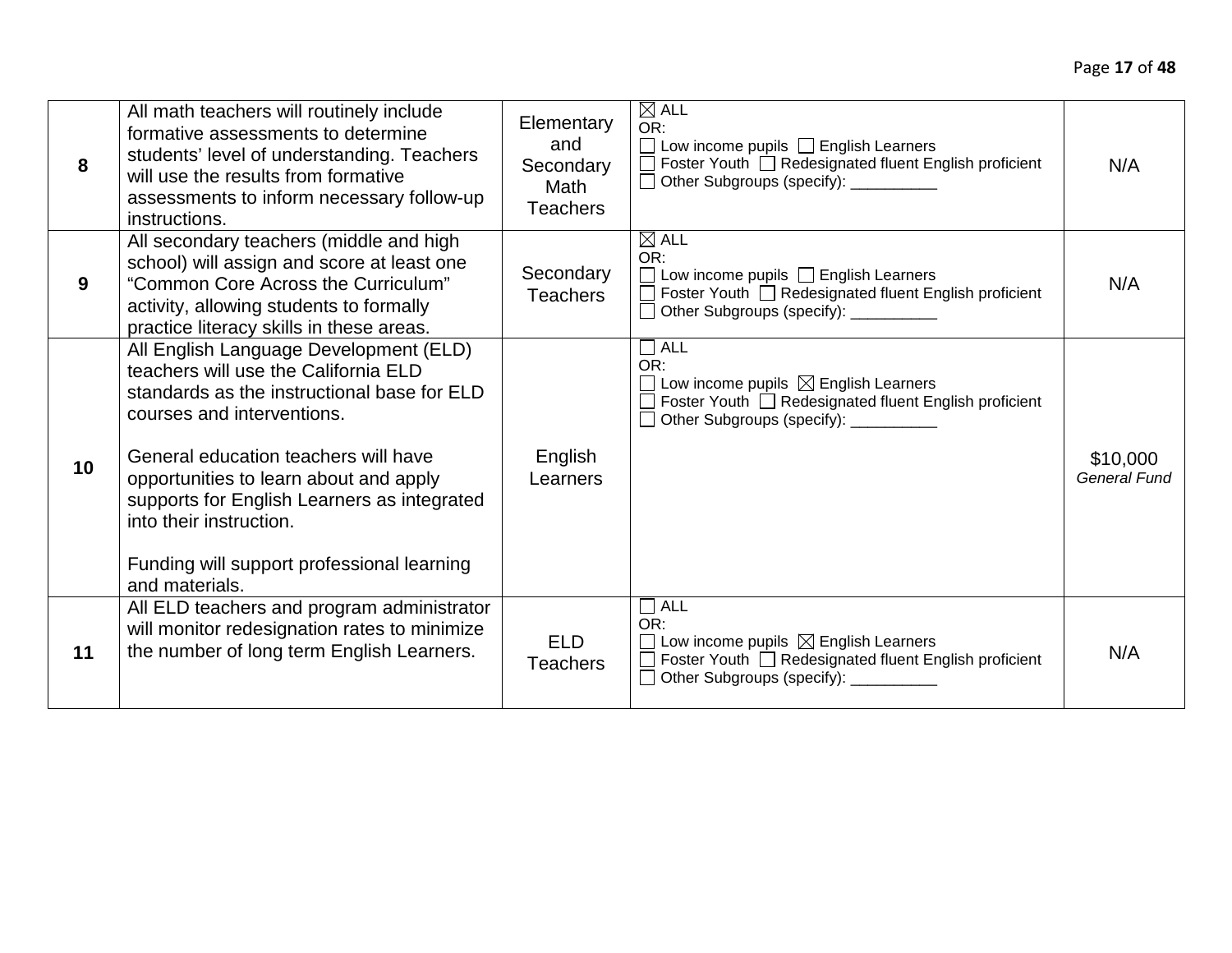| GOAL1:                    |                                                                                                                                                                       | All students engage in challenging, innovative and relevant curriculum that prepares<br>them for college, career and global citizenship.                                                                                                                                                                                                   |                             | Related State and/or Local Priorities:<br>$1\boxtimes 2\boxtimes 3\boxtimes 4\boxtimes 5\boxtimes 6\boxtimes 7\boxtimes 8\boxtimes$<br>COE only: $9 \square$ 10<br>Local: District Goal #1 |  |                                  |
|---------------------------|-----------------------------------------------------------------------------------------------------------------------------------------------------------------------|--------------------------------------------------------------------------------------------------------------------------------------------------------------------------------------------------------------------------------------------------------------------------------------------------------------------------------------------|-----------------------------|--------------------------------------------------------------------------------------------------------------------------------------------------------------------------------------------|--|----------------------------------|
| <b>Identified Need 1:</b> |                                                                                                                                                                       | Support continuous improvement in the teaching and learning of state standards.                                                                                                                                                                                                                                                            |                             |                                                                                                                                                                                            |  |                                  |
|                           | Goal Applies to:                                                                                                                                                      | Schools: ALL                                                                                                                                                                                                                                                                                                                               |                             |                                                                                                                                                                                            |  |                                  |
|                           |                                                                                                                                                                       | Applicable Pupil Subgroups: ALL                                                                                                                                                                                                                                                                                                            | <b>LCAP Year 3: 2018-19</b> |                                                                                                                                                                                            |  |                                  |
|                           | <b>Expected Annual</b>                                                                                                                                                | CUSD will increase the number of students performing at the "Met Standard" and "Exceeded Standard" on both                                                                                                                                                                                                                                 |                             |                                                                                                                                                                                            |  |                                  |
|                           | Measurable<br>Outcomes:                                                                                                                                               | the math and ELA portions of CAASPP at all grade levels tested. 80% for English Language Arts and 70% for<br>Math.                                                                                                                                                                                                                         |                             |                                                                                                                                                                                            |  |                                  |
|                           |                                                                                                                                                                       | <b>Actions/Services</b>                                                                                                                                                                                                                                                                                                                    | Scope of                    | Pupils to be served within identified scope of                                                                                                                                             |  | <b>Budgeted</b>                  |
|                           |                                                                                                                                                                       |                                                                                                                                                                                                                                                                                                                                            | Service                     | service                                                                                                                                                                                    |  | Expenditures                     |
| 1                         | All students will use instructional materials<br>aligned to State Standards.<br>Funding will support associated costs with<br>recurring consumable materials adopted. |                                                                                                                                                                                                                                                                                                                                            | <b>ALL</b>                  | $\boxtimes$ ALL<br>OR:<br>$\Box$ Low income pupils $\Box$ English Learners<br>Foster Youth □ Redesignated fluent English proficient<br>□ Other Subgroups (specify): __________             |  | \$50,000<br><b>General Fund</b>  |
| $\overline{2}$            | students.<br>collaborative scoring.                                                                                                                                   | All teachers will use standards-aligned<br>English Language Arts writing prompts with<br>Funding will be used for release time to<br>develop new prompts as needed and for                                                                                                                                                                 | <b>ALL</b>                  | $\boxtimes$ ALL<br>OR:<br>$\Box$ Low income pupils $\Box$ English Learners<br>□ Foster Youth □ Redesignated fluent English proficient<br>□ Other Subgroups (specify): __________           |  | \$5,000<br><b>General Fund</b>   |
| $\mathbf{3}$              | Arts.<br>18 school year.<br>instructional materials.                                                                                                                  | All teachers will use standards-aligned<br>instructional materials in English Language<br>Transitional Kindergarten through 5 <sup>th</sup> grade<br>teachers will review state approved English<br>Language Arts textbooks and supplemental<br>materials for possible adoption in the 2017-<br>Funding will allow for the adoption of new | $TK-5$                      | $\boxtimes$ ALL<br>OR:<br>$\Box$ Low income pupils $\Box$ English Learners<br>□ Foster Youth □ Redesignated fluent English proficient<br>□ Other Subgroups (specify): __________           |  | \$150,000<br><b>General Fund</b> |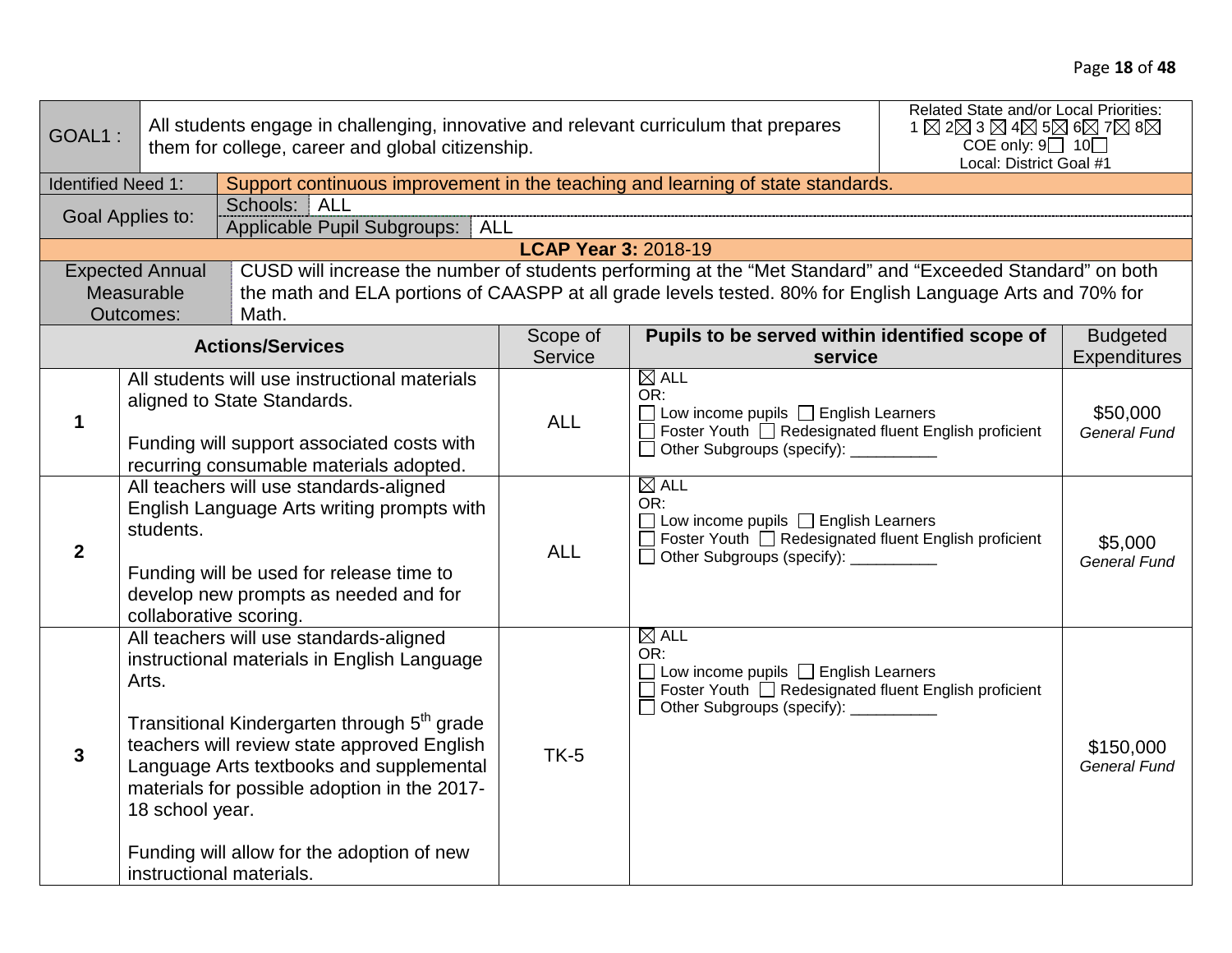| 4              | Elementary, middle and high school<br>teachers will align science courses and<br>instruction to Next Generation Science<br>Standards. Curriculum development<br>support will be provided through the<br>allocation of funds for release time and<br>substitute teachers.<br>Funding will support release time,<br>substitute teachers and instructional<br>materials.                             | <b>ALL</b>                 | $\boxtimes$ ALL<br>OR:<br>$\Box$ Low income pupils $\Box$ English Learners<br>Foster Youth [ Redesignated fluent English proficient<br>□ Other Subgroups (specify): __________          | \$10,500<br><b>General Fund</b> |
|----------------|---------------------------------------------------------------------------------------------------------------------------------------------------------------------------------------------------------------------------------------------------------------------------------------------------------------------------------------------------------------------------------------------------|----------------------------|-----------------------------------------------------------------------------------------------------------------------------------------------------------------------------------------|---------------------------------|
| 5              | All math teachers will use the 8<br>Mathematical Practices daily and include<br>performance tasks for each topic, chapter<br>or unit.                                                                                                                                                                                                                                                             | <b>ALL</b>                 | $\boxtimes$ ALL<br>OR:<br>$\Box$ Low income pupils $\Box$ English Learners<br>□ Foster Youth □ Redesignated fluent English proficient<br>□ Other Subgroups (specify): __________        | N/A                             |
| 6              | Screen, identify and serve elementary<br>school students for reading proficiency and<br>use blended learning strategies to<br>intervene (Imagine Learning).<br>Screen, identify and serve middle and high<br>school students for reading proficiency and<br>use blended learning strategies to<br>intervene (System 44/Read 180).<br>Funding will support software subscriptions<br>and licenses. | At Risk<br><b>Students</b> | $\Box$ ALL<br>OR:<br>$\Box$ Low income pupils $\Box$ English Learners<br>Foster Youth <b>C</b> Redesignated fluent English proficient<br>⊠ Other Subgroups (specify): At Risk           | \$35,000<br><b>General Fund</b> |
| $\overline{7}$ | Use Aeries Analytics to identify At Risk<br>students and monitor student progress. Use<br>the Aeries Analytics Dashboard to look at<br>school-wide results based on interventions.                                                                                                                                                                                                                | At Risk<br><b>Students</b> | $\boxtimes$ ALL<br>OR:<br>$\Box$ Low income pupils $\Box$ English Learners<br>□ Foster Youth □ Redesignated fluent English proficient<br>$\boxtimes$ Other Subgroups (specify): At Risk | N/A                             |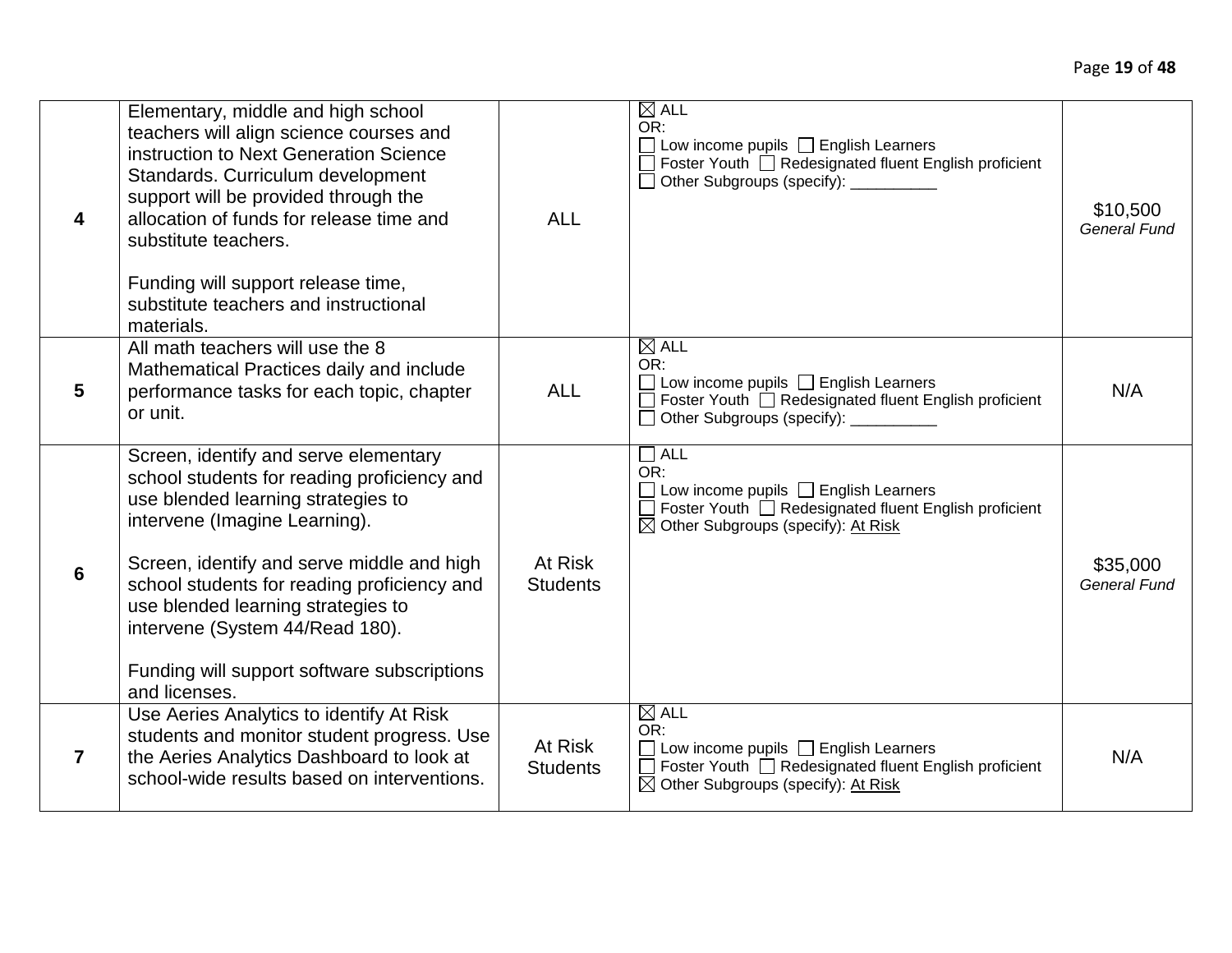| 8               | All math teachers will routinely include<br>formative assessments to determine<br>students' level of understanding. Teachers<br>will use the results from formative<br>assessments to inform necessary follow-up<br>instructions.                                                                                                                                                    | Elementary<br>and<br>Secondary<br><b>Math</b><br><b>Teachers</b> | $\boxtimes$ ALL<br>OR:<br>$\Box$ Low income pupils $\Box$ English Learners<br>$\Box$ Foster Youth $\Box$ Redesignated fluent English proficient<br>□ Other Subgroups (specify): __________ | N/A                             |
|-----------------|--------------------------------------------------------------------------------------------------------------------------------------------------------------------------------------------------------------------------------------------------------------------------------------------------------------------------------------------------------------------------------------|------------------------------------------------------------------|--------------------------------------------------------------------------------------------------------------------------------------------------------------------------------------------|---------------------------------|
| 9               | All secondary teachers (middle and high<br>school) will assign and score at least one<br>"Common Core Across the Curriculum"<br>activity, allowing students to formally<br>practice literacy skills in these areas.                                                                                                                                                                  | Secondary<br><b>Teachers</b>                                     | $\boxtimes$ ALL<br>OR:<br>$\Box$ Low income pupils $\Box$ English Learners<br>□ Foster Youth □ Redesignated fluent English proficient<br>□ Other Subgroups (specify): __________           | N/A                             |
| 10 <sup>°</sup> | All English Language Development (ELD)<br>teachers will use the current ELD standards<br>as the instructional base for ELD courses<br>and interventions.<br>General education teachers will have<br>opportunities to learn about and apply<br>supports for English Learners as integrated<br>into their instruction.<br>Funding will support professional learning<br>and materials. | English<br>Learners                                              | $\Box$ ALL<br>OR:<br>$\Box$ Low income pupils $\boxtimes$ English Learners<br>Foster Youth [ Redesignated fluent English proficient<br>□ Other Subgroups (specify): __________             | \$10,000<br><b>General Fund</b> |
| 11              | All ELD teachers and program administrator<br>will monitor redesignation rates to minimize<br>the number of long term English Learners.                                                                                                                                                                                                                                              | <b>ELD</b><br><b>Teachers</b>                                    | $\Box$ ALL<br>OR:<br>$\Box$ Low income pupils $\boxtimes$ English Learners<br>□ Foster Youth □ Redesignated fluent English proficient<br>Other Subgroups (specify): __________             | N/A                             |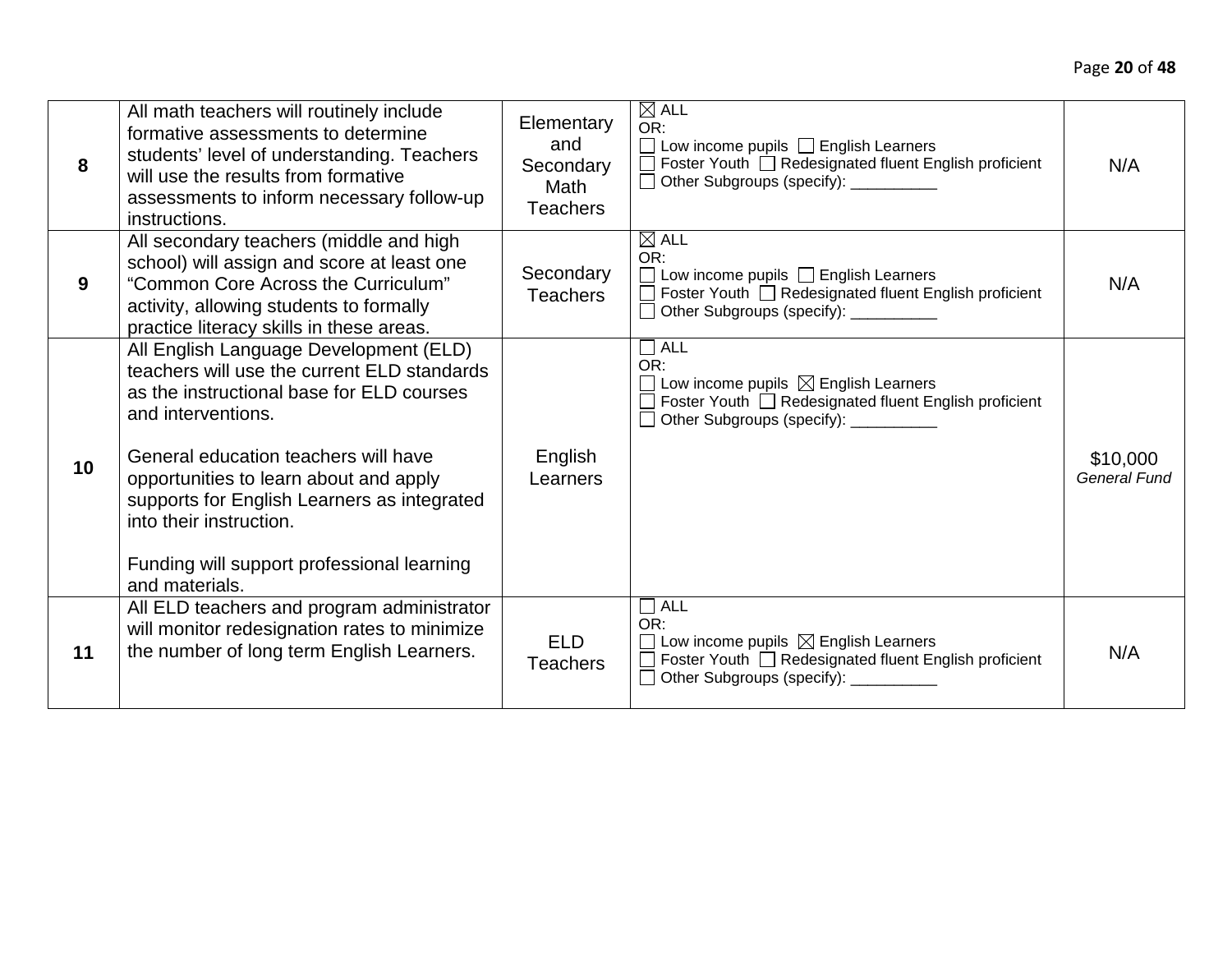| GOAL 2 :                                                                                                                                                                                                                                                                                                                                            | Related State and/or Local Priorities:<br>All students achieve personal wellness through district, school and classroom<br>1 $\boxtimes$ 2 $\boxtimes$ 3 $\boxtimes$ 4 $\boxtimes$ 5 $\boxtimes$ 6 $\boxtimes$ 7 $\boxtimes$ 8 $\boxtimes$<br>COE only: 9□ 10□<br>environments that foster health and happiness.<br>Local: District Goal #1 |                                                                                                                                                                                                                                                                   |                             |                                                                                                                                                                                    |  |                                                                                                                                |
|-----------------------------------------------------------------------------------------------------------------------------------------------------------------------------------------------------------------------------------------------------------------------------------------------------------------------------------------------------|---------------------------------------------------------------------------------------------------------------------------------------------------------------------------------------------------------------------------------------------------------------------------------------------------------------------------------------------|-------------------------------------------------------------------------------------------------------------------------------------------------------------------------------------------------------------------------------------------------------------------|-----------------------------|------------------------------------------------------------------------------------------------------------------------------------------------------------------------------------|--|--------------------------------------------------------------------------------------------------------------------------------|
| <b>Identified Need 2:</b>                                                                                                                                                                                                                                                                                                                           |                                                                                                                                                                                                                                                                                                                                             | Improve school connectedness and pro-social and emotional behaviors as indicated on the California Healthy Kids<br>Survey.                                                                                                                                        |                             |                                                                                                                                                                                    |  |                                                                                                                                |
|                                                                                                                                                                                                                                                                                                                                                     | Goal Applies to:                                                                                                                                                                                                                                                                                                                            | Schools: ALL<br>Applicable Pupil Subgroups:<br><b>ALL</b>                                                                                                                                                                                                         |                             |                                                                                                                                                                                    |  |                                                                                                                                |
|                                                                                                                                                                                                                                                                                                                                                     |                                                                                                                                                                                                                                                                                                                                             |                                                                                                                                                                                                                                                                   | <b>LCAP Year 1: 2016-17</b> |                                                                                                                                                                                    |  |                                                                                                                                |
| We will increase the percentage of students reporting greater school connectedness and resilience modules on<br><b>Expected Annual</b><br>the California Healthy Kids Survey. We will see a decrease in the percentage of students reporting use of tobacco,<br>Measurable<br>alcohol, and drugs on the California Healthy Kids Survey<br>Outcomes: |                                                                                                                                                                                                                                                                                                                                             |                                                                                                                                                                                                                                                                   |                             |                                                                                                                                                                                    |  |                                                                                                                                |
|                                                                                                                                                                                                                                                                                                                                                     |                                                                                                                                                                                                                                                                                                                                             | <b>Actions/Services</b>                                                                                                                                                                                                                                           | Scope of<br>Service         | Pupils to be served within identified scope of<br>service                                                                                                                          |  | <b>Budgeted</b><br><b>Expenditures</b>                                                                                         |
| 1                                                                                                                                                                                                                                                                                                                                                   | 3.5 classified FTE<br>2.5 certificated FTE                                                                                                                                                                                                                                                                                                  | All sites will ensure students receiving<br>academic interventions through Response<br>to Intervention (RtI) make progress toward<br>grade-level and/or content proficiency.<br>Funding will support RtI staff salaries:<br>1,000 hours after school intervention | At Risk<br><b>Students</b>  | $\Box$ ALL<br>OR:<br>$\Box$ Low income pupils $\Box$ English Learners<br>□ Foster Youth □ Redesignated fluent English proficient<br>$\boxtimes$ Other Subgroups (specify): At Risk |  | \$811,211<br>LCFF/<br>Supplemental<br>\$56,306<br><b>General Fund</b><br>Total:<br>\$867,517<br>Includes salary<br>adjustments |
| $\overline{2}$                                                                                                                                                                                                                                                                                                                                      | Program (SAP).                                                                                                                                                                                                                                                                                                                              | Counselors at all sites provide both<br>academic and social-emotional support to<br>students. At CHS, a counselor will be<br>designated to work with our At Risk<br>students in the Student Assistance                                                            | At Risk<br><b>Students</b>  | $\Box$ ALL<br>OR:<br>Low income pupils $\Box$ English Learners<br>Foster Youth □ Redesignated fluent English proficient<br>$\boxtimes$ Other Subgroups (specify): At Risk          |  | \$60,000<br><b>General Fund</b>                                                                                                |
| 3                                                                                                                                                                                                                                                                                                                                                   | services at CHS.                                                                                                                                                                                                                                                                                                                            | Increase college and career counseling<br>Funding will support the addition of one<br>certificated counselor.                                                                                                                                                     | <b>ALL</b>                  | $\boxtimes$ ALL<br>OR:<br>Low income pupils □ English Learners<br>□ Foster Youth □ Redesignated fluent English proficient<br>⊠ Other Subgroups (specify): At Risk                  |  | \$150,000<br><b>General Fund</b>                                                                                               |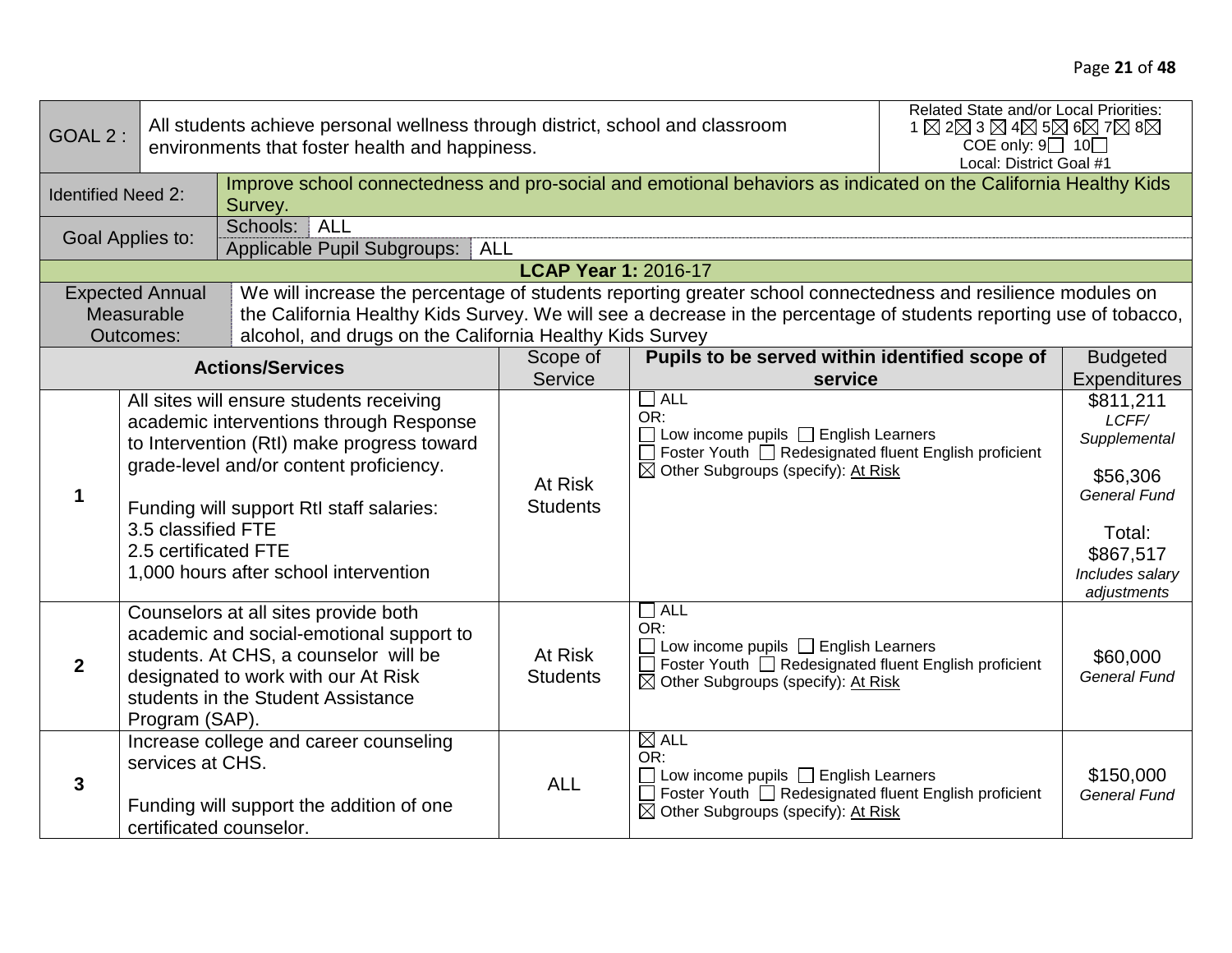| GOAL 2:                   | Related State and/or Local Priorities:<br>All students achieve personal wellness through district, school and classroom<br>1 $\boxtimes$ 2 $\boxtimes$ 3 $\boxtimes$ 4 $\boxtimes$ 5 $\boxtimes$ 6 $\boxtimes$ 7 $\boxtimes$ 8 $\boxtimes$<br>COE only: $9 \square$ 10 $\square$<br>environments that foster health and happiness.<br>Local: District Goal #1 |                                                                                                                                                                                                                                                                                                |                             |                                                                                                                                                                             |  |                                                                                                                                |
|---------------------------|---------------------------------------------------------------------------------------------------------------------------------------------------------------------------------------------------------------------------------------------------------------------------------------------------------------------------------------------------------------|------------------------------------------------------------------------------------------------------------------------------------------------------------------------------------------------------------------------------------------------------------------------------------------------|-----------------------------|-----------------------------------------------------------------------------------------------------------------------------------------------------------------------------|--|--------------------------------------------------------------------------------------------------------------------------------|
| <b>Identified Need 2:</b> |                                                                                                                                                                                                                                                                                                                                                               | Improve school connectedness and pro-social emotional behaviors as indicated on the California Healthy Kids<br>Survey.                                                                                                                                                                         |                             |                                                                                                                                                                             |  |                                                                                                                                |
|                           | Goal Applies to:                                                                                                                                                                                                                                                                                                                                              | Schools: ALL<br>Applicable Pupil Subgroups:<br><b>ALL</b>                                                                                                                                                                                                                                      |                             |                                                                                                                                                                             |  |                                                                                                                                |
|                           |                                                                                                                                                                                                                                                                                                                                                               |                                                                                                                                                                                                                                                                                                | <b>LCAP Year 2: 2017-18</b> |                                                                                                                                                                             |  |                                                                                                                                |
|                           | <b>Expected Annual</b><br>Measurable<br>Outcomes:                                                                                                                                                                                                                                                                                                             | We will increase the percentage of students reporting greater school connectedness and resilience modules on<br>the California Healthy Kids Survey. We will see a decrease in the percentage of students reporting use of tobacco,<br>alcohol, and drugs on the California Healthy Kids Survey |                             |                                                                                                                                                                             |  |                                                                                                                                |
|                           |                                                                                                                                                                                                                                                                                                                                                               | <b>Actions/Services</b>                                                                                                                                                                                                                                                                        | Scope of<br>Service         | Pupils to be served within identified scope of<br>service                                                                                                                   |  | <b>Budgeted</b><br><b>Expenditures</b>                                                                                         |
| $\mathbf 1$               | 3.5 classified FTE<br>2.5 certificated FTE                                                                                                                                                                                                                                                                                                                    | All sites will ensure students receiving<br>academic interventions through Response<br>to Intervention (RtI) make progress toward<br>grade-level and/or content proficiency.<br>Funding will support Rtl staff salaries:<br>1,000 hours after school intervention                              | At Risk<br><b>Students</b>  | $\Box$ ALL<br>OR:<br>$\Box$ Low income pupils $\Box$ English Learners<br>□ Foster Youth □ Redesignated fluent English proficient<br>⊠ Other Subgroups (specify): At Risk    |  | \$835,547<br>LCFF/<br>Supplemental<br>\$57,995<br><b>General Fund</b><br>Total:<br>\$893,542<br>Includes salary<br>adjustments |
| $\overline{2}$            | Counselors at all sites provide both<br>academic and social-emotional support to<br>students. At CHS, a counselor will be<br>designated to work with our At Risk<br>students in the Student Assistance<br>Program (SAP).                                                                                                                                      |                                                                                                                                                                                                                                                                                                | At Risk<br><b>Students</b>  | $\Box$ ALL<br>OR:<br>$\Box$ Low income pupils $\Box$ English Learners<br>□ Foster Youth □ Redesignated fluent English proficient<br>⊠ Other Subgroups (specify): At Risk    |  | \$60,000<br><b>General Fund</b>                                                                                                |
| 3                         | services at CHS.                                                                                                                                                                                                                                                                                                                                              | Increase college and career counseling<br>Funding will support the addition of one<br>certificated counselor.                                                                                                                                                                                  | <b>ALL</b>                  | $\boxtimes$ ALL<br>OR:<br>Low income pupils □ English Learners<br>□ Foster Youth □ Redesignated fluent English proficient<br>$\boxtimes$ Other Subgroups (specify): At Risk |  | \$154,500<br><b>General Fund</b>                                                                                               |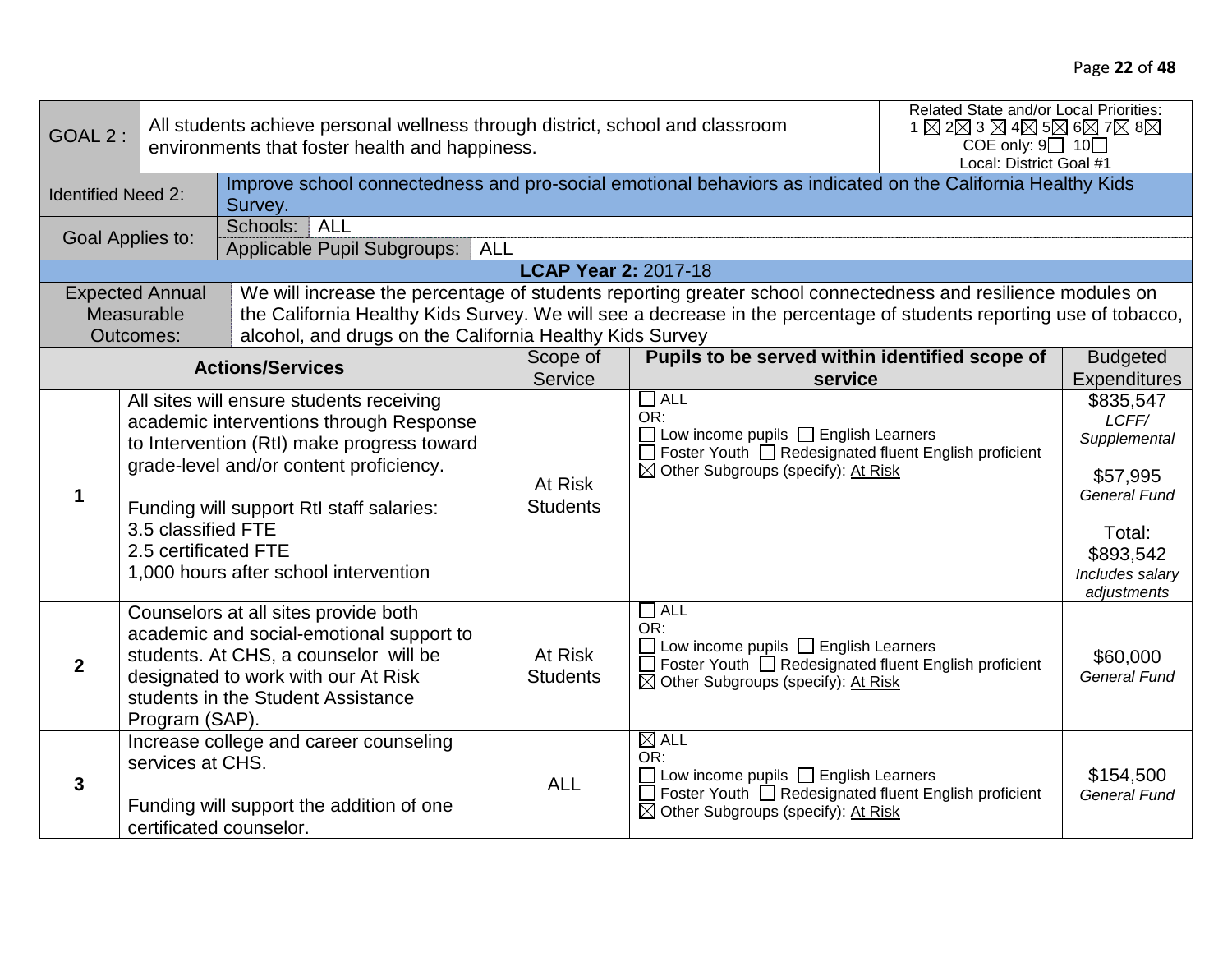| GOAL 2:                   |                                                   | All students achieve personal wellness through district, school and classroom<br>environments that foster health and happiness.                                                                                                                                                                |                             |                                                                                                                                                                                         |  | Related State and/or Local Priorities:<br>1 $\boxtimes$ 2 $\boxtimes$ 3 $\boxtimes$ 4 $\boxtimes$ 5 $\boxtimes$ 6 $\boxtimes$ 7 $\boxtimes$ 8 $\boxtimes$<br>COE only: $9 \square$ 10 $\square$<br>Local: District Goal #1 |
|---------------------------|---------------------------------------------------|------------------------------------------------------------------------------------------------------------------------------------------------------------------------------------------------------------------------------------------------------------------------------------------------|-----------------------------|-----------------------------------------------------------------------------------------------------------------------------------------------------------------------------------------|--|----------------------------------------------------------------------------------------------------------------------------------------------------------------------------------------------------------------------------|
| <b>Identified Need 2:</b> |                                                   | Improve school connectedness and pro-social and emotional behaviors as indicated on the California Healthy Kids<br>Survey.                                                                                                                                                                     |                             |                                                                                                                                                                                         |  |                                                                                                                                                                                                                            |
|                           | Goal Applies to:                                  | Schools: ALL<br>Applicable Pupil Subgroups: ALL                                                                                                                                                                                                                                                |                             |                                                                                                                                                                                         |  |                                                                                                                                                                                                                            |
|                           |                                                   |                                                                                                                                                                                                                                                                                                | <b>LCAP Year 3: 2018-19</b> |                                                                                                                                                                                         |  |                                                                                                                                                                                                                            |
|                           | <b>Expected Annual</b><br>Measurable<br>Outcomes: | We will increase the percentage of students reporting greater school connectedness and resilience modules on<br>the California Healthy Kids Survey. We will see a decrease in the percentage of students reporting use of tobacco,<br>alcohol, and drugs on the California Healthy Kids Survey |                             |                                                                                                                                                                                         |  |                                                                                                                                                                                                                            |
|                           |                                                   | <b>Actions/Services</b>                                                                                                                                                                                                                                                                        | Scope of<br>Service         | Pupils to be served within identified scope of<br>service                                                                                                                               |  | <b>Budgeted</b><br><b>Expenditures</b>                                                                                                                                                                                     |
| $\mathbf 1$               | 3.5 classified FTE<br>2.5 certificated FTE        | All sites will ensure students receiving<br>academic interventions through Response<br>to Intervention (RtI) make progress toward<br>grade-level and/or content proficiency.<br>Funding will support RtI staff salaries:<br>1,000 hours after school intervention                              | At Risk<br><b>Students</b>  | $\Box$ ALL<br>OR:<br>$\Box$ Low income pupils $\Box$ English Learners<br>□ Foster Youth □ Redesignated fluent English proficient<br>⊠ Other Subgroups (specify): At Risk                |  | \$860,613<br>LCFF/<br>Supplemental<br>\$59,734<br><b>General Fund</b><br>Total:<br>\$920,347<br>Includes salary<br>adjustments                                                                                             |
| $\overline{2}$            | Program (SAP).                                    | Counselors at all sites provide both<br>academic and social-emotional support to<br>students. At CHS, a counselor will be<br>designated to work with our At Risk<br>students in the Student Assistance                                                                                         | At Risk<br><b>Students</b>  | $\Box$ ALL<br>OR:<br>$\Box$ Low income pupils $\Box$ English Learners<br>□ Foster Youth □ Redesignated fluent English proficient<br>$\boxtimes$ Other Subgroups (specify): At Risk      |  | \$60,000<br><b>General Fund</b>                                                                                                                                                                                            |
| 3                         | services at CHS.                                  | Increase college and career counseling<br>Funding will support the addition of one<br>certificated counselor.                                                                                                                                                                                  | <b>ALL</b>                  | $\boxtimes$ ALL<br>OR:<br>$\Box$ Low income pupils $\Box$ English Learners<br>□ Foster Youth □ Redesignated fluent English proficient<br>$\boxtimes$ Other Subgroups (specify): At Risk |  | \$159,135<br><b>General Fund</b>                                                                                                                                                                                           |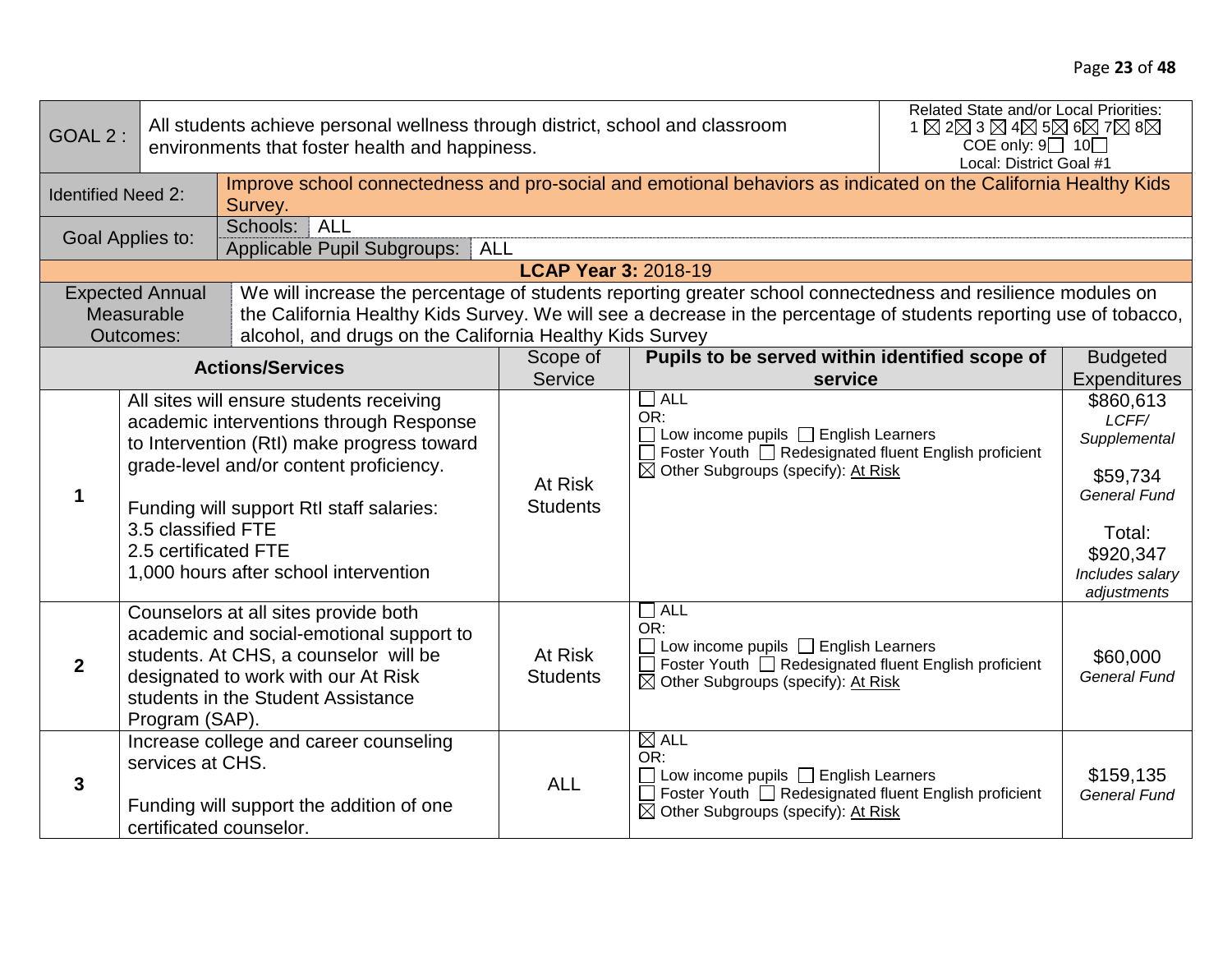| GOAL 3:                   |                                                                                                                                                                                                                                                                 | All staff engage in continued professional learning to meet the district and site<br>academic and social-emotional goals.                                                                                                                    | Related State and/or Local Priorities:<br>1 $\boxtimes$ 2 $\boxtimes$ 3 $\boxtimes$ 4 $\boxtimes$ 5 $\boxtimes$ 6 $\boxtimes$ 7 $\boxtimes$ 8 $\boxtimes$<br>COE only: $9 \square$ 10 $\square$<br>Local: District Goal #1 |                                                                                                                                                                                                   |  |                                        |
|---------------------------|-----------------------------------------------------------------------------------------------------------------------------------------------------------------------------------------------------------------------------------------------------------------|----------------------------------------------------------------------------------------------------------------------------------------------------------------------------------------------------------------------------------------------|----------------------------------------------------------------------------------------------------------------------------------------------------------------------------------------------------------------------------|---------------------------------------------------------------------------------------------------------------------------------------------------------------------------------------------------|--|----------------------------------------|
| <b>Identified Need 2:</b> |                                                                                                                                                                                                                                                                 | Ensure every teacher has access to and the opportunity for continuous, targeted professional learning.                                                                                                                                       |                                                                                                                                                                                                                            |                                                                                                                                                                                                   |  |                                        |
|                           | Goal Applies to:                                                                                                                                                                                                                                                | Schools: ALL<br>Applicable Pupil Subgroups:   ALL                                                                                                                                                                                            |                                                                                                                                                                                                                            |                                                                                                                                                                                                   |  |                                        |
|                           |                                                                                                                                                                                                                                                                 |                                                                                                                                                                                                                                              | <b>LCAP Year 1: 2016-17</b>                                                                                                                                                                                                |                                                                                                                                                                                                   |  |                                        |
|                           | <b>Expected Annual</b><br>Measurable<br>Outcomes:                                                                                                                                                                                                               | All teachers will participate in professional learning that is aligned to the district Professional Learning Plan and<br>goals.                                                                                                              |                                                                                                                                                                                                                            |                                                                                                                                                                                                   |  |                                        |
|                           |                                                                                                                                                                                                                                                                 | <b>Actions/Services</b>                                                                                                                                                                                                                      | Scope of<br>Service                                                                                                                                                                                                        | Pupils to be served within identified scope of<br>service                                                                                                                                         |  | <b>Budgeted</b><br><b>Expenditures</b> |
| 1                         | and release time.                                                                                                                                                                                                                                               | All science teachers will be offered<br>professional learning that supports the<br>transition to Next Generation Science<br>Standards (NGSS) through coaches,<br>workshops, and release time.<br>Funding will support workshops, substitutes | Science<br><b>Teachers</b>                                                                                                                                                                                                 | $\overline{\boxtimes}$ ALL<br>OR:<br>$\Box$ Low income pupils $\Box$ English Learners<br>Foster Youth <b>C</b> Redesignated fluent English proficient<br>□ Other Subgroups (specify): ___________ |  | \$10,000<br><b>General Fund</b>        |
| $\overline{2}$            | NGSS curriculum coaches will research,<br>share and model emerging curricular<br>resources and materials. Coaches will<br>observe and provide feedback to<br>department members at the middle and<br>high schools.<br>Funding will support NGSS coach salaries. |                                                                                                                                                                                                                                              | Science<br><b>Teachers</b>                                                                                                                                                                                                 | $\boxtimes$ ALL<br>OR:<br>$\Box$ Low income pupils $\Box$ English Learners<br>Foster Youth <b>Redesignated fluent English proficient</b><br>□ Other Subgroups (specify): __________               |  | \$90,000<br><b>General Fund</b>        |
| $\mathbf{3}$              |                                                                                                                                                                                                                                                                 | Elementary and secondary math teachers<br>will receive professional learning on the use<br>of the 8 Mathematical Practices as needed.<br>Funding will support Silicon Valley Math<br>Initiative (SVMI) participation.                        | Math<br><b>Teachers</b>                                                                                                                                                                                                    | $\boxtimes$ ALL<br>OR:<br>$\Box$ Low income pupils $\Box$ English Learners<br>$\Box$ Foster Youth $\Box$ Redesignated fluent English proficient<br>Other Subgroups (specify): __________          |  | \$10,000<br><b>General Fund</b>        |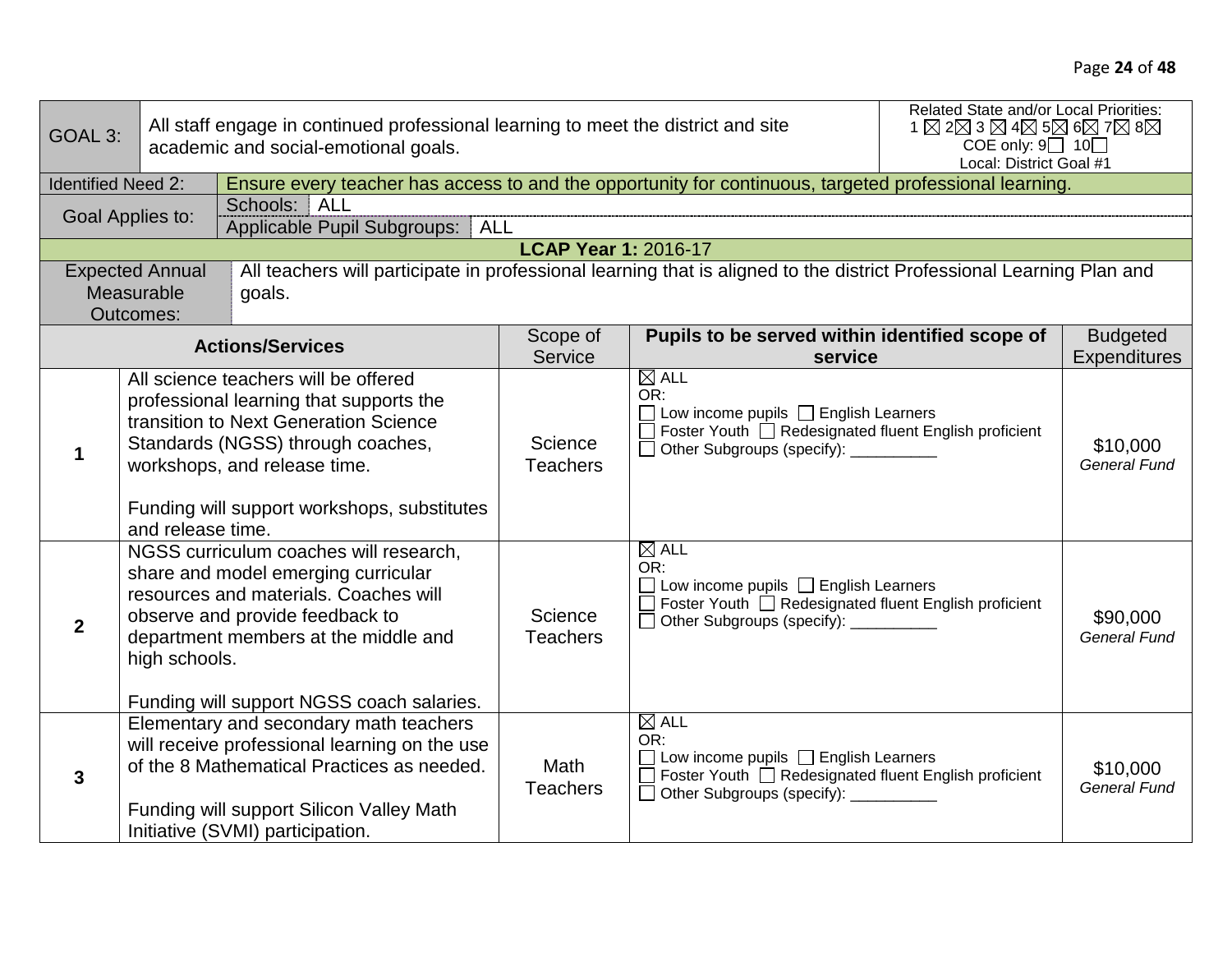| All ELD teachers will continue to provide<br>ELD professional learning to teachers<br>through activities and resources such as<br>ELD talks at staff meetings and the CUSD<br>English Language Learner Resource<br>Binder, ELD teachers will continue to seek<br>professional learning opportunities to<br>strengthen their expertise. | <b>ALL</b> | ALL<br>OR:<br>$\Box$ Low income pupils $\boxtimes$ English Learners<br>□ Foster Youth □ Redesignated fluent English proficient<br>Other Subgroups (specify): __________ | \$5,000<br>General Fund |
|----------------------------------------------------------------------------------------------------------------------------------------------------------------------------------------------------------------------------------------------------------------------------------------------------------------------------------------|------------|-------------------------------------------------------------------------------------------------------------------------------------------------------------------------|-------------------------|
| Funding will support conference and<br>workshop attendance.                                                                                                                                                                                                                                                                            |            |                                                                                                                                                                         |                         |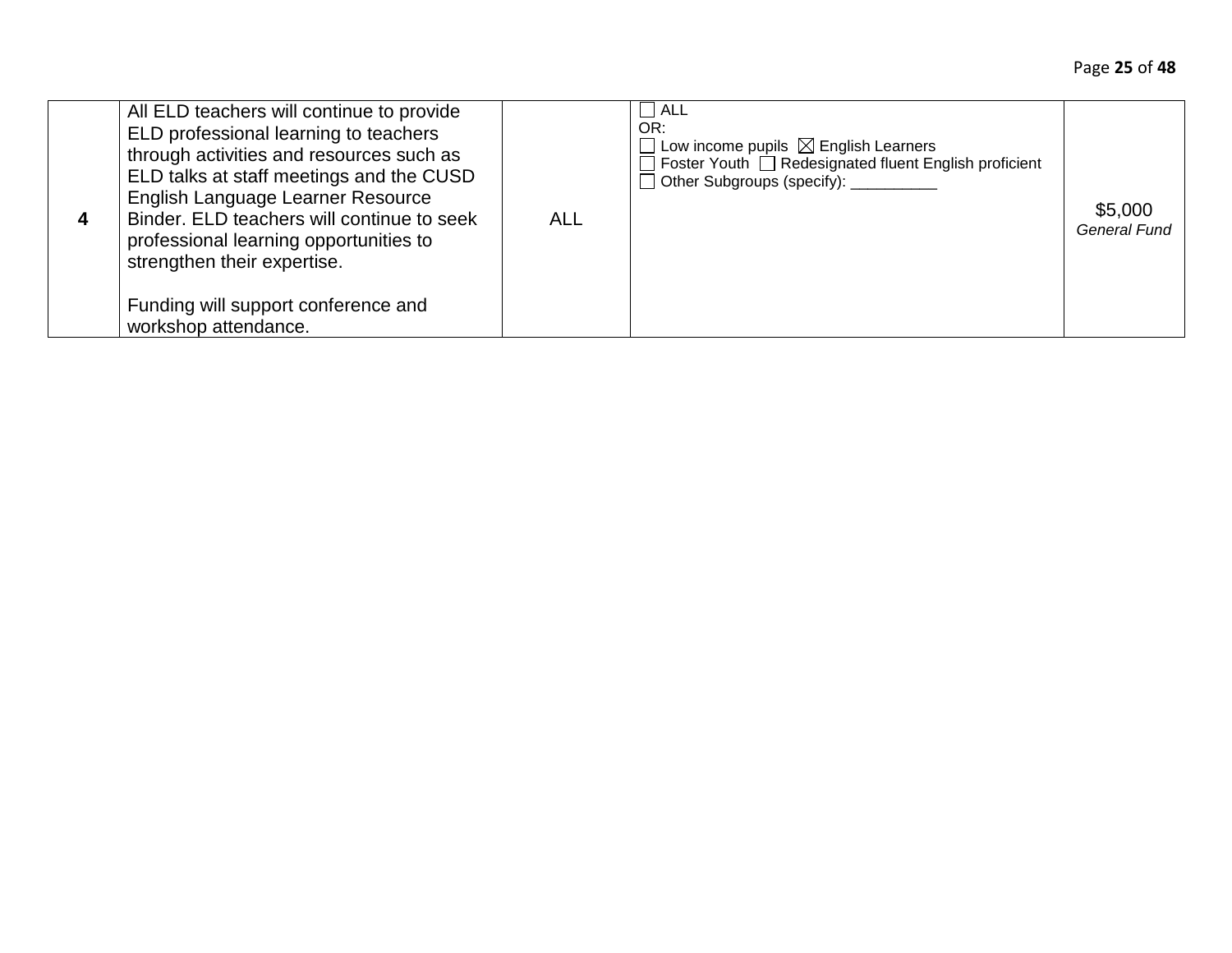| GOAL 3:                   |                                                                                                                                                                                                                                                                 | All staff engage in continued professional learning to meet the district and site<br>academic and social-emotional goals.                                                                                                                    | Related State and/or Local Priorities:<br>1 $\boxtimes$ 2 $\boxtimes$ 3 $\boxtimes$ 4 $\boxtimes$ 5 $\boxtimes$ 6 $\boxtimes$ 7 $\boxtimes$ 8 $\boxtimes$<br>COE only: $9 \square$ 10<br>Local: District Goal #1 |                                                                                                                                                                                  |  |                                        |
|---------------------------|-----------------------------------------------------------------------------------------------------------------------------------------------------------------------------------------------------------------------------------------------------------------|----------------------------------------------------------------------------------------------------------------------------------------------------------------------------------------------------------------------------------------------|------------------------------------------------------------------------------------------------------------------------------------------------------------------------------------------------------------------|----------------------------------------------------------------------------------------------------------------------------------------------------------------------------------|--|----------------------------------------|
| <b>Identified Need 2:</b> |                                                                                                                                                                                                                                                                 | Ensure every teacher has access to and the opportunity for continuous, targeted professional learning.                                                                                                                                       |                                                                                                                                                                                                                  |                                                                                                                                                                                  |  |                                        |
|                           |                                                                                                                                                                                                                                                                 | Schools: ALL                                                                                                                                                                                                                                 |                                                                                                                                                                                                                  |                                                                                                                                                                                  |  |                                        |
|                           | Goal Applies to:                                                                                                                                                                                                                                                | Applicable Pupil Subgroups:<br><b>ALL</b>                                                                                                                                                                                                    |                                                                                                                                                                                                                  |                                                                                                                                                                                  |  |                                        |
|                           |                                                                                                                                                                                                                                                                 |                                                                                                                                                                                                                                              | <b>LCAP Year 2: 2017-18</b>                                                                                                                                                                                      |                                                                                                                                                                                  |  |                                        |
|                           | <b>Expected Annual</b><br>Measurable<br>Outcomes:                                                                                                                                                                                                               | All teachers will participate in professional learning that is aligned to the district Professional Learning Plan and<br>goals.                                                                                                              |                                                                                                                                                                                                                  |                                                                                                                                                                                  |  |                                        |
|                           |                                                                                                                                                                                                                                                                 | <b>Actions/Services</b>                                                                                                                                                                                                                      | Scope of<br>Service                                                                                                                                                                                              | Pupils to be served within identified scope of<br>service                                                                                                                        |  | <b>Budgeted</b><br><b>Expenditures</b> |
| 1                         | and release time.                                                                                                                                                                                                                                               | All science teachers will be offered<br>professional learning that supports the<br>transition to Next Generation Science<br>Standards (NGSS) through coaches,<br>workshops, and release time.<br>Funding will support workshops, substitutes | Science<br><b>Teachers</b>                                                                                                                                                                                       | $\boxtimes$ ALL<br>OR:<br>$\Box$ Low income pupils $\Box$ English Learners<br>Foster Youth □ Redesignated fluent English proficient<br>Other Subgroups (specify): __________     |  | \$10,000<br><b>General Fund</b>        |
| $\overline{2}$            | NGSS curriculum coaches will research,<br>share and model emerging curricular<br>resources and materials. Coaches will<br>observe and provide feedback to<br>department members at the middle and<br>high schools.<br>Funding will support NGSS coach salaries. |                                                                                                                                                                                                                                              | Science<br><b>Teachers</b>                                                                                                                                                                                       | $\boxtimes$ ALL<br>OR:<br>□ Low income pupils □ English Learners<br>□ Foster Youth □ Redesignated fluent English proficient<br>Other Subgroups (specify): ________               |  | \$92,700<br><b>General Fund</b>        |
| $\mathbf{3}$              |                                                                                                                                                                                                                                                                 | Elementary and secondary math teachers<br>will receive professional learning on the use<br>of the 8 Mathematical Practices as needed.<br>Funding will support Silicon Valley Math<br>Initiative (SVMI) participation.                        | Math<br><b>Teachers</b>                                                                                                                                                                                          | $\boxtimes$ ALL<br>OR:<br>$\Box$ Low income pupils $\Box$ English Learners<br>□ Foster Youth □ Redesignated fluent English proficient<br>□ Other Subgroups (specify): __________ |  | \$10,000<br><b>General Fund</b>        |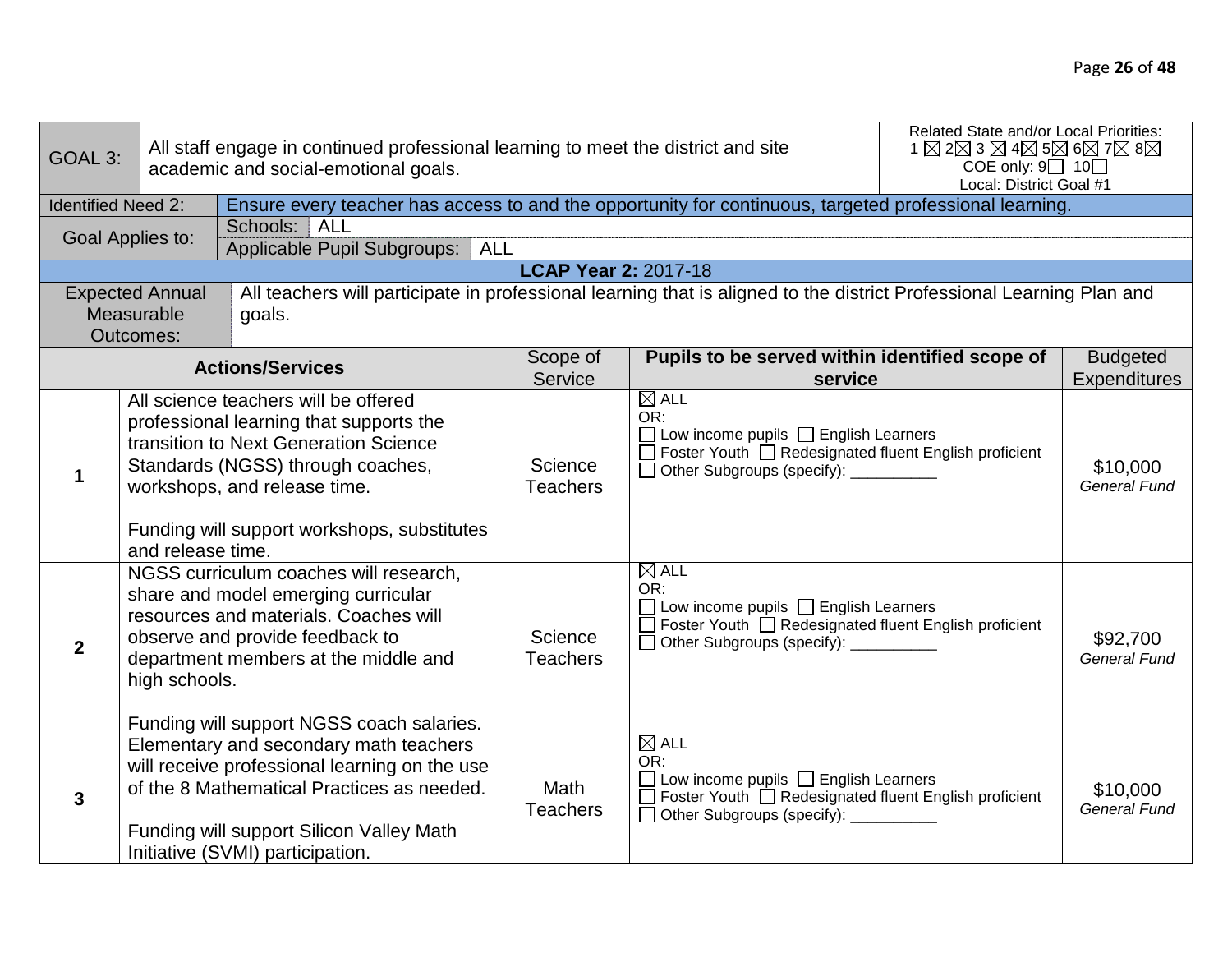| All ELD teachers will continue to provide<br>ELD professional learning to teachers<br>through activities and resources such as<br>ELD talks at staff meetings and the CUSD<br>English Language Learner Resource<br>Binder, ELD teachers will continue to seek<br>professional learning opportunities to<br>strengthen their expertise. | <b>ALL</b> | ALL<br>OR:<br>$\Box$ Low income pupils $\boxtimes$ English Learners<br>□ Foster Youth □ Redesignated fluent English proficient<br>Other Subgroups (specify): __________ | \$5,000<br>General Fund |
|----------------------------------------------------------------------------------------------------------------------------------------------------------------------------------------------------------------------------------------------------------------------------------------------------------------------------------------|------------|-------------------------------------------------------------------------------------------------------------------------------------------------------------------------|-------------------------|
| Funding will support conference and<br>workshop attendance.                                                                                                                                                                                                                                                                            |            |                                                                                                                                                                         |                         |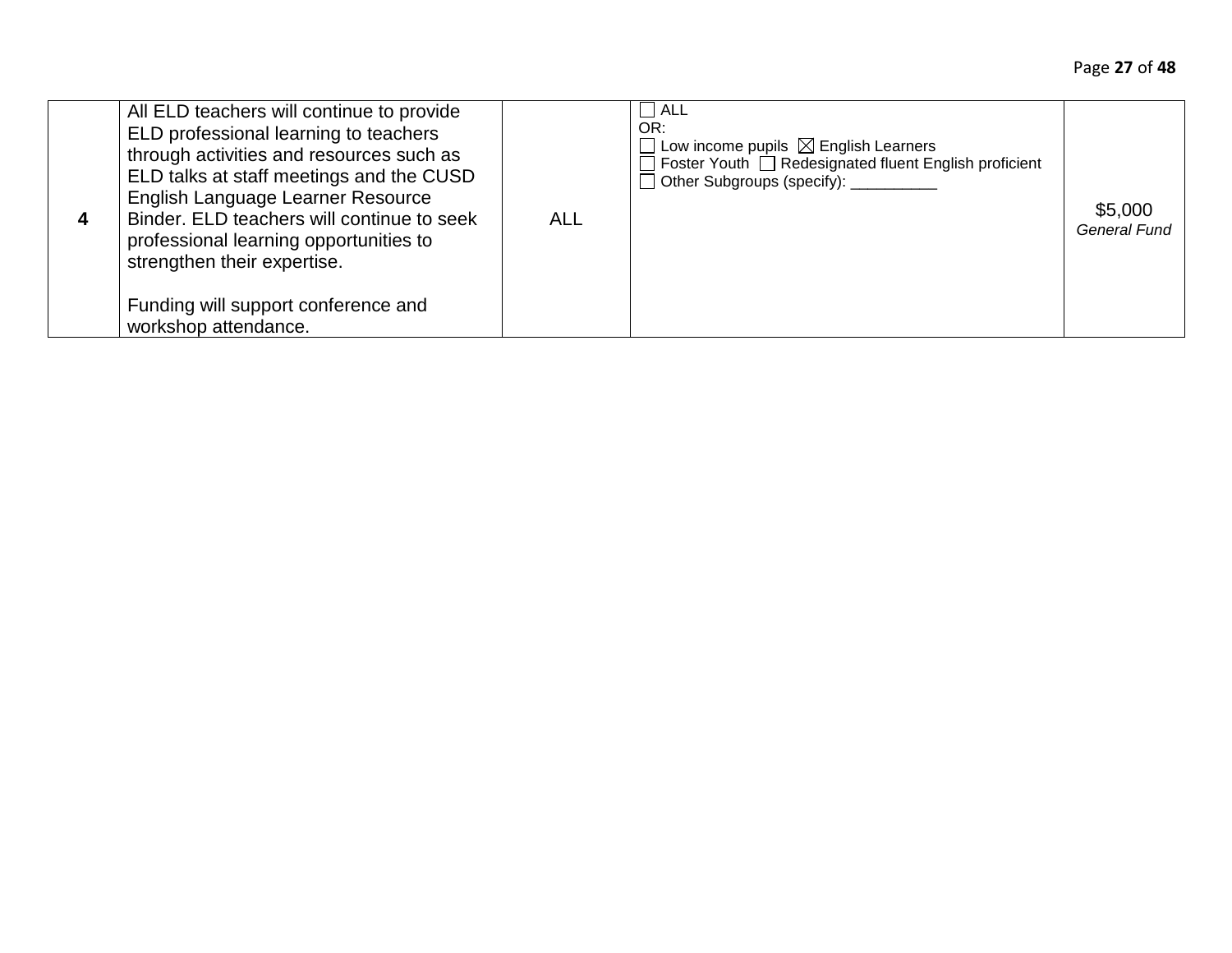| GOAL 3:                   |                                                                                                                                                                                                                                                                 | All staff engage in continued professional learning to meet the district and site<br>academic and social-emotional goals.                                                                                                                    | Related State and/or Local Priorities:<br>1 $\boxtimes$ 2 $\boxtimes$ 3 $\boxtimes$ 4 $\boxtimes$ 5 $\boxtimes$ 6 $\boxtimes$ 7 $\boxtimes$ 8 $\boxtimes$<br>COE only: $9 \square$ 10<br>Local: District Goal #1 |                                                                                                                                                                                 |  |                                        |
|---------------------------|-----------------------------------------------------------------------------------------------------------------------------------------------------------------------------------------------------------------------------------------------------------------|----------------------------------------------------------------------------------------------------------------------------------------------------------------------------------------------------------------------------------------------|------------------------------------------------------------------------------------------------------------------------------------------------------------------------------------------------------------------|---------------------------------------------------------------------------------------------------------------------------------------------------------------------------------|--|----------------------------------------|
| <b>Identified Need 2:</b> |                                                                                                                                                                                                                                                                 | Ensure every teacher has access to and the opportunity for continuous, targeted professional learning.                                                                                                                                       |                                                                                                                                                                                                                  |                                                                                                                                                                                 |  |                                        |
|                           | Goal Applies to:                                                                                                                                                                                                                                                | Schools: ALL<br>Applicable Pupil Subgroups:   ALL                                                                                                                                                                                            |                                                                                                                                                                                                                  |                                                                                                                                                                                 |  |                                        |
|                           |                                                                                                                                                                                                                                                                 |                                                                                                                                                                                                                                              | <b>LCAP Year 2: 2017-18</b>                                                                                                                                                                                      |                                                                                                                                                                                 |  |                                        |
|                           | <b>Expected Annual</b><br>Measurable<br>Outcomes:                                                                                                                                                                                                               | All teachers will participate in professional learning that is aligned to the district Professional Learning Plan and<br>goals.                                                                                                              |                                                                                                                                                                                                                  |                                                                                                                                                                                 |  |                                        |
|                           |                                                                                                                                                                                                                                                                 | <b>Actions/Services</b>                                                                                                                                                                                                                      | Scope of<br>Service                                                                                                                                                                                              | Pupils to be served within identified scope of<br>service                                                                                                                       |  | <b>Budgeted</b><br><b>Expenditures</b> |
| 1                         | and release time.                                                                                                                                                                                                                                               | All science teachers will be offered<br>professional learning that supports the<br>transition to Next Generation Science<br>Standards (NGSS) through coaches,<br>workshops, and release time.<br>Funding will support workshops, substitutes | Science<br><b>Teachers</b>                                                                                                                                                                                       | $\boxtimes$ ALL<br>OR:<br>Low income pupils □ English Learners<br>Foster Youth $\Box$ Redesignated fluent English proficient<br>□ Other Subgroups (specify): __________         |  | \$10,000<br><b>General Fund</b>        |
| $\overline{2}$            | NGSS curriculum coaches will research,<br>share and model emerging curricular<br>resources and materials. Coaches will<br>observe and provide feedback to<br>department members at the middle and<br>high schools.<br>Funding will support NGSS coach salaries. |                                                                                                                                                                                                                                              | Science<br><b>Teachers</b>                                                                                                                                                                                       | $\boxtimes$ ALL<br>OR:<br>$\Box$ Low income pupils $\Box$ English Learners<br>Foster Youth $\Box$ Redesignated fluent English proficient<br>Other Subgroups (specify): ________ |  | \$95,481<br><b>General Fund</b>        |
| $\mathbf{3}$              |                                                                                                                                                                                                                                                                 | Elementary and secondary math teachers<br>will receive professional learning on the use<br>of the 8 Mathematical Practices as needed.<br>Funding will support Silicon Valley Math<br>Initiative (SVMI) participation.                        | <b>Math</b><br><b>Teachers</b>                                                                                                                                                                                   | $\boxtimes$ ALL<br>OR:<br>Low income pupils □ English Learners<br>Foster Youth □ Redesignated fluent English proficient<br>□ Other Subgroups (specify): __________              |  | \$10,000<br><b>General Fund</b>        |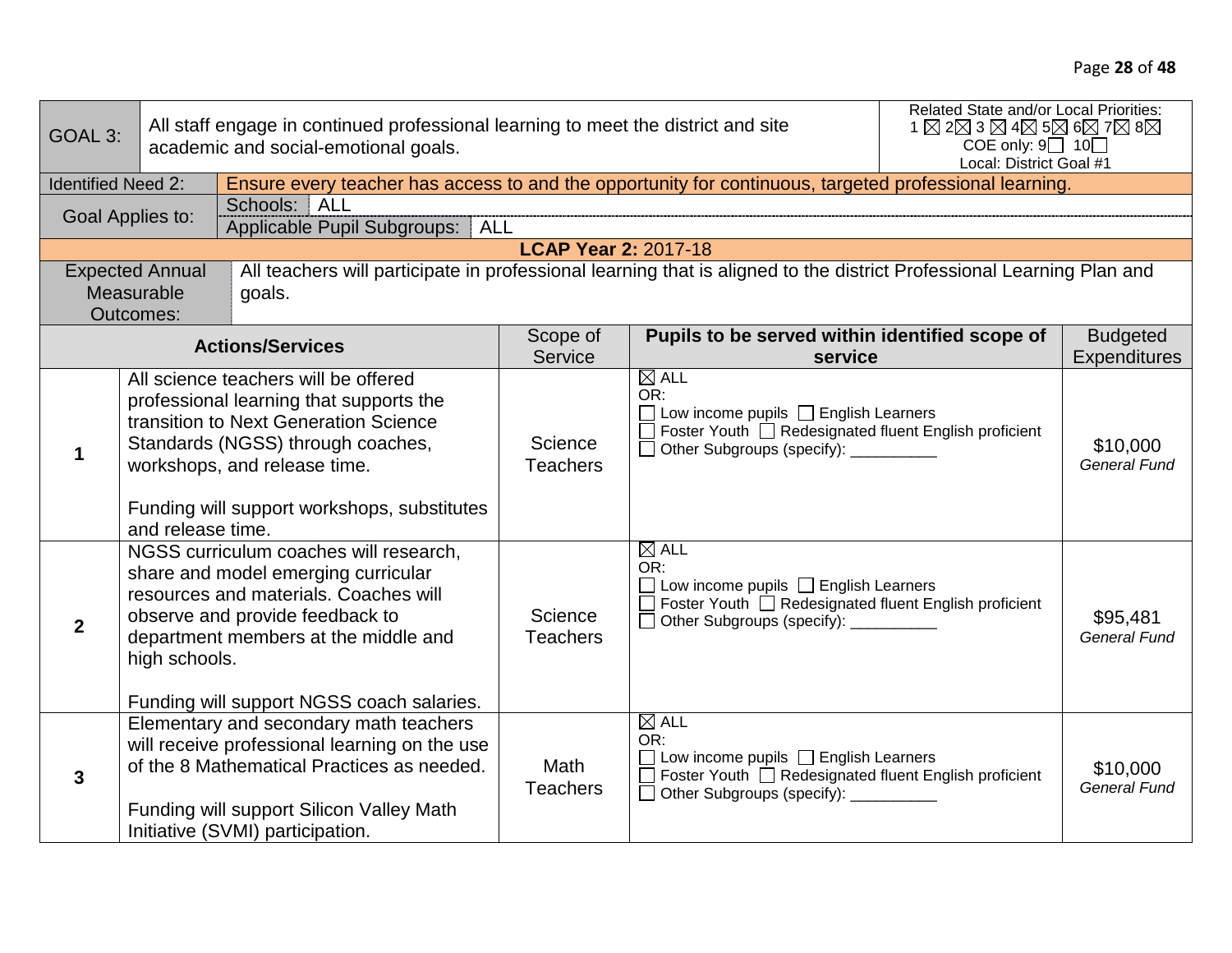| All ELD teachers will continue to provide<br>ELD professional learning to teachers<br>through activities and resources such as<br>ELD talks at staff meetings and the CUSD<br>English Language Learner Resource<br>Binder, ELD teachers will continue to seek<br>professional learning opportunities to<br>strengthen their expertise. | <b>ALL</b> | ALL<br>OR:<br>$\Box$ Low income pupils $\boxtimes$ English Learners<br>□ Foster Youth □ Redesignated fluent English proficient<br>Other Subgroups (specify): __________ | \$5,000<br><b>General Fund</b> |
|----------------------------------------------------------------------------------------------------------------------------------------------------------------------------------------------------------------------------------------------------------------------------------------------------------------------------------------|------------|-------------------------------------------------------------------------------------------------------------------------------------------------------------------------|--------------------------------|
| Funding will support conference and<br>workshop attendance.                                                                                                                                                                                                                                                                            |            |                                                                                                                                                                         |                                |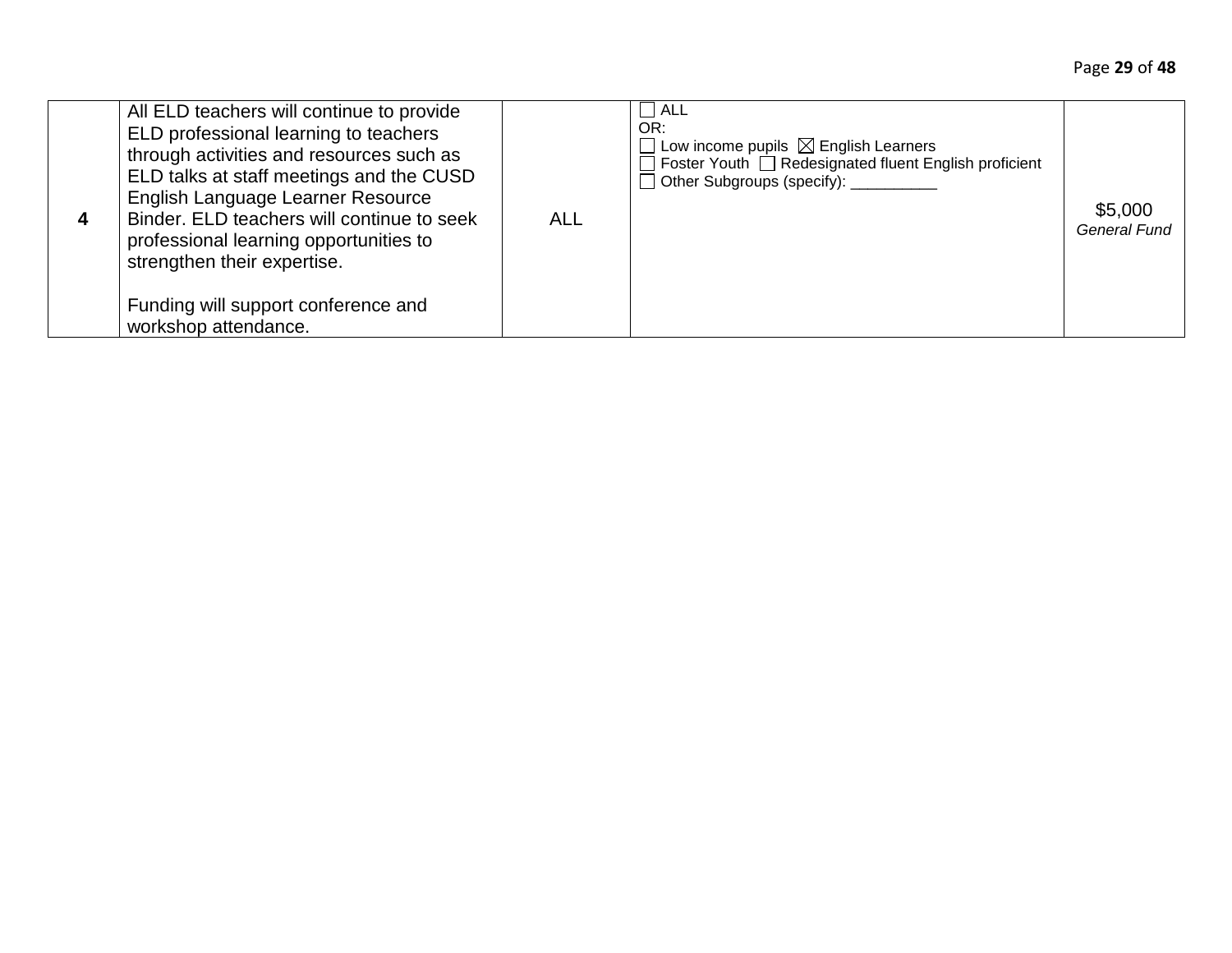# **Annual Update**

**Annual Update Instructions:** For each goal in the prior year LCAP, review the progress toward the expected annual outcome(s) based on, at a minimum, the required metrics pursuant to Education Code sections 52060 and 52066. The review must include an assessment of the effectiveness of the specific actions. Describe any changes to the actions or goals the LEA will take as a result of the review and assessment. In addition, review the applicability of each goal in the LCAP.

### **Guiding Questions:**

- 1) How have the actions/services addressed the needs of all pupils and did the provisions of those services result in the desired outcomes?
- 2) How have the actions/services addressed the needs of all subgroups of pupils identified pursuant to Education Code section 52052, including, but not limited to, English learners, low-income pupils, and foster youth; and did the provision of those actions/services result in the desired outcomes?
- 3) How have the actions/services addressed the identified needs and goals of specific schoolsites and were these actions/services effective in achieving the desired outcomes?
- 4) What information (e.g., quantitative and qualitative data/metrics) was examined to review progress toward goals in the annual update?
- 5) What progress has been achieved toward the goal and expected measurable outcome(s)? How effective were the actions and services in making progress toward the goal? What changes to goals, actions, services, and expenditures are being made in the LCAP as a result of the review of progress and assessment of the effectiveness of the actions and services?
- 6) What differences are there between budgeted expenditures and estimated actual annual expenditures? What were the reasons for any differences?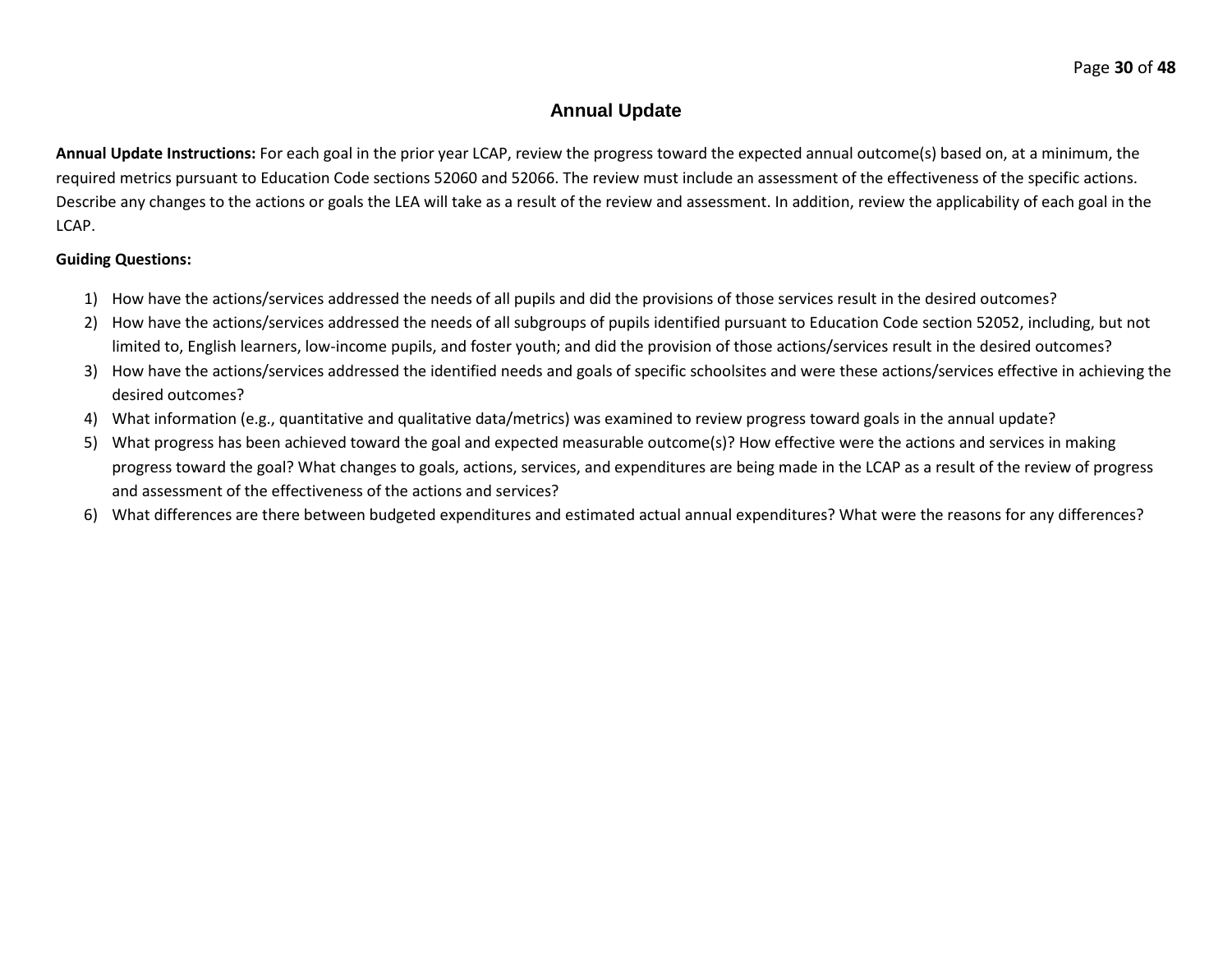| Original<br><b>GOAL</b>                       | Related State and/or Local Priorities:<br>All students demonstrate achievement of the State Standards and are college and<br>$1\boxtimes 2\boxtimes 3\boxtimes 4\boxtimes 5\boxtimes 6\square$ 7 $\square$ 8 $\square$                                     |                                             |                                                                                                                   |                                                                                                                                                                                                                                                                        |  |  |  |
|-----------------------------------------------|------------------------------------------------------------------------------------------------------------------------------------------------------------------------------------------------------------------------------------------------------------|---------------------------------------------|-------------------------------------------------------------------------------------------------------------------|------------------------------------------------------------------------------------------------------------------------------------------------------------------------------------------------------------------------------------------------------------------------|--|--|--|
| from prior                                    | career ready.<br><b>Identified Need:</b><br>COE only: $9 \square 10 \square$                                                                                                                                                                               |                                             |                                                                                                                   |                                                                                                                                                                                                                                                                        |  |  |  |
| year<br>LCAP:                                 | • Improve teaching and learning of State Standards - Mathematics                                                                                                                                                                                           |                                             |                                                                                                                   | Local: District Goal Objective 1.1                                                                                                                                                                                                                                     |  |  |  |
| Goal Applies to:                              | Schools: ALL<br>Applicable Pupil Subgroups: ALL                                                                                                                                                                                                            |                                             |                                                                                                                   |                                                                                                                                                                                                                                                                        |  |  |  |
|                                               | 1. CUSD will get results from Smarter Balanced<br>(SBAC) math assessments in June, 2015.<br>These will establish our baseline. We will set<br>appropriately rigorous goals for 15-16, as<br>indicated by our baseline SBAC and local<br>benchmark results. |                                             |                                                                                                                   | 1. The CUSD community felt proud of the baseline<br>results. In math, 68% of our students met or<br>exceeded the standard compared to 33%<br>statewide, a difference of 106%.<br>Consequently, we set a target of 70% meeting<br>or exceeding the standard in math for |  |  |  |
| Expected<br>Annual<br>Measurable<br>Outcomes: |                                                                                                                                                                                                                                                            | Actual<br>Annual<br>Measurable<br>Outcomes: | subsequent years.<br>Grade<br>1<br>$\overline{2}$<br>3<br>$\overline{\mathbf{4}}$<br>5<br>captured for reporting. | 2015-16 enVision Topic Test Results:<br>% Thorough/Proficient<br>87%<br>86%<br>81%<br>84%<br>83%<br>We trace K-5 benchmarks through enVision<br>Math Topic Tests. At the middle and high<br>schools, this data has not been systematically                             |  |  |  |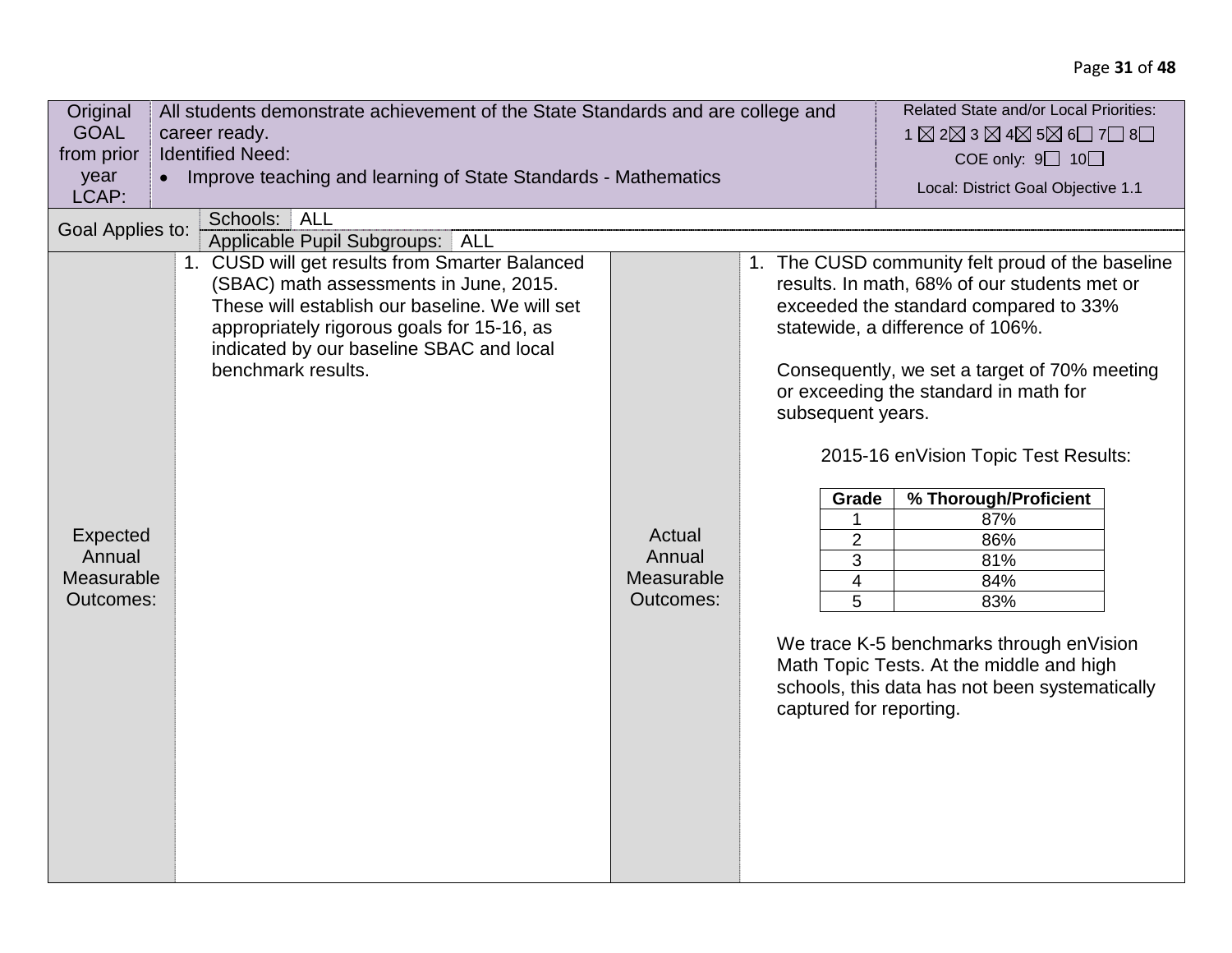| <b>LCAP Year: 2015-16</b>                                                                                                                                                                                                                                                                                                                                                                                                                                                                                                                                                                                                                                                                              |                                 |                                                                              |                                                                                                                                                                                                                                                                                                                                                                                                                                                                                                                                                             |                                                 |                                                                                                       |  |
|--------------------------------------------------------------------------------------------------------------------------------------------------------------------------------------------------------------------------------------------------------------------------------------------------------------------------------------------------------------------------------------------------------------------------------------------------------------------------------------------------------------------------------------------------------------------------------------------------------------------------------------------------------------------------------------------------------|---------------------------------|------------------------------------------------------------------------------|-------------------------------------------------------------------------------------------------------------------------------------------------------------------------------------------------------------------------------------------------------------------------------------------------------------------------------------------------------------------------------------------------------------------------------------------------------------------------------------------------------------------------------------------------------------|-------------------------------------------------|-------------------------------------------------------------------------------------------------------|--|
|                                                                                                                                                                                                                                                                                                                                                                                                                                                                                                                                                                                                                                                                                                        | <b>Planned Actions/Services</b> |                                                                              |                                                                                                                                                                                                                                                                                                                                                                                                                                                                                                                                                             |                                                 | <b>Actual Actions/Services</b>                                                                        |  |
| 1. All students will use State Standards-aligned<br>materials in mathematics. The costs are<br>required due to recurring consumable<br>materials.<br>2. Elementary teachers and secondary math<br>teachers will receive professional<br>development for mathematics adoptions and<br>follow up training as necessary.<br>3. All teachers will use the 8 Mathematical<br>Practices daily and include performance tasks<br>for each topic, chapter, or unit.<br>4. All math teachers will routinely include<br>formative assessment strategies to determine<br>the level of understanding, and then let this<br>feedback inform necessary instruction.<br>Parents will be kept informed of this process. |                                 | <b>Budgeted</b><br><b>Expenditures</b><br>\$57,551<br>\$10,000<br>N/A<br>N/A | 1. Purchased and implemented new CHS<br>materials: Carnegie Learning. CMS also<br>adopted and purchased Carnegie Learning at<br>the end of the 14-15 school year for 15-16.<br>2. Professional development for Carnegie<br>Learning and curriculum development.<br>3. 8 Mathematical Practices are implemented on<br>a daily basis and performance-based tasks are<br>included for each topic or chapter. Academic<br>coaches provide resources and leadership for<br>teachers.<br>4. Math teachers incorporated common formative<br>assessments this year. |                                                 | <b>Estimated</b><br><b>Actual Annual</b><br><b>Expenditures</b><br>\$35,000<br>\$18,600<br>N/A<br>N/A |  |
| Scope of<br>All students<br>service:                                                                                                                                                                                                                                                                                                                                                                                                                                                                                                                                                                                                                                                                   |                                 |                                                                              |                                                                                                                                                                                                                                                                                                                                                                                                                                                                                                                                                             | Scope of<br>service:                            | All students                                                                                          |  |
| $\boxtimes$ ALL<br>OR:<br>□Low Income pupils □English Learners<br>□Foster Youth □Redesignated fluent English proficient<br>□Other Subgroups:(Specify)                                                                                                                                                                                                                                                                                                                                                                                                                                                                                                                                                  |                                 |                                                                              | OR:                                                                                                                                                                                                                                                                                                                                                                                                                                                                                                                                                         | $\boxtimes$ ALL<br>□ Other Subgroups: (Specify) | □Low Income pupils □English Learners<br>□Foster Youth □Redesignated fluent English proficient         |  |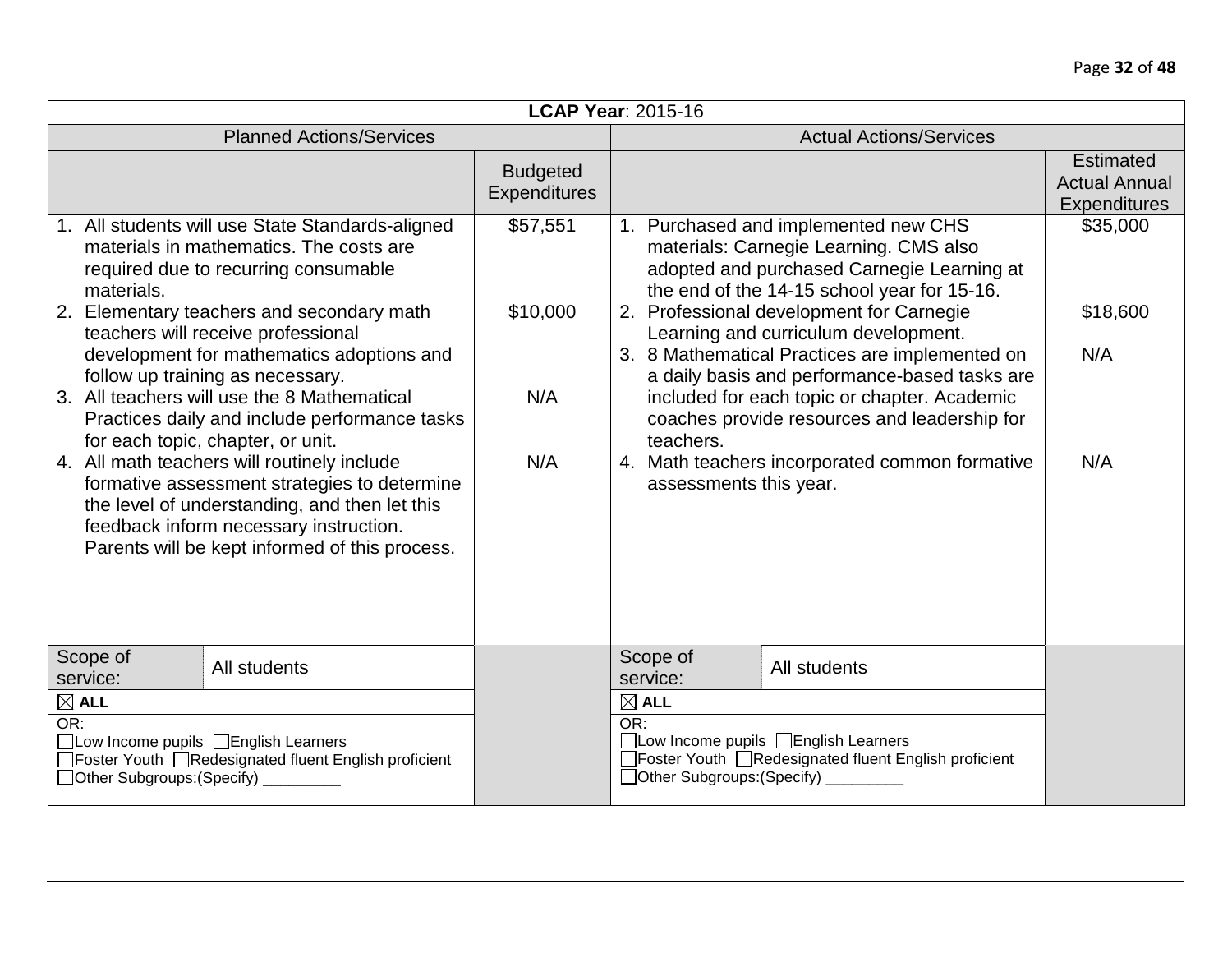|                                    | After receiving results from the 2015 Smarter Balanced Assessment, math teachers worked with     |
|------------------------------------|--------------------------------------------------------------------------------------------------|
| What changes in actions, services, | department coaches and administration to set goals as indicated by the results. More work has    |
| and expenditures will be made as a | been done to routinely include formative assessment strategies to determine the level of student |
|                                    | understanding as a means to adjust instruction to increase student success. While we budgeted    |
| result of reviewing past progress  | more for purchasing materials and less for professional learning, we learned that the materials  |
| and/or changes to goals?           | were less costly than anticipated. Since this is a new adoption, we found the need for a greater |
|                                    | investment in professional learning to support implementation.                                   |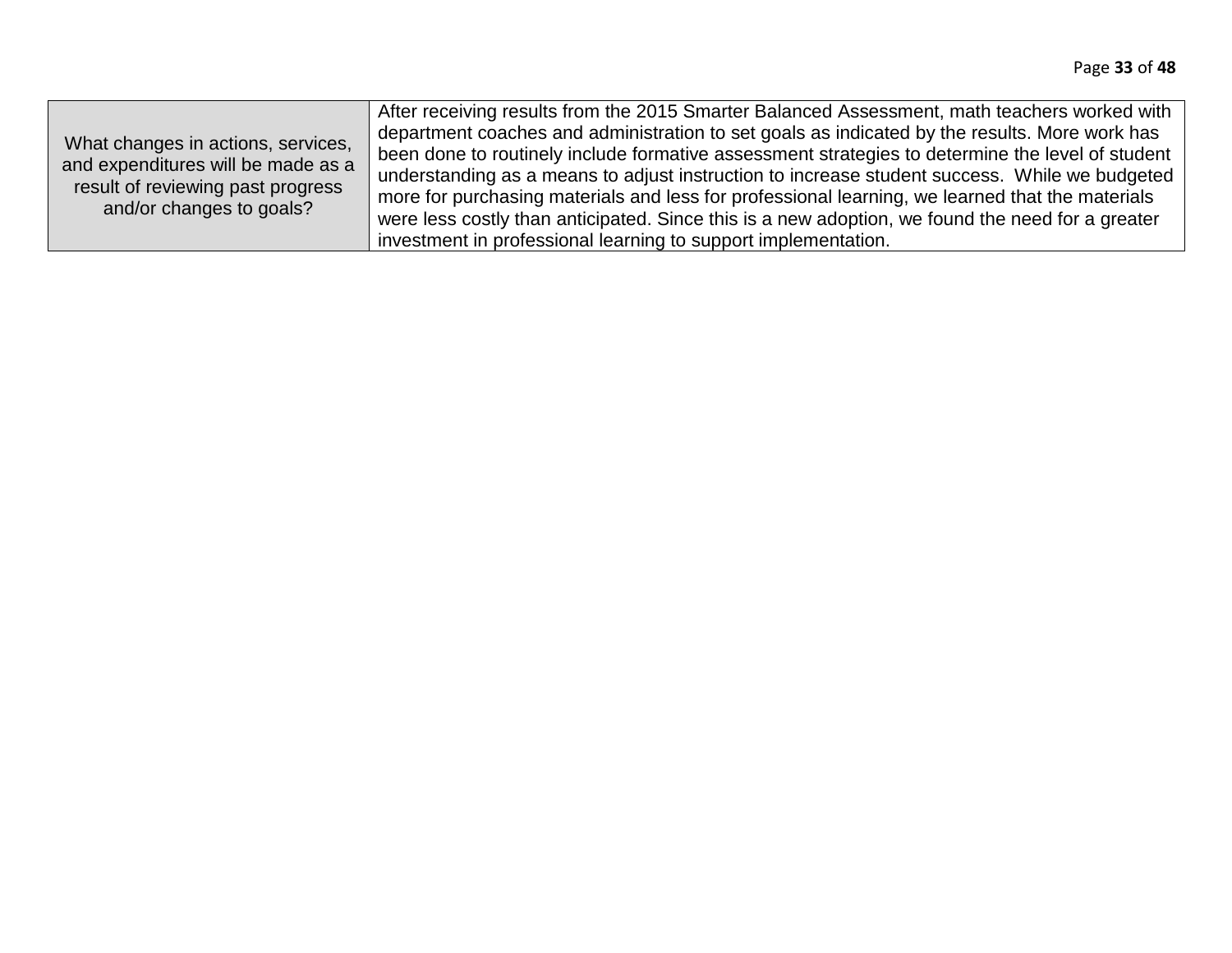| Original         | All students demonstrate achievement of the State Standards and are college and                          |            |  |                         |                                    | <b>Related State and/or Local Priorities:</b>    |  |
|------------------|----------------------------------------------------------------------------------------------------------|------------|--|-------------------------|------------------------------------|--------------------------------------------------|--|
| <b>GOAL</b>      | career ready.<br>$1 \boxtimes 2 \boxtimes 3 \square 4 \boxtimes 5 \square 6 \square 7 \square 8 \square$ |            |  |                         |                                    |                                                  |  |
| from prior       | <b>Identified Need:</b>                                                                                  |            |  |                         |                                    | COE only: $9 \square$ 10 $\square$               |  |
| year<br>LCAP:    | Improve teaching and learning of State Standards - English Language Arts<br>$\bullet$                    |            |  |                         |                                    | Local: District Goal Objective 1.1               |  |
| Goal Applies to: | Schools: ALL                                                                                             |            |  |                         |                                    |                                                  |  |
|                  | Applicable Pupil Subgroups: ALL                                                                          |            |  |                         |                                    |                                                  |  |
|                  | 1. CUSD will get results from Smarter Balanced                                                           |            |  |                         |                                    | 1. 80% of CUSD students met or exceeded          |  |
|                  | (SBAC) ELA assessments in June, 2015.                                                                    |            |  |                         |                                    | standards on the ELA portion of the test         |  |
|                  | These results will establish our baseline. We                                                            |            |  |                         |                                    | compared to 44% statewide, an 80% difference.    |  |
|                  | will set appropriately rigorous goals for 2015-                                                          |            |  |                         |                                    |                                                  |  |
|                  | 16 as indicated by our baseline SBAC and                                                                 |            |  |                         |                                    | We set a target for students to continue meeting |  |
|                  | local writing performance results.                                                                       |            |  |                         | or exceeding the standards at 80%. |                                                  |  |
|                  |                                                                                                          |            |  |                         |                                    |                                                  |  |
|                  |                                                                                                          |            |  |                         |                                    | 2015-16 Local Writing Performance Results:       |  |
|                  |                                                                                                          |            |  | Grade                   |                                    | % Thorough/Proficient                            |  |
|                  |                                                                                                          |            |  |                         | <b>Strategies</b>                  | <b>Conventions</b>                               |  |
|                  |                                                                                                          |            |  | K                       | 79%                                | 52%                                              |  |
|                  |                                                                                                          |            |  | $\mathbf 1$             | 63%                                | 62%                                              |  |
| <b>Expected</b>  |                                                                                                          | Actual     |  | $\overline{\mathbf{c}}$ | 80%                                | 70%                                              |  |
| Annual           |                                                                                                          | Annual     |  | 3                       | 64%                                | 72%                                              |  |
| Measurable       |                                                                                                          | Measurable |  | $\overline{4}$          | 83%                                | 73%                                              |  |
| Outcomes:        |                                                                                                          | Outcomes:  |  | $\overline{5}$          | 68%                                | 76%                                              |  |
|                  |                                                                                                          |            |  |                         |                                    |                                                  |  |
|                  |                                                                                                          |            |  |                         |                                    |                                                  |  |
|                  |                                                                                                          |            |  |                         |                                    |                                                  |  |
|                  |                                                                                                          |            |  |                         |                                    |                                                  |  |
|                  |                                                                                                          |            |  |                         |                                    |                                                  |  |
|                  |                                                                                                          |            |  |                         |                                    |                                                  |  |
|                  |                                                                                                          |            |  |                         |                                    |                                                  |  |
|                  |                                                                                                          |            |  |                         |                                    |                                                  |  |
|                  |                                                                                                          |            |  |                         |                                    |                                                  |  |
|                  |                                                                                                          |            |  |                         |                                    |                                                  |  |
|                  |                                                                                                          |            |  |                         |                                    |                                                  |  |
|                  |                                                                                                          |            |  |                         |                                    |                                                  |  |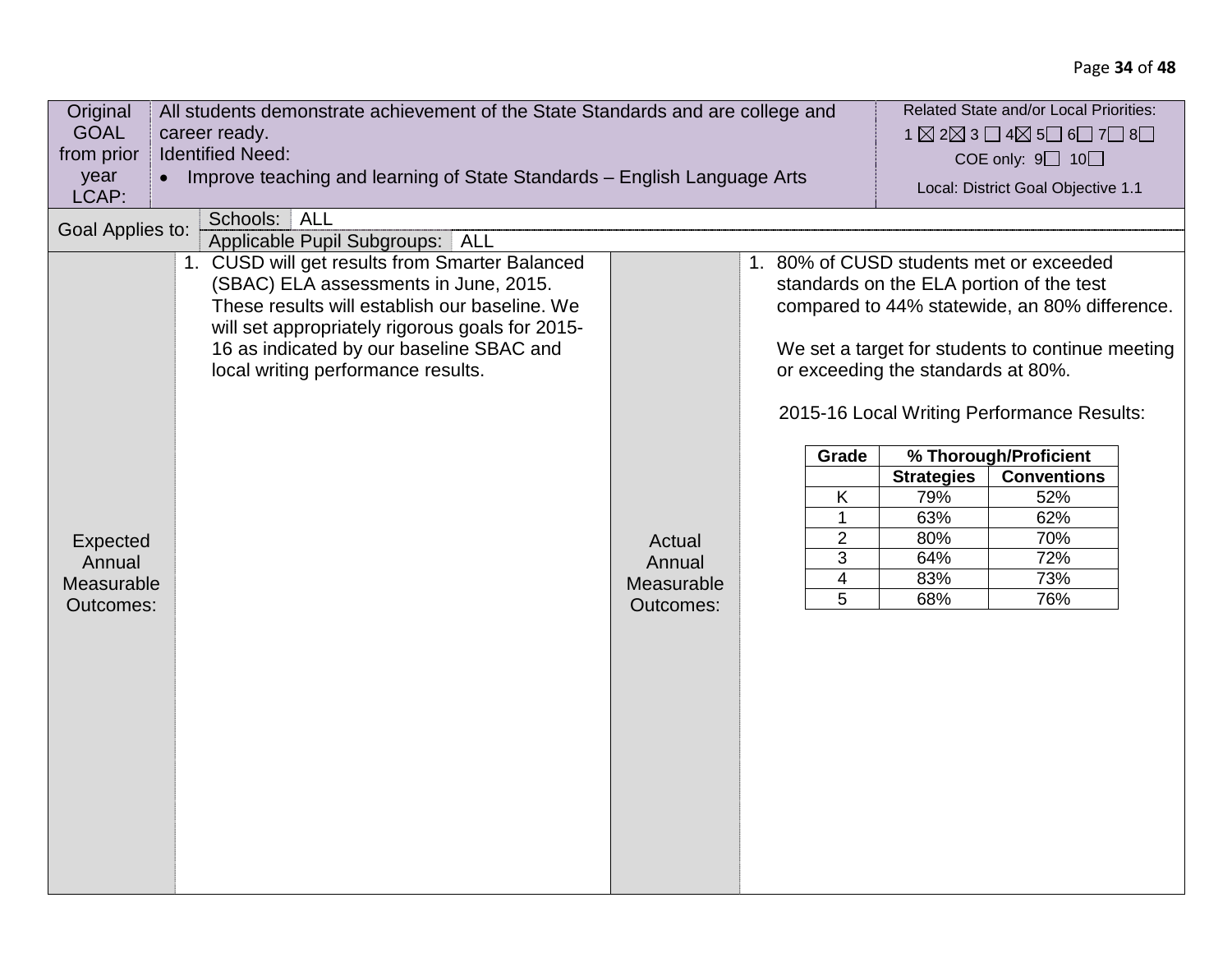| <b>LCAP Year: 2015-16</b>                                                                                                              |                                                                                                                                                                                                                                                                                                                                                                                                                                                                                                          |                                                                                                                                                 |                                   |                                                                                               |                                                                 |  |
|----------------------------------------------------------------------------------------------------------------------------------------|----------------------------------------------------------------------------------------------------------------------------------------------------------------------------------------------------------------------------------------------------------------------------------------------------------------------------------------------------------------------------------------------------------------------------------------------------------------------------------------------------------|-------------------------------------------------------------------------------------------------------------------------------------------------|-----------------------------------|-----------------------------------------------------------------------------------------------|-----------------------------------------------------------------|--|
|                                                                                                                                        | <b>Planned Actions/Services</b>                                                                                                                                                                                                                                                                                                                                                                                                                                                                          |                                                                                                                                                 | <b>Actual Actions/Services</b>    |                                                                                               |                                                                 |  |
|                                                                                                                                        |                                                                                                                                                                                                                                                                                                                                                                                                                                                                                                          | <b>Budgeted</b><br><b>Expenditures</b>                                                                                                          |                                   |                                                                                               | <b>Estimated</b><br><b>Actual Annual</b><br><b>Expenditures</b> |  |
|                                                                                                                                        | 1. All students will use State Standards-aligned<br>\$10,000<br>1. Standards-aligned instructional materials were<br>instructional materials in ELA. These may be<br>purchased as needed. Numerous elementary<br>and high school supplementary and reading<br>new materials or repurposed materials until<br>the new ELA adoption in 2016-17.<br>materials were purchased to increase rigor<br>2. All teachers will use State Standards-aligned<br>\$5,000<br>and improve access to informational texts. |                                                                                                                                                 |                                   |                                                                                               | \$33,600                                                        |  |
| ELA writing prompts.                                                                                                                   | 3. All secondary teachers will assign and score<br>at least one "Common Core Across the                                                                                                                                                                                                                                                                                                                                                                                                                  | \$2,000                                                                                                                                         |                                   | 2. Teachers used locally produced writing<br>prompts and prompts and prompts from the         | \$23,875                                                        |  |
| formally in every area.                                                                                                                | Curriculum" activity for students. This will<br>allow students to practice literacy skills                                                                                                                                                                                                                                                                                                                                                                                                               | adopted writing program.<br>3. Carmel High School teachers assigned and<br>scored at least one "Common Core Across the<br>Curriculum" activity. |                                   | \$0                                                                                           |                                                                 |  |
| Scope of<br>service:                                                                                                                   | All students                                                                                                                                                                                                                                                                                                                                                                                                                                                                                             |                                                                                                                                                 | Scope of<br>service:              | All students                                                                                  |                                                                 |  |
| $\boxtimes$ ALL                                                                                                                        |                                                                                                                                                                                                                                                                                                                                                                                                                                                                                                          |                                                                                                                                                 | $\boxtimes$ ALL                   |                                                                                               |                                                                 |  |
| OR:<br>□Low Income pupils □English Learners<br>□Foster Youth □Redesignated fluent English proficient<br>□ Other Subgroups: (Specify) _ |                                                                                                                                                                                                                                                                                                                                                                                                                                                                                                          |                                                                                                                                                 | OR:<br>□Other Subgroups:(Specify) | □Low Income pupils □English Learners<br>□Foster Youth □Redesignated fluent English proficient |                                                                 |  |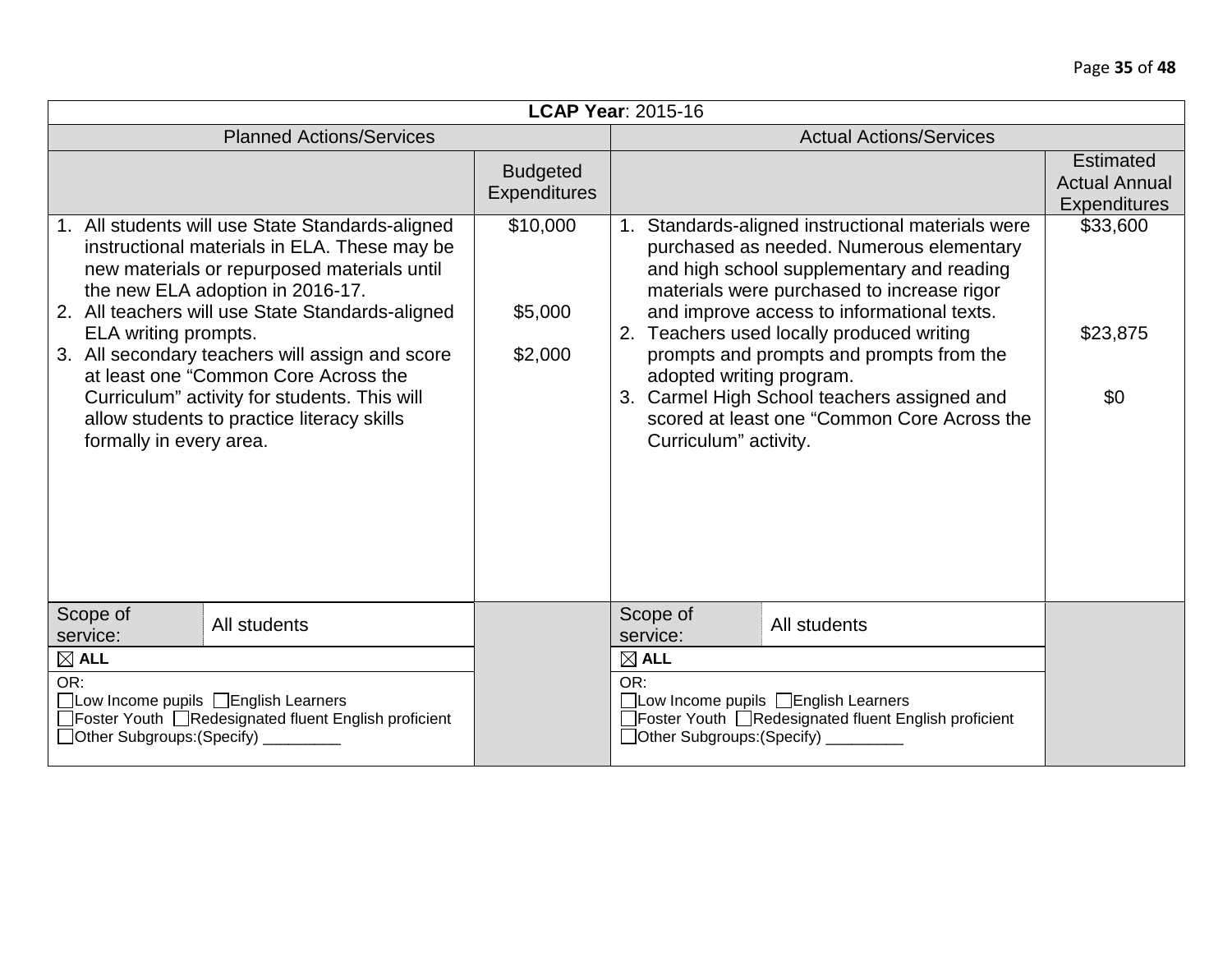|                                    | We ended up spending considerably more than budgeted in this area. As we targeted CCSS-            |
|------------------------------------|----------------------------------------------------------------------------------------------------|
| What changes in actions, services, | aligned materials, CHS had a need for significant replacement of novels. Additionally, we spent    |
| and expenditures will be made as a | more funds on elementary writing materials as we piloted Lucy Calkins writing program. We also     |
| result of reviewing past progress  | had additional costs due to increased elementary enrollment. English teachers will begin to        |
| and/or changes to goals?           | review English language arts materials for new adoption, if available. The adoption is anticipated |
|                                    | for the 2017-18 school year. We will continue to identify areas of focus as we review results from |
|                                    | the 2015 Smarter Balanced Assessment.                                                              |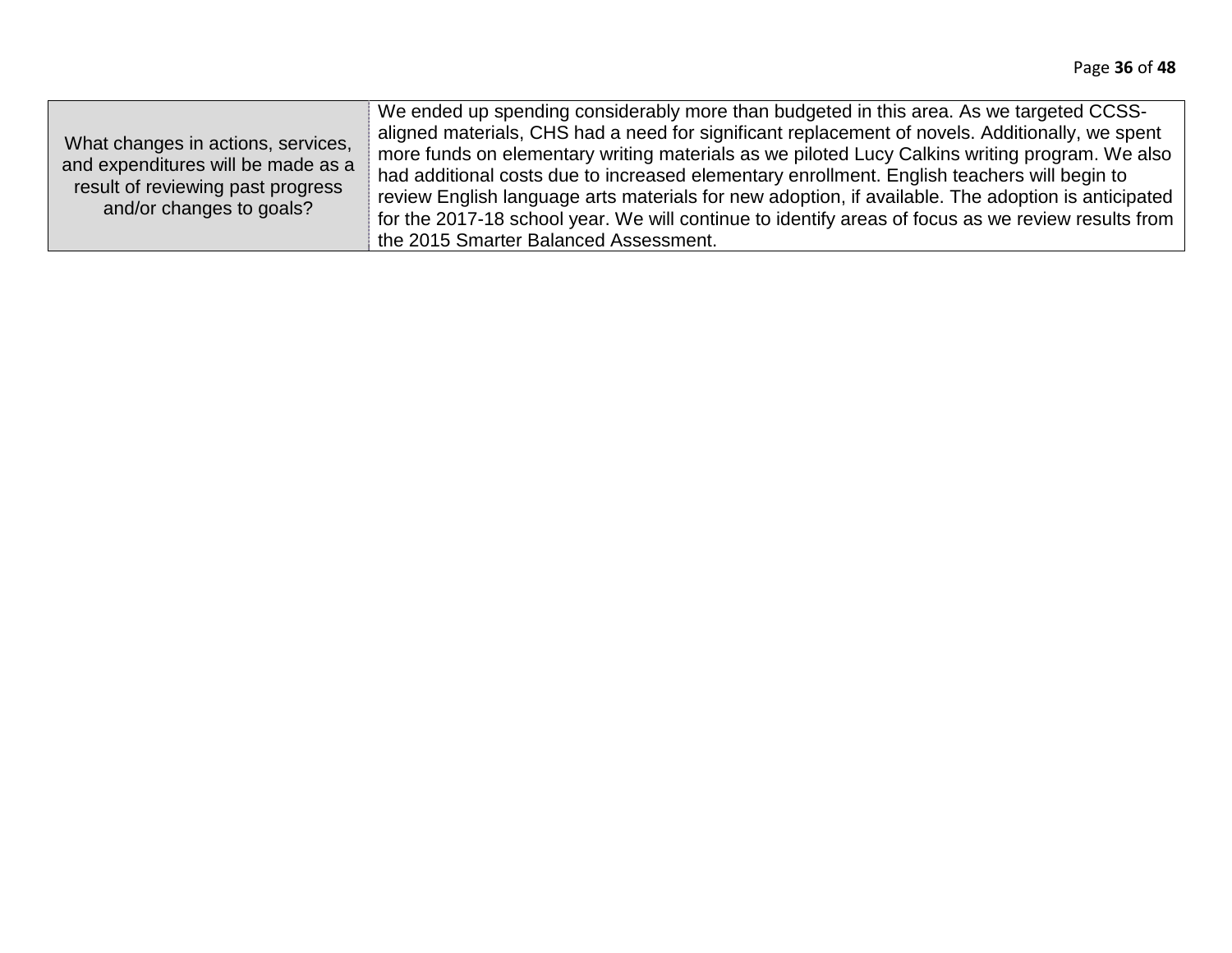| Original<br><b>GOAL</b><br>from prior<br>year<br>LCAP: | All students demonstrate achievement of the State Standards and are college and<br>career ready.<br><b>Identified Need:</b><br>Improve level of English language development/English proficiency among<br>English Learners. |                                             | COE only: $9 \square$ 10 $\square$<br>Local: District Goal Objective 1.1                                                                                                                                                                                                                                                         | $1\boxtimes 2\boxtimes 3\boxtimes 4\boxtimes 5\boxtimes 6\boxtimes 7\boxtimes 8\boxtimes$ |           |           |  |
|--------------------------------------------------------|-----------------------------------------------------------------------------------------------------------------------------------------------------------------------------------------------------------------------------|---------------------------------------------|----------------------------------------------------------------------------------------------------------------------------------------------------------------------------------------------------------------------------------------------------------------------------------------------------------------------------------|-------------------------------------------------------------------------------------------|-----------|-----------|--|
| Goal Applies to:                                       | Schools: ALL<br>Applicable Pupil Subgroups:   English Learners                                                                                                                                                              |                                             |                                                                                                                                                                                                                                                                                                                                  |                                                                                           |           |           |  |
|                                                        | 1. 85% of English Learners will advance one<br>CELDT level or score at Early Advanced or                                                                                                                                    |                                             | 1. CELDT results:                                                                                                                                                                                                                                                                                                                |                                                                                           |           |           |  |
|                                                        | higher.                                                                                                                                                                                                                     |                                             | <b>School</b>                                                                                                                                                                                                                                                                                                                    | $13 - 14$                                                                                 | $14 - 15$ | $15 - 16$ |  |
|                                                        |                                                                                                                                                                                                                             |                                             | <b>Captain Cooper</b>                                                                                                                                                                                                                                                                                                            | 77%                                                                                       | 75%       | 71%       |  |
|                                                        |                                                                                                                                                                                                                             |                                             | <b>Tularcitos</b>                                                                                                                                                                                                                                                                                                                | 70%                                                                                       | 79%       | 64%       |  |
|                                                        |                                                                                                                                                                                                                             |                                             | <b>River School</b>                                                                                                                                                                                                                                                                                                              | 86%                                                                                       | 91%       | 89%       |  |
|                                                        |                                                                                                                                                                                                                             |                                             | <b>CMS</b>                                                                                                                                                                                                                                                                                                                       | 78%                                                                                       | 89%       | 91%       |  |
|                                                        |                                                                                                                                                                                                                             |                                             | <b>CHS</b>                                                                                                                                                                                                                                                                                                                       | 100%                                                                                      | 92%       | 100%      |  |
|                                                        |                                                                                                                                                                                                                             |                                             | <b>CUSD Overall</b>                                                                                                                                                                                                                                                                                                              | 78%                                                                                       | 83%       | 74%       |  |
| Expected<br>Annual<br>Measurable<br><b>Outcomes:</b>   |                                                                                                                                                                                                                             | Actual<br>Annual<br>Measurable<br>Outcomes: | Due to the limited number of English Learners and<br>redesignated students, the redesignation rate is<br>subject to high levels of variance. However, our<br>team of ELD teachers met to discuss the dip in<br>scores to identify approaches to support English<br>Learner success on multiple measures toward<br>redesignation. |                                                                                           |           |           |  |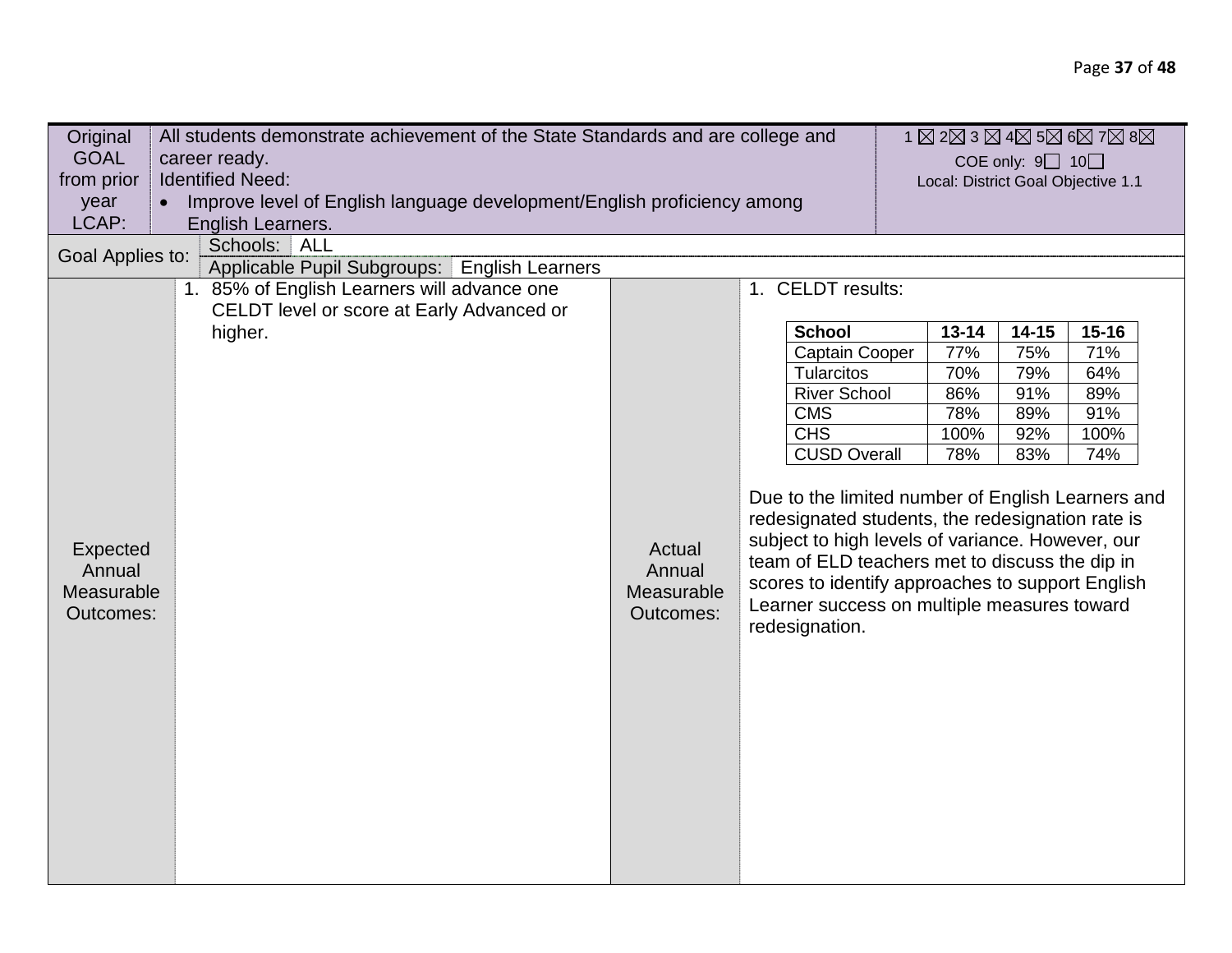| <b>LCAP Year: 2015-16</b>                                                                                                                                                                                                                                                                                                                            |                                        |                                                                                                                                                                                                                                                                                                                                                                                                                                                                                                                                                                                                                                                                   |                                                                 |  |
|------------------------------------------------------------------------------------------------------------------------------------------------------------------------------------------------------------------------------------------------------------------------------------------------------------------------------------------------------|----------------------------------------|-------------------------------------------------------------------------------------------------------------------------------------------------------------------------------------------------------------------------------------------------------------------------------------------------------------------------------------------------------------------------------------------------------------------------------------------------------------------------------------------------------------------------------------------------------------------------------------------------------------------------------------------------------------------|-----------------------------------------------------------------|--|
| <b>Planned Actions/Services</b>                                                                                                                                                                                                                                                                                                                      |                                        | <b>Actual Actions/Services</b>                                                                                                                                                                                                                                                                                                                                                                                                                                                                                                                                                                                                                                    |                                                                 |  |
|                                                                                                                                                                                                                                                                                                                                                      | <b>Budgeted</b><br><b>Expenditures</b> |                                                                                                                                                                                                                                                                                                                                                                                                                                                                                                                                                                                                                                                                   | <b>Estimated</b><br><b>Actual Annual</b><br><b>Expenditures</b> |  |
| 1. All English Language Development (ELD)<br>teachers will use Next Generation ELD<br>Standards as the instructional base for the<br>ELD courses.<br>2. All ELD teachers will continue to provide ELD<br>professional development through activities<br>and resources such as the "ELD Minute" and<br><b>CUSD English Language Learner Resources</b> | \$10,000<br>\$5,000                    | 1. Curriculum was repurposed to meet the<br>California ELD Standards.<br>2. The English Language Learner Handbook was<br>revised to reflect new standards and<br>redesignation requirements. ELD teachers<br>provided site-based training, such as the "ELD<br>Minute" at faculty meetings.<br>3. Meetings were held for English Learner                                                                                                                                                                                                                                                                                                                          | \$8,854<br>\$6,339<br>N/A                                       |  |
| binder.<br>3. ELD teachers and program administrator will<br>monitor redesignation rates to minimize the<br>development of long term English Learners<br>and share information with their parents.                                                                                                                                                   | N/A                                    | parents at both the elementary and secondary<br>levels. Program and support information was<br>shared at each meeting. Specific information<br>included:<br>o Promoting academic behavior at home,<br>study skills, family support, technology<br>use for students and parents, and<br>communication with teachers. At<br>Tularcitos, school staff initiated the<br>Spanish version of the Active Parenting<br>curriculum in direct response to English<br>Learner parent requests from last year's<br>LCAP meeting.<br>While not planned, to better meet the<br>needs of English Learners, we added one<br>section of ELD at CMS after the school<br>year began. |                                                                 |  |
| Scope of service:<br><b>English Learners</b><br>$\Box$ ALL                                                                                                                                                                                                                                                                                           |                                        | Scope of service:<br><b>English Learners</b><br>$\Box$ ALL                                                                                                                                                                                                                                                                                                                                                                                                                                                                                                                                                                                                        |                                                                 |  |
| OR:<br>$\Box$ Low Income pupils $\boxtimes$ English Learners<br>□Foster Youth □Redesignated fluent English proficient<br>□Other Subgroups:(Specify)                                                                                                                                                                                                  |                                        | OR:<br>□Low Income pupils ⊠English Learners<br>□Foster Youth □Redesignated fluent English proficient<br>□Other Subgroups: (Specify) __                                                                                                                                                                                                                                                                                                                                                                                                                                                                                                                            |                                                                 |  |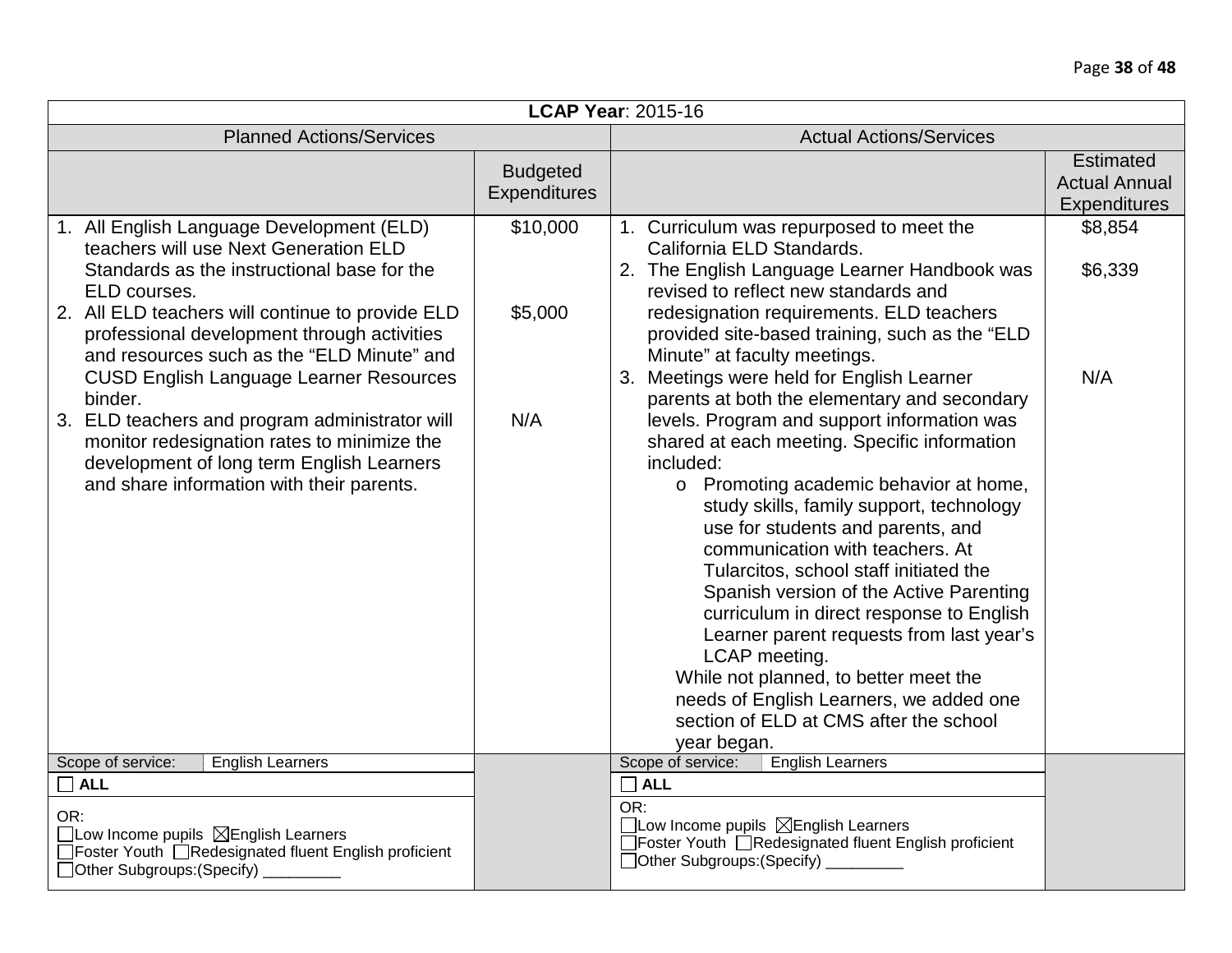| What changes in actions, services, and<br>expenditures will be made as a result of<br>reviewing past progress and/or changes to<br>goals? | Next year, we are changing our use of Title I funds to fully support the students and staff at<br>Captain Cooper school. We are increasing the use of certificated interventions to include a<br>coach and certificated intervention teachers; in the past, intervention relied heavily upon<br>classified staff, and classroom teachers had infrequent access to a district-wide coach. At<br>Tularcitos, significant effort went into redesigning the RtI program to ensure rigorous supports<br>for our ELs and all intervention students. At both Tularcitos and CMS, we are upgrading Read |
|-------------------------------------------------------------------------------------------------------------------------------------------|-------------------------------------------------------------------------------------------------------------------------------------------------------------------------------------------------------------------------------------------------------------------------------------------------------------------------------------------------------------------------------------------------------------------------------------------------------------------------------------------------------------------------------------------------------------------------------------------------|
|                                                                                                                                           | 180/System 44 at a significant cost to support more students in their language development.                                                                                                                                                                                                                                                                                                                                                                                                                                                                                                     |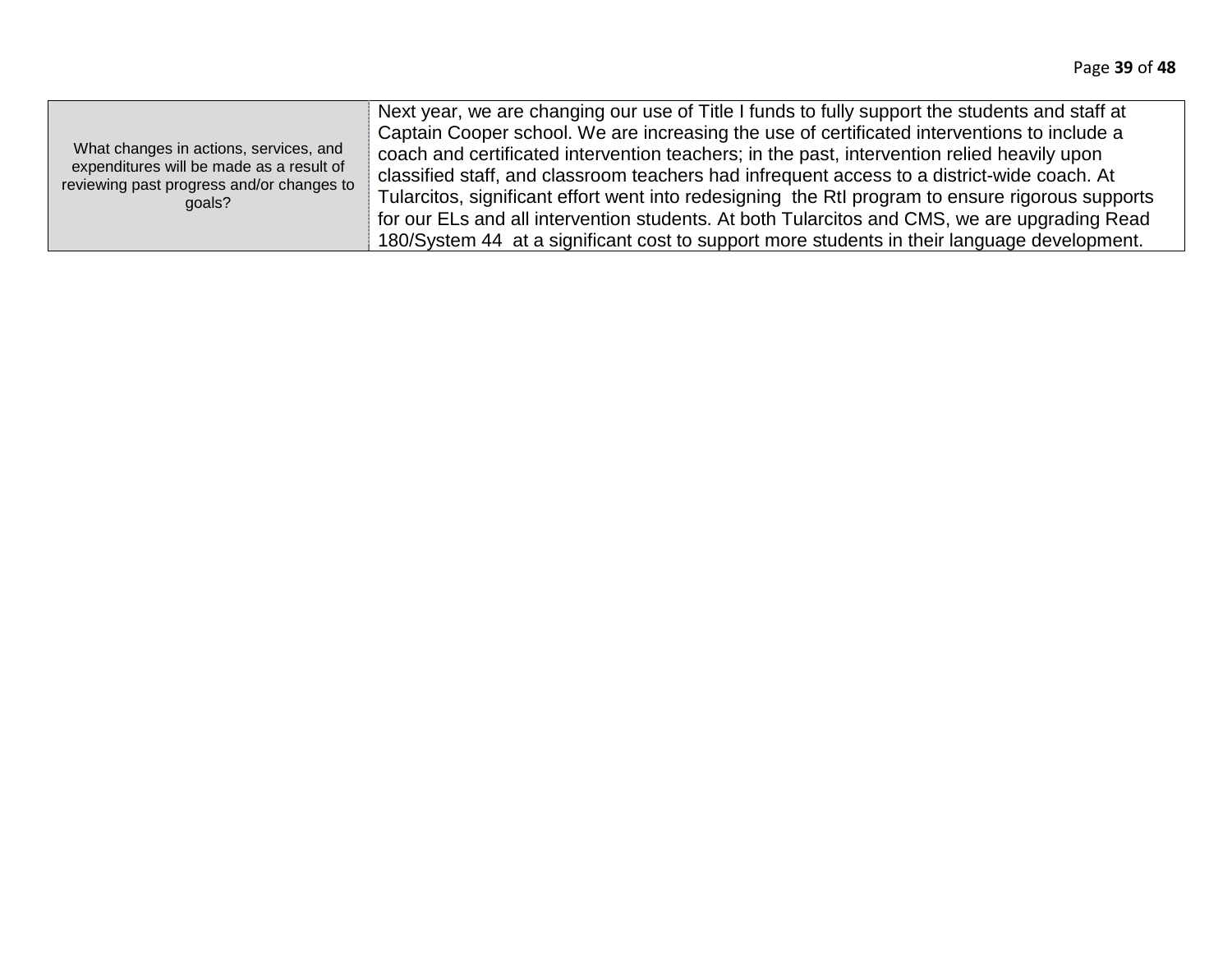| Original                                             | Related State and/or Local Priorities:<br>All students demonstrate achievement of the State Standards and are college and                                                                                                                                                                                                                                                                                                                                                                                                                                                                                                           |                                             |                    |                                                                                                                                                                                                                                                                                                                                                                                                                                                                                                       |  |  |  |
|------------------------------------------------------|-------------------------------------------------------------------------------------------------------------------------------------------------------------------------------------------------------------------------------------------------------------------------------------------------------------------------------------------------------------------------------------------------------------------------------------------------------------------------------------------------------------------------------------------------------------------------------------------------------------------------------------|---------------------------------------------|--------------------|-------------------------------------------------------------------------------------------------------------------------------------------------------------------------------------------------------------------------------------------------------------------------------------------------------------------------------------------------------------------------------------------------------------------------------------------------------------------------------------------------------|--|--|--|
| <b>GOAL</b>                                          | career ready.<br>1 $\boxtimes$ 2 $\boxtimes$ 3 $\boxtimes$ 4 $\boxtimes$ 5 $\boxtimes$ 6 $\boxtimes$ 7 $\boxtimes$ 8 $\boxtimes$                                                                                                                                                                                                                                                                                                                                                                                                                                                                                                    |                                             |                    |                                                                                                                                                                                                                                                                                                                                                                                                                                                                                                       |  |  |  |
| from prior                                           | <b>Identified Need:</b><br>COE only: $9 \square$ 10 $\square$                                                                                                                                                                                                                                                                                                                                                                                                                                                                                                                                                                       |                                             |                    |                                                                                                                                                                                                                                                                                                                                                                                                                                                                                                       |  |  |  |
| year<br>LCAP:                                        | Ensure At-Risk students are provided with adequate intervention to move toward<br>Local: District Goal Objective 1.1<br>grade level proficiency.                                                                                                                                                                                                                                                                                                                                                                                                                                                                                    |                                             |                    |                                                                                                                                                                                                                                                                                                                                                                                                                                                                                                       |  |  |  |
| Goal Applies to:                                     | Schools: ALL                                                                                                                                                                                                                                                                                                                                                                                                                                                                                                                                                                                                                        |                                             |                    |                                                                                                                                                                                                                                                                                                                                                                                                                                                                                                       |  |  |  |
|                                                      | Applicable Pupil Subgroups:   At Risk Students, including Special Ed. students                                                                                                                                                                                                                                                                                                                                                                                                                                                                                                                                                      |                                             |                    |                                                                                                                                                                                                                                                                                                                                                                                                                                                                                                       |  |  |  |
| <b>Expected</b><br>Annual<br>Measurable<br>Outcomes: | 1. 80% of elementary students who have<br>participated in a reading intervention will read<br>at grade level (Core in DIBELS) by the close of<br>the $5th$ grade year.<br>2. 75% of $5th$ grade students who have ever<br>participated in math interventions will earn an<br>average score of 70% or higher on the<br>enVision Topic Tests.<br>3. 80% of $8th$ grade students who have ever been<br>in reading interventions (Read180/System 44)<br>have met program thresholds to exit the<br>program.<br>4. Each Strategies student will achieve at least<br>two of the goals described in their<br>Individualized Learning Plan. | Actual<br>Annual<br>Measurable<br>Outcomes: | least two of them. | 1. We have decided that our present measures<br>have not impacted decisions as hoped.<br>Consequently, we decided that moving forward<br>we will identify more meaningful measures that<br>will support program decisions.<br>2. 68% of elementary students in math<br>interventions improved their grade.<br>3. 92% of students have exited reading<br>interventions in 8 <sup>th</sup> grade.<br>4. Students in Strategies courses indicated goals<br>on their Individual Learning Plans and met at |  |  |  |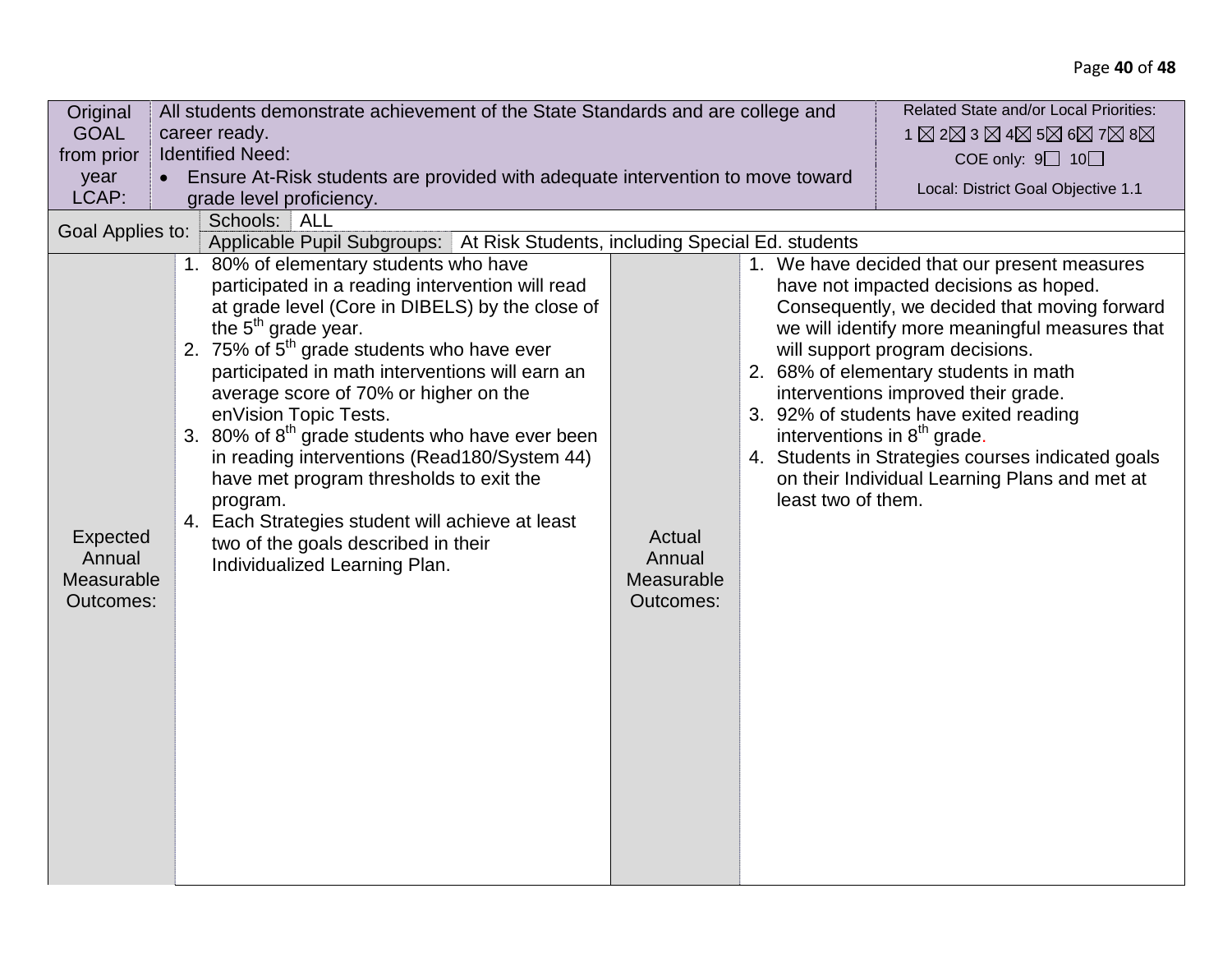|                                                                                                                                                                                                                                                                                                                                                       |  |                                        | <b>LCAP Year: 2015-16</b>                                                                                                                                                                                                                                                                                                                                                                                                           |                                                                 |
|-------------------------------------------------------------------------------------------------------------------------------------------------------------------------------------------------------------------------------------------------------------------------------------------------------------------------------------------------------|--|----------------------------------------|-------------------------------------------------------------------------------------------------------------------------------------------------------------------------------------------------------------------------------------------------------------------------------------------------------------------------------------------------------------------------------------------------------------------------------------|-----------------------------------------------------------------|
| <b>Planned Actions/Services</b>                                                                                                                                                                                                                                                                                                                       |  |                                        | <b>Actual Actions/Services</b>                                                                                                                                                                                                                                                                                                                                                                                                      |                                                                 |
|                                                                                                                                                                                                                                                                                                                                                       |  | <b>Budgeted</b><br><b>Expenditures</b> |                                                                                                                                                                                                                                                                                                                                                                                                                                     | <b>Estimated</b><br><b>Actual Annual</b><br><b>Expenditures</b> |
| 1. Sites ensure RtI students are getting the level<br>of support necessary to make progress<br>toward grade level or content proficiency,<br>through staff and program                                                                                                                                                                                |  | \$685,965<br>N/A                       | 1. Site teams met to ensure students were<br>making progress and made program<br>adjustments accordingly.<br>2. All students were screened for reading<br>proficiency. As necessary, identified students                                                                                                                                                                                                                            | \$696,580<br>N/A                                                |
| 2. Screen and identify elementary students for<br>reading proficiency and use Imagine Learning<br>as an intervention. Screen middle and high<br>school students for reading proficiency and                                                                                                                                                           |  |                                        | received interventions with Imagine Learning<br>(elementary) or System 44 and Read 180<br>(secondary).<br>3. Rtl teams use Aeries Analytics to monitor                                                                                                                                                                                                                                                                              | N/A                                                             |
| use System 44 or Read 180 as intervention.<br>3. Use Aeries Analytics to identify At-Risk<br>students and monitor student progress. Use                                                                                                                                                                                                               |  | N/A                                    | student progress and look at school-wide<br>results.                                                                                                                                                                                                                                                                                                                                                                                |                                                                 |
| Aeries Analytics Dashboard to look at school-<br>wide results based on interventions.<br>4. Counselors at all sites provide both academic<br>and social/emotional counseling to At-Risk<br>students in the Student Assistance Program.<br>CUSD is also contracting with Monterey<br>County Health Department for specialized<br>therapeutic services. |  | \$120,000                              | 4. Counselors provided academic and social-<br>emotional services to At-Risk students.                                                                                                                                                                                                                                                                                                                                              | \$120,000                                                       |
| Scope of<br>service:                                                                                                                                                                                                                                                                                                                                  |  |                                        | Scope of<br>service:                                                                                                                                                                                                                                                                                                                                                                                                                |                                                                 |
| $\Box$ ALL<br>OR:<br>Low Income pupils □ English Learners<br>JFoster Youth □Redesignated fluent English proficient<br>⊠Other Subgroups: (Specify) At Risk                                                                                                                                                                                             |  |                                        | $\Box$ ALL<br>OR:<br>1Low Income pupils □English Learners<br>Foster Youth <b>DRedesignated fluent English proficient</b><br>⊠Other Subgroups:(Specify)                                                                                                                                                                                                                                                                              |                                                                 |
| What changes in actions, services,<br>and expenditures will be made as a<br>result of reviewing past progress<br>and/or changes to goals?                                                                                                                                                                                                             |  |                                        | CUSD will ensure there is a consistent level of support for each school's Rtl program. Over the course of<br>the year, we learned that with staffing shifts, some schools did not have equal resources to meet student<br>demands. We have also created a goal, district-wide, highlighting the importance of student wellness.<br>Our estimated actual annual expenditures for item 1 above reflect an increase in staffing costs. |                                                                 |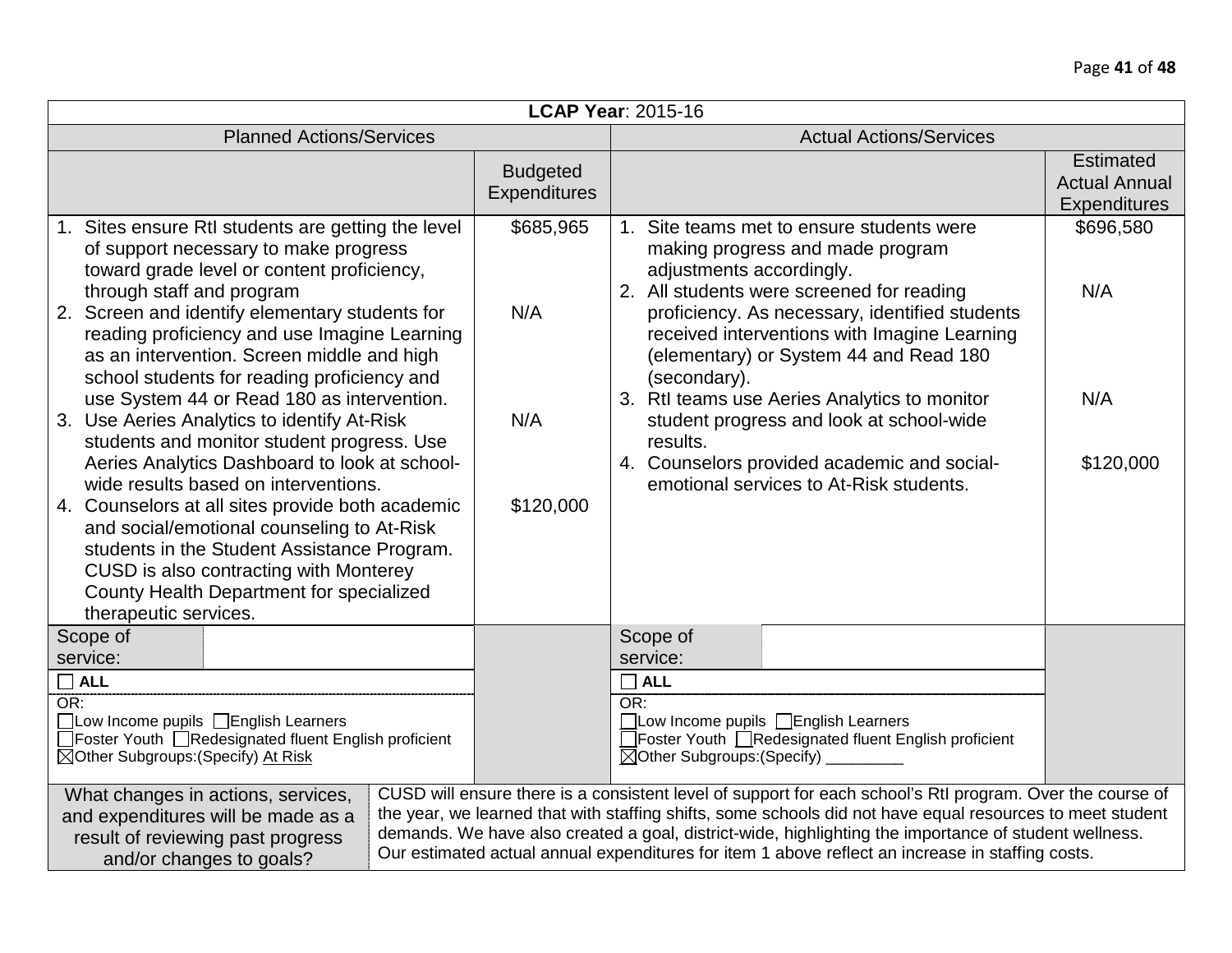#### Page **42** of **48**

#### **Section 3: Use of Supplemental and Concentration Grant funds and Proportionality**

A. In the box below, identify the amount of funds in the LCAP year calculated on the basis of the number and concentration of low income, foster youth, and English learner pupils as determined pursuant to 5 CCR 15496(a)(5).

Describe how the LEA is expending these funds in the LCAP year. Include a description of, and justification for, the use of any funds in a districtwide, schoolwide, countywide, or charterwide manner as specified in 5 CCR 15496.

For school districts with below 55 percent of enrollment of unduplicated pupils in the district or below 40 percent of enrollment of unduplicated pupils at a schoolsite in the LCAP year, when using supplemental and concentration funds in a districtwide or schoolwide manner, the school district must additionally describe how the services provided are the most effective use of funds to meet the district's goals for unduplicated pupils in the state and any local priority areas. (See 5 CCR 15496(b) for guidance.)

Total amount of Supplemental and Concentration grant funds calculated: \$568,435

We receive \$568,435 of supplementary grant funding. For the 2016-17 school year, the estimated allocation for intervention services will be \$811,211. Our three Identified Need areas provide significant detail of how our programs and services meet the needs of our LCAP-identified student groups. These needs include: supporting continuous improvement in the teaching and learning of state standards, improving school connectedness and pro-social and emotional behaviors as indicated on the California Healthy Kids Survey, and ensuring every teacher has access to and the opportunity for continuous, targeted professional learning.

Efforts for At-Risk students are described in Identified Needs 1 and 2. These interventions are over and above the level of services provided to all students. Reading and math interventions are provided for At-Risk elementary students, including LCAP-identified student groups. Additionally, these elementary students are provided with before and after school interventions. At the secondary level, content-specific support classes are provided for At-Risk students; tutoring before and after school is also available. ELD support is provided to English Learners beyond the required ELD classes, with an emphasis on writing. A specific counselor is available for At-Risk students at CHS to provide social and emotional support. The middle school provides an opportunity education option for our most challenged learners and we have a small continuation high school as an option for high school students.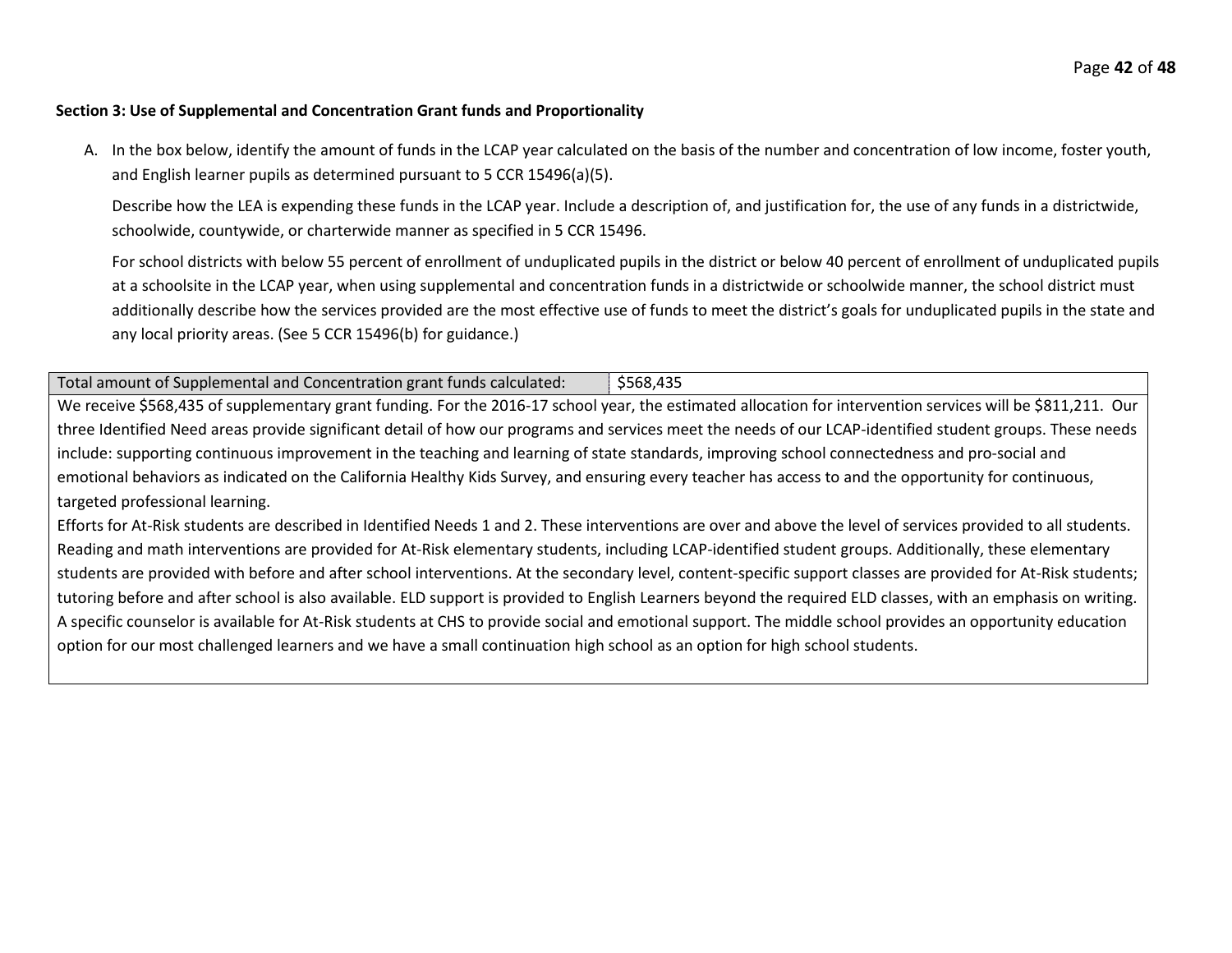Page **43** of **48**

B. In the box below, identify the percentage by which services for unduplicated pupils must be increased or improved as compared to the services provided to all pupils in the LCAP year as calculated pursuant to 5 CCR 15496(a).

Consistent with the requirements of 5 CCR 15496, demonstrate how the services provided in the LCAP year for low income pupils, foster youth, and English learners provide for increased or improved services for these pupils in proportion to the increase in funding provided for such pupils in that year as calculated pursuant to 5 CCR 15496(a)(7). An LEA shall describe how the proportionality percentage is met using a quantitative and/or qualitative description of the increased and/or improved services for unduplicated pupils as compared to the services provided to all pupils.

# $3.07$  | %

The Minimum Proportionality Percentage for CUSD for 2016-17 is 3.07%. We anticipate spending \$867,211 for our intervention services for 2016-17, which is in excess of the MPP requirement.

Standards-aligned instructional materials is a must. CUSD completed this mandate in 2015-16. All schools now have Common Core math materials and repurposed English language arts materials. TK-5 teachers are presently reviewing state-approved ELA/ELD programs for piloting in 2016-17 and adopting in 2017-18. In an effort to provide more seamless supports, the Adoption Committee is only considering Program 2: Integrated ELA/ELD for adoption. English Language Development (ELD) teachers have revised the ELD Handbook and Master Plan. This includes developing a document that describes specific learning outcomes for English learners that can be shared with all elementary teachers. For at-risk students, we have comprehensive intervention programs and services that go well beyond the services provided for all pupils. These interventions are embedded during the school day, as well as before and after school. They can be seen in Attachment 1.

Efforts for at-risk students are described in Identified Need 1 and 2. These interventions continue to be above the level of services provided to all students. Reading and math interventions are provided for at-risk elementary students, including LCAP-identified student groups. Additionally, these elementary students are provided with before and after school interventions. Since our students at Captain Cooper School represent the district's largest population of both Title I and English Learner students, we have restructured the Principal-Teacher role for next year to a Principal-Coach role to allow for more strategic and directed supports. At the secondary level, content-specific support classes are provided for at-risk students. Tutoring before and after school is also available. ELD support is provided to English Learners beyond the required ELD classes, with a specific emphasis on writing. A specific counselor is available to at-risk students at CHS to provide social/emotional support. The middle school provides an opportunity education option for our most challenged learners and we have a small continuation high school as an option for high school students.

NOTE: Authority cited: Sections 42238.07 and 52064, Education Code. Reference: Sections 2574, 2575, 42238.01, 42238.02, 42238.03, 42238.07, 47605, 47605.5, 47606.5, 48926, 52052, 52060-52077, and 64001, Education Code; 20 U.S.C. Section 6312.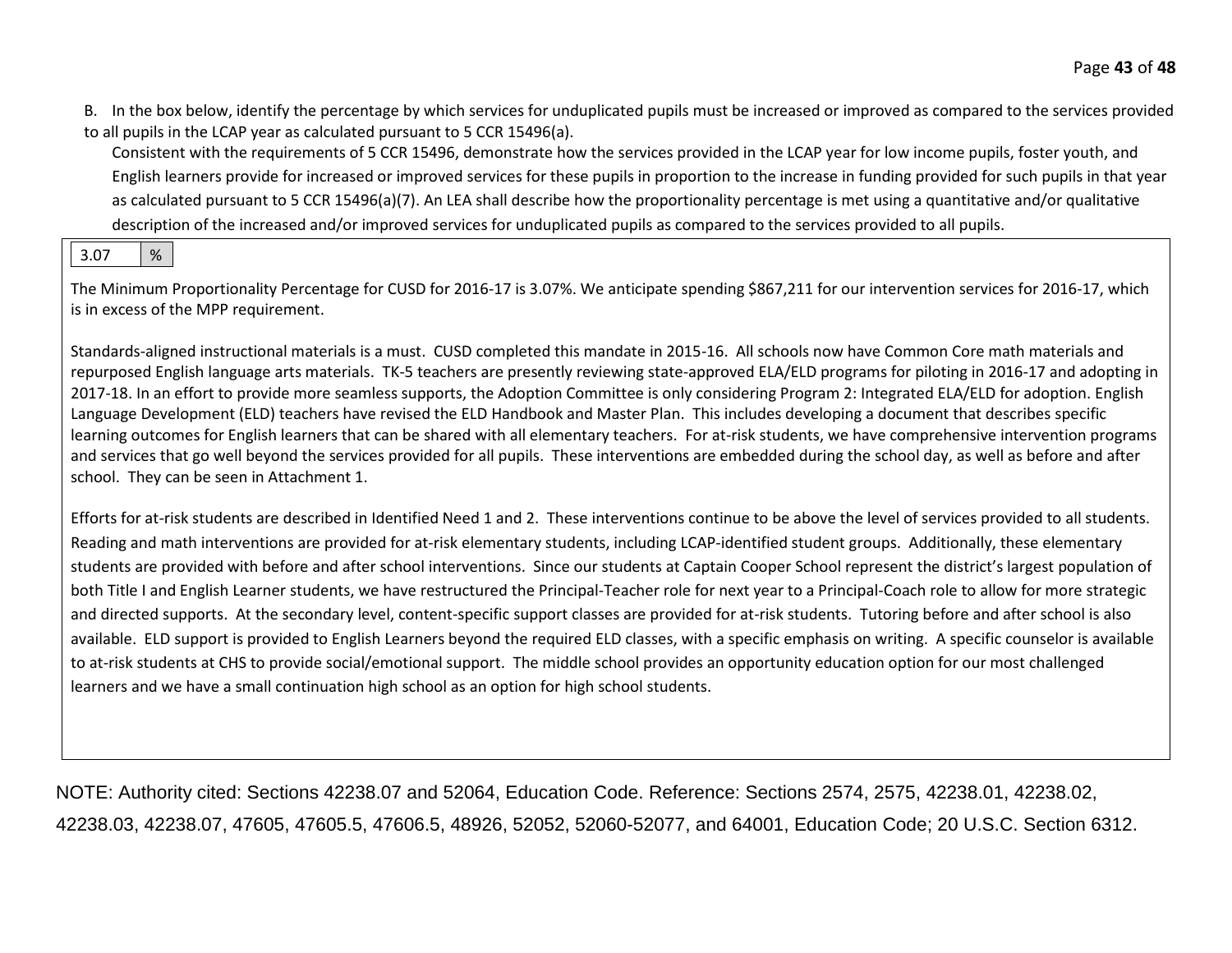# ATTACHMENT 1

# Local Control Accountability Plan (LCAP) CUSD Services Arranged by the Eight State Priorities

- This outline follows the State Priorities
- Detail under each area reflects current district practice

## **1. Basic Services**

- All teachers will be appropriately assigned and credentialed
- All facilities will be maintained in good repair
- All students will have sufficient instructional materials

## **2. Implementation of State Academic and Performance Standards**

- The district will implement the Common Core Standards and CA ELD Standards and transition to Next Generation Science Standards (NGSS) by 2016- 17
	- o Professional Development and Curriculum Development time will be provided to fully understand and implement these standards
	- o Academic coaches will be provided at all sites for math, ELA, and NGSS
	- o School site RtI teams monitor student progress of these standards; interventions will be provided for students struggling to meet standards
- The district will continue to implement new CCSS aligned Math Adoptions
	- o Professional Development will be provided for these adoptions
- All English Learners will receive English Language Development instruction and support based on CELDT performance level
	- o CA ELD Standards will be implemented
	- o ELD teachers will collaborate with general education teachers to differentiate instruction in order to help EL access our core program
	- o Additional site specific interventions (System 44, Read 180, elementary reading interventions) will be provided
	- o Before and after school support programs are designed to assist students with skill development and content understanding
	- o Support classes during the school day will be provided to assist ELs (elementary: pull out ELD, reading, and math support / CMS: ELD Support, EL Push-In Support, Strategic Writing, Intensive Writing / CHS: Strategies, AVID, CAHSEE Support)
	- o Cachagua/Apple Pie preschool for EL
- Technology integration will be utilized for teaching and learning
	- o Technology goals are identified for each grade level or content area
	- o Technology Summer Institutes are provided annually for all teachers
	- $\circ$  Technology coaching support is provided at each site through a district technology coach and site technology assistants
	- o CUSD will provide students in grades 3-12 with an electronic device for classroom use and at home as needed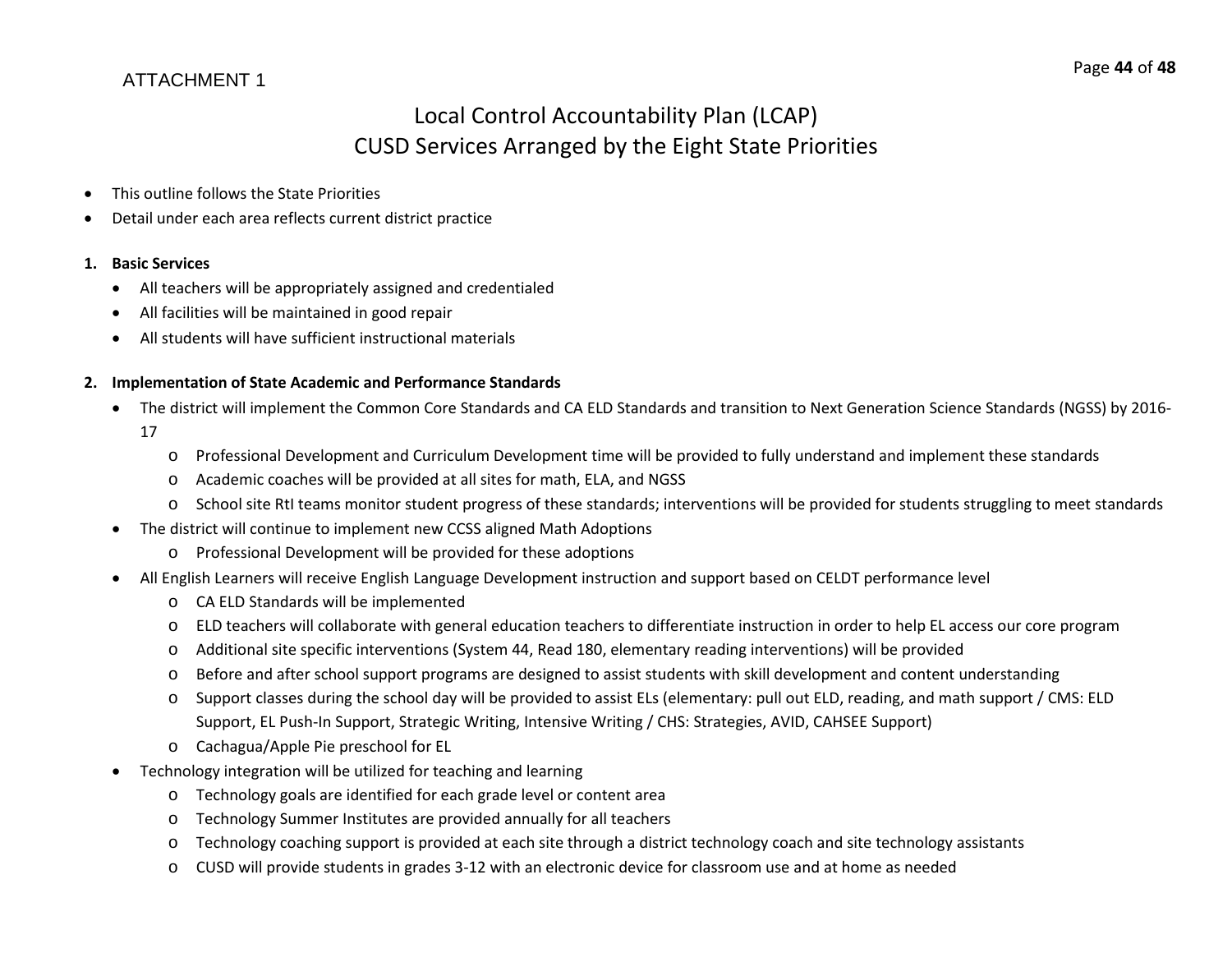- Students will maintain grade level proficiency in reading and math
	- o Reading intervention will be provided in grades 1-12
		- **EXEC** Classroom level differentiation
		- **Additional Interventions:**

#### ELEMENTARY: SECONDARY: ALL:

| -Reading support pull-out | -ELA support classes (CMS, CHS) | -Co-teaching (all sites) |
|---------------------------|---------------------------------|--------------------------|
| -Title I Literacy         | -System 44 (CMS)                |                          |
| -Read Live                | -Read 180 (CMS, CHS)            |                          |
| -Imagine Learning         |                                 |                          |

- o Math interventions will be provided in grades 1-12
	- **EXEC** Classroom level differentiation
	- **Additional Interventions:**

| ELEMENTARY:                           | SECONDARY:                                                                   | ALL:                                                                          |
|---------------------------------------|------------------------------------------------------------------------------|-------------------------------------------------------------------------------|
| -iLearn<br>-FASST Math<br>-iPass Math | -Math 180 (CMS/CHS)<br>-Math support class (CMS, CHS)<br>-Office hours (CHS) | -Co-teaching -iPass Math (Elementary)<br>-After school tutoring or HW support |

• CUSD will use the Professional Learning Community model as our routine approach for continuous improvement

### **3. Parental Involvement**

- Parents are annually informed of district, school, and classroom policies, procedures and expectations
- Every two years a survey of parent satisfaction is distributed to all parents. Input is used to assist our continuous improvement efforts
- CUSD will use representative parent committees to involve parents in decisions at schools and district to include:
	- o School Site Council (SSC), English Learner Advisory Committee (ELAC), Parent Teacher Association/Organization (PTA/PTO), LCAP Parent Advisory Committee
- Each site will develop a parent support plan as needed to address topics such as:
	-
	- o Computer/Communication Skills o Puberty Ed Info. for Parents
	- o Life Skills Training (Cachagua, CCS, CMS) o Internet Safety
	- o Elective Opportunities for Advanced Learners o Positive Solutions for Families
	- o Drug/Alcohol Awareness o Writing Program Support
	-
	- o Parenting o Digital Citizenship
		-
		-
		-
		-
	- o College Information o EL Parent Support at CCS and Tular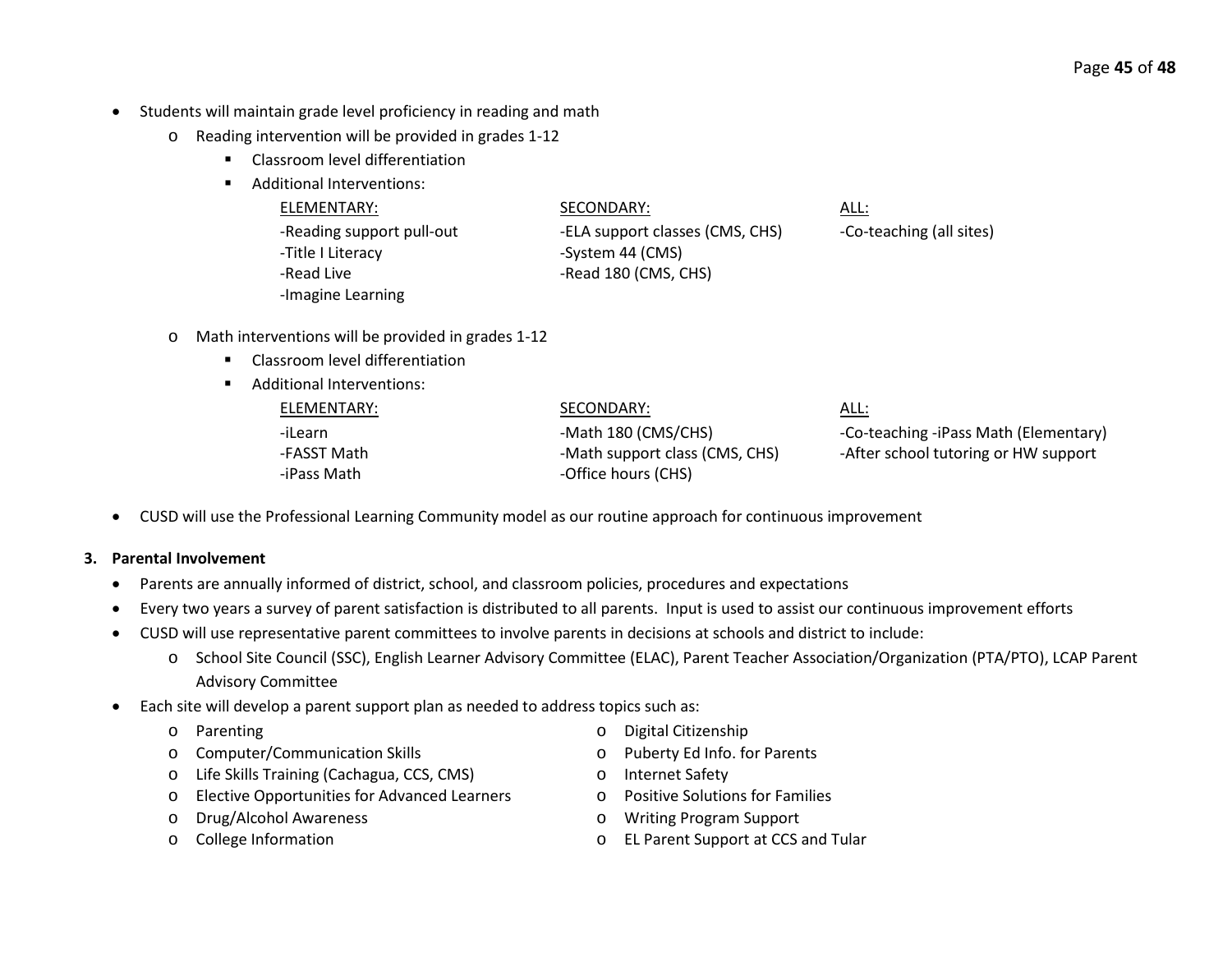#### **4. Student Achievement**

- Core program assessments
- District writing benchmarks
- Interim SBAC math benchmarks
- DIBELS, SRA (reading), SMA (math)
- Class grades
- State Assessments
	- o CAASPP
	- o High School Exit Exam
	- o CELDT
	- o Physical Fitness Testing
- Dropout rate
- Graduation rate
- Percent of EL students redesignated
- Percent of Special Education students meeting IEP Goals
- Percent of AP students passing AP tests
- SAT/ACT performance goals
- Academic Performance Index

## **5. Pupil Engagement**

- Create a wrap-around student support approach to address the needs of the "whole child"
	- o Provide academic, social-emotional, and crisis counseling at all levels
	- o Provide adequate site staffing: teachers, instructional aides, counselors, community liaisons, administrators
	- o Explore and pilot student support models to improve students' academic achievement and also address needs beyond academics that impact learning
- Develop expanded opportunities for students at/above grade level to encourage continued growth.
	- o Differentiated Instruction
	- o Elective Opportunities for Advanced Learners (elementary)
	- o Cluster grouping at CMS
	- o Honors classes at CHS
	- o Advanced Placement at CHS
	- o CTE Options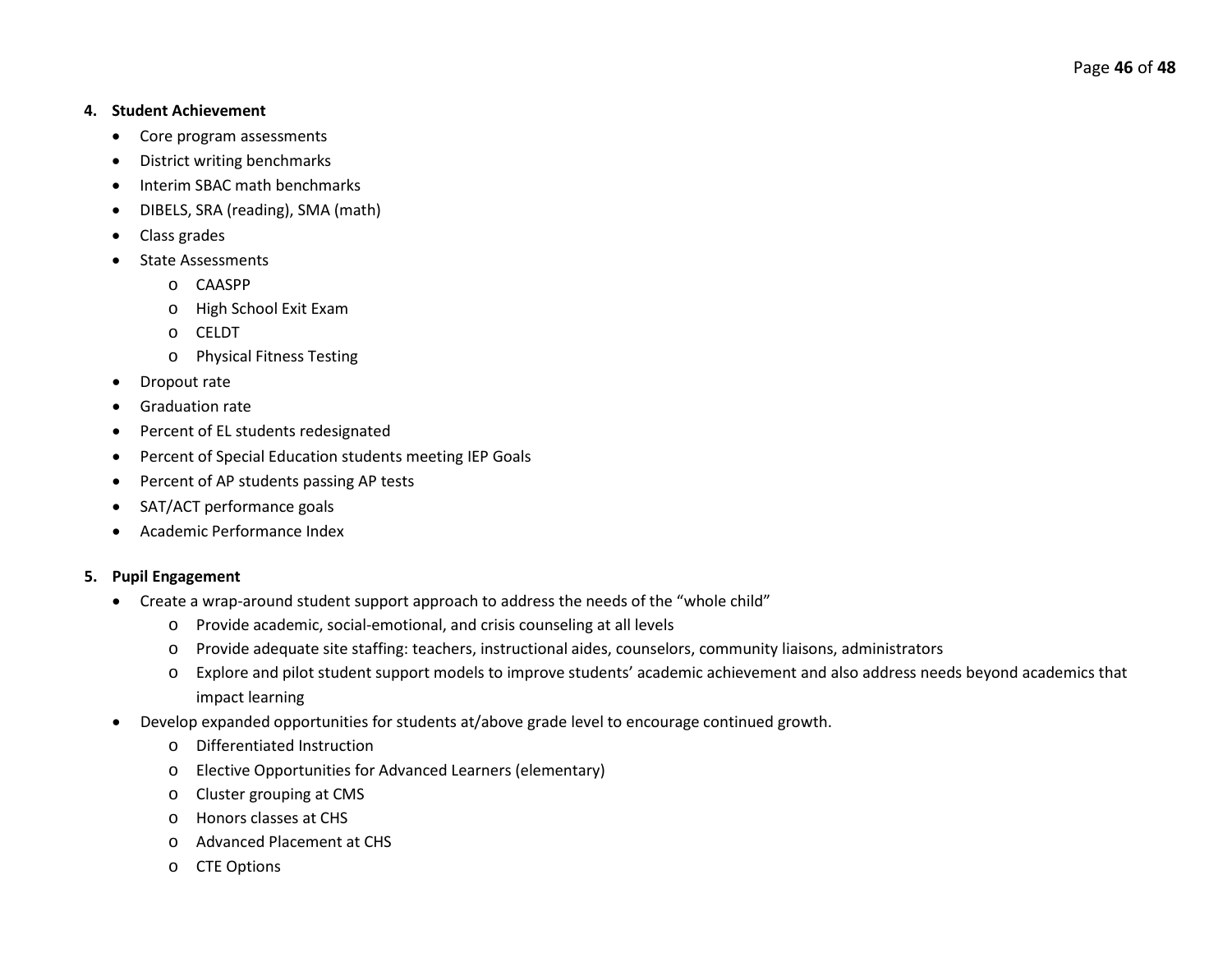- o CJSF
- o 1:1 Middle School World Language
- o Leadership Programs
- Provide options for middle school and high school students who do not succeed in the regular program
	- o Independent Study
	- o Opportunity classes at CMS
	- o Strategies classes at CHS
	- o Carmel Valley High School

## **6. School Climate**

- Minimize suspensions/expulsions
	- o In-school suspension program (possible expansion to CHS)
	- o Use Power Forward to reduce suspension terms
	- o Voluntary Random Drug Testing
	- o Saturday School
- Promote a bully-free environment
	- o All schools will provide site-specific programs (Challenge Day, Ohana Day, WeTip, Not In Our School, Weekly Gathering, Life Skills Training, Digital Citizenship, Unity Day, NCBI )
	- o School assemblies will address the importance of bully-free environments
- Each site will implement a Character Development program to include our Pillars of Character
- Every site will emphasize safety as a clear priority
	- o Review/improve procedures as a result of annual safety audits
	- o Provide annual training to all staff on safety procedures
	- o Implement Door Block system for Hostile Intruder protocol
	- o Conduct, review, and improve safety drills and emergency preparedness multiple times each year, to include an occasional full evacuation drill with support of local emergency agencies
	- o Personal safety in-services
	- o Child safety workshops K-5
- Recruit, train, and develop the best employees for every staff position
- Each site will recognize excellence among students and staff. The district will recognize both classified and certificated Employees of the Month
- Drug/Alcohol Prevention
	- o Student Assistance Program o ALOHA Program
		-

- 
- o Life Skills Training o Annual Anti-Drinking and Driving Event